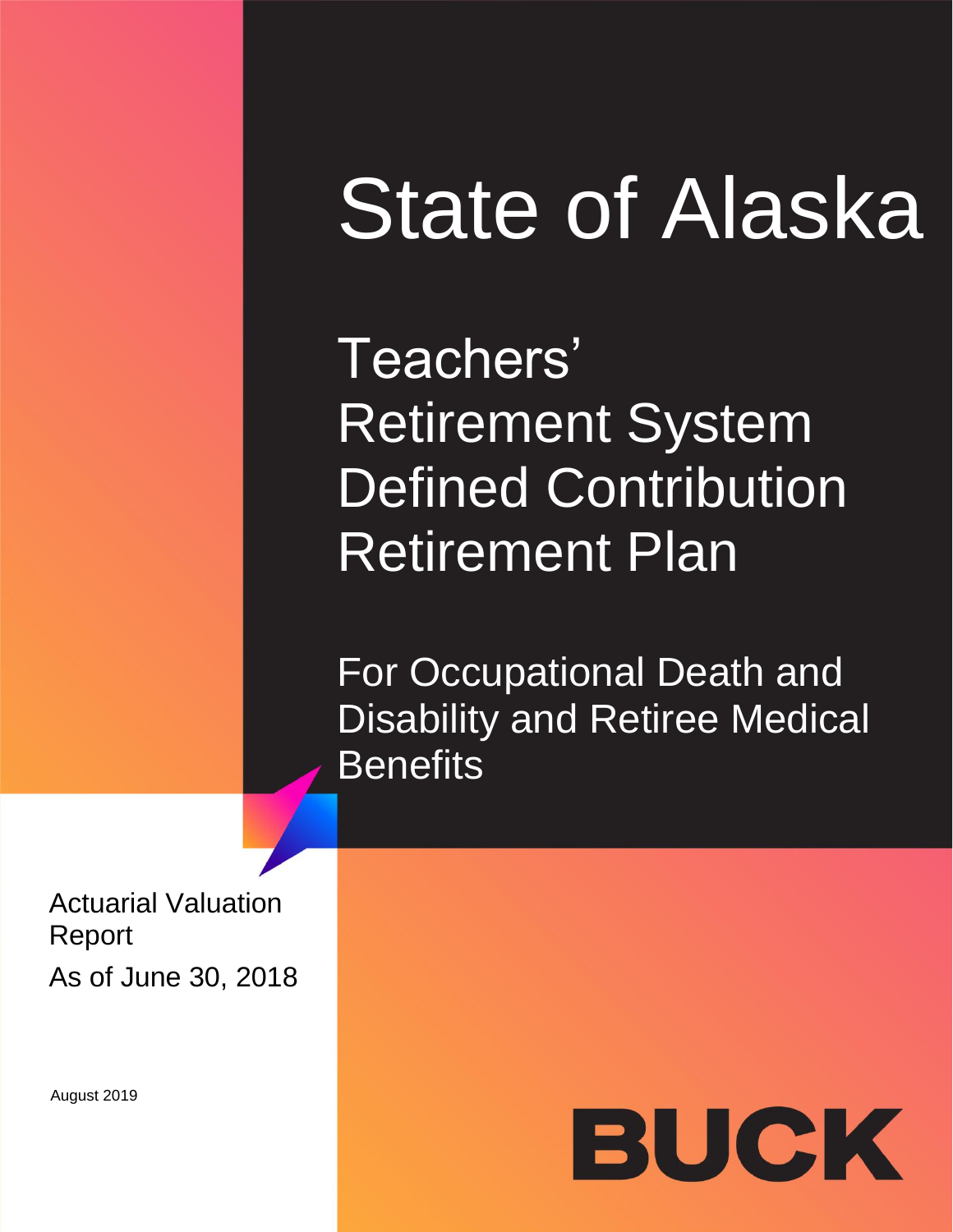

August 9, 2019

State of Alaska The Alaska Retirement Management Board The Department of Revenue, Treasury Division The Department of Administration, Division of Retirement and Benefits P.O. Box 110203 Juneau, AK 99811-0203

#### **Certification of Actuarial Valuation**

Dear Members of The Alaska Retirement Management Board, The Department of Revenue and The Department of Administration:

This report summarizes the annual actuarial valuation results of the State of Alaska Teachers' Retirement System Defined Contribution Retirement (TRS DCR) Plan as of June 30, 2018 performed by Buck Global, LLC (Buck).

The actuarial valuation is based on financial information provided in the financial statements audited by KPMG LLP, member data provided by the Division of Retirement and Benefits, and medical enrollment data provided by the healthcare claims administrator (Aetna), as summarized in this report. The benefits considered are those delineated in Alaska statutes effective June 30, 2018. The actuary did not verify the data submitted, but did perform tests for consistency and reasonableness.

All costs, liabilities and other factors under TRS DCR were determined in accordance with generally accepted actuarial principles and procedures. An actuarial cost method is used to measure the actuarial liabilities which we believe is reasonable. Buck is solely responsible for the actuarial data and actuarial results presented in this report. This report fully and fairly discloses the actuarial position of TRS DCR as of June 30, 2018.

TRS DCR is funded by Employer Contributions in accordance with the funding policy adopted by the Alaska Retirement Management Board (Board). The funding objective for TRS DCR is to pay required contributions that remain level as a percent of TRS DCR compensation. The Board has also established a funding policy objective that the required contributions be sufficient to pay the Normal Costs of active plan members, plan expenses, and amortize the Unfunded Actuarial Accrued Liability as a level percent of TRS DCR compensation over a closed layered 25-year period. This objective is currently being met and is projected to continue to be met as required by the Alaska state statutes. Absent future gains/losses, actuarially determined contributions are expected to remain level as a percent of pay and the overall funded status is expected to remain at or above 100%.

The Board and staff of the State of Alaska may use this report for the review of the operations of TRS DCR. Use of this report, for any other purpose or by anyone other than the Board or staff of the State of Alaska may not be appropriate and may result in mistaken conclusions because of failure to understand applicable assumptions, methods or inapplicability of the report for that purpose. Because of the risk of misinterpretation of actuarial results, you should ask Buck to review any statement you wish to make on the results contained in this report. Buck will not accept any liability for any such statement made without the review by Buck.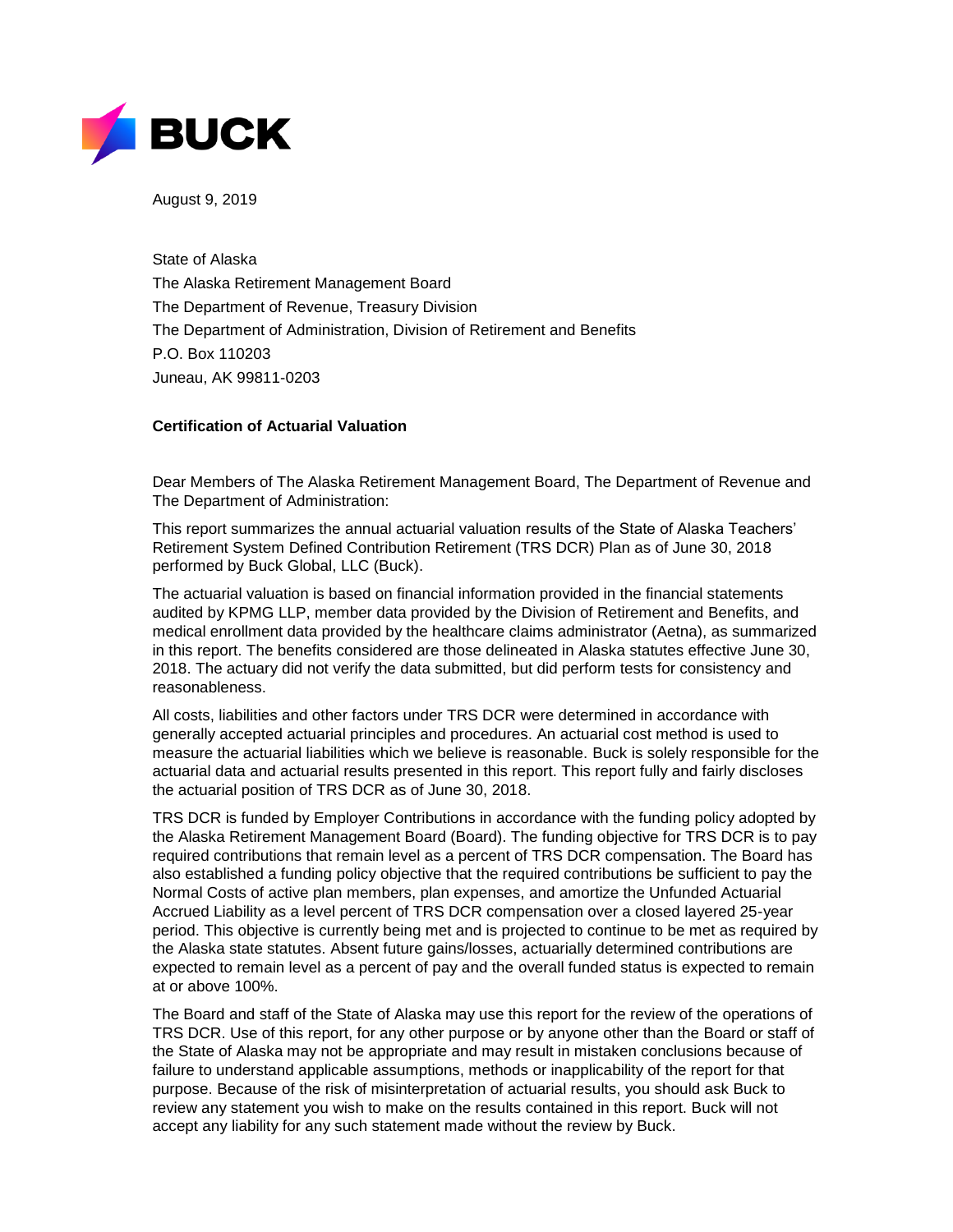Future actuarial measurements may differ significantly from current measurements due to plan experience differing from that anticipated by the economic and demographic assumptions, increases or decreases expected as part of the natural operation of the methodology used for these measurements, and changes in plan provisions or applicable law. In particular, retiree group benefits models necessarily rely on the use of approximations and estimates and are sensitive to changes in these approximations and estimates. Small variations in these approximations and estimates may lead to significant changes in actuarial measurements. An analysis of the potential range of such future differences is beyond the scope of this valuation.

In our opinion, the actuarial assumptions used are reasonable, taking into account the experience of the plan and reasonable long-term expectations, and represent our best estimate of the anticipated long-term experience under the plan. The actuary performs an analysis of plan experience periodically and recommends changes if, in the opinion of the actuary, assumption changes are needed to more accurately reflect expected future experience. The last full experience analysis was performed for the period July 1, 2013 to June 30, 2017. Based on that experience study, the Board adopted new assumptions effective beginning with the June 30, 2018 valuation to better reflect expected future experience. Based on our annual analysis of recent claims experience, changes were made to the per capita claims cost rates effective June 30, 2018 to better reflect expected future healthcare experience. Based on recent experience, the health care cost trend assumptions were also updated. A summary of the actuarial assumptions and methods used in this actuarial valuation is shown in Sections 5.2 and 5.3.

Governmental Accounting Standards Board (GASB) Statement No. 74 (GASB 74) was effective for TRS DCR beginning with fiscal year ending June 30, 2017, and GASB 75 was effective beginning with fiscal year ending June 30, 2018. Separate GASB 74 and GASB 75 reports have been prepared. Section 3 of this report contains accounting information previously disclosed under GASB 25 for fiscal years 2007 through 2013 and accounting information previously disclosed under GASB 43 for fiscal years 2007 through 2016.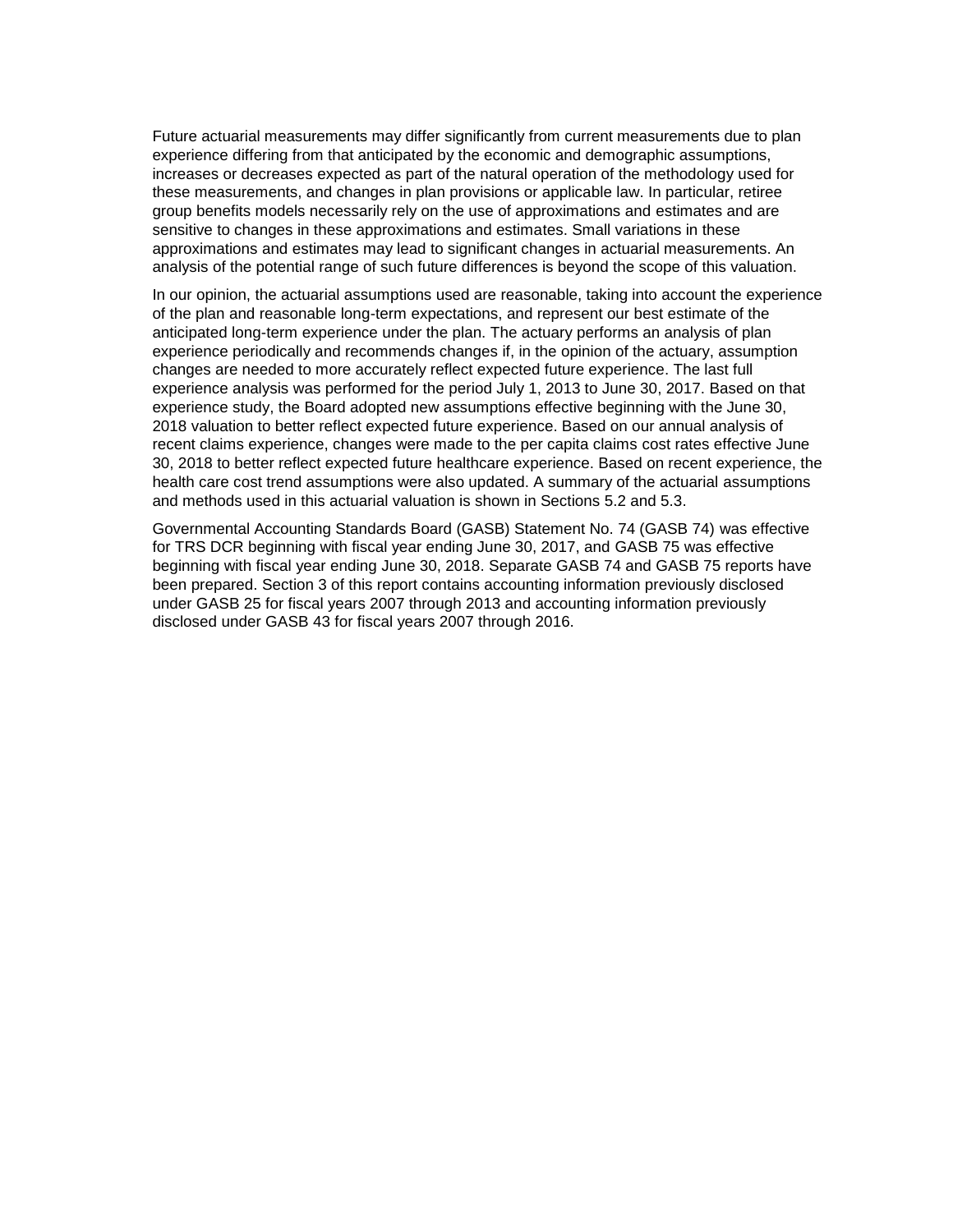This report was prepared under my supervision and in accordance with all applicable Actuarial Standards of Practice. I am a Fellow of the Society of Actuaries, an Enrolled Actuary, a Fellow of the Conference of Consulting Actuaries and a Member of the American Academy of Actuaries. I meet the Qualification Standards of the American Academy of Actuaries to render the actuarial opinions contained herein.

I am available to discuss this report with you at your convenience. I can be reached at 602-803-6174.

Respectfully submitted,

 $Q. L K K$ 

David J. Kershner, FSA, EA, MAAA, FCA Principal **Buck** 

The undersigned actuary is responsible for all assumptions related to the average annual per capita health claims cost and the health care cost trend rates, and herby affirms his qualification to render opinions in such matters in accordance with the Qualification Standards of the American Academy of Actuaries.

Scott Young

Scott Young, FSA, EA, MAAA **Director Buck**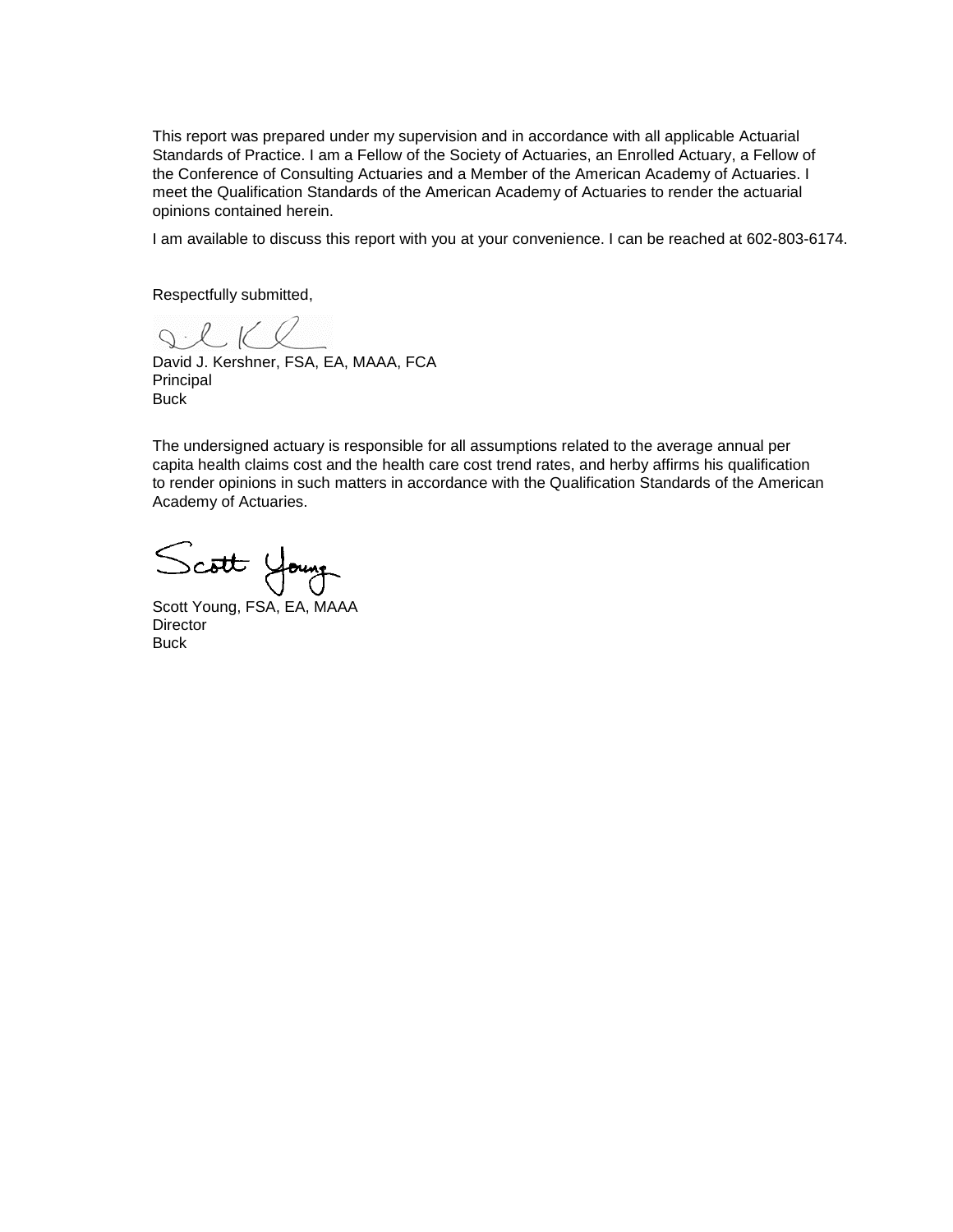# **Contents**

| <b>Section 1:</b> |                                                                           |  |
|-------------------|---------------------------------------------------------------------------|--|
|                   |                                                                           |  |
|                   |                                                                           |  |
|                   |                                                                           |  |
|                   |                                                                           |  |
| Section 2:        |                                                                           |  |
|                   |                                                                           |  |
|                   |                                                                           |  |
|                   |                                                                           |  |
|                   |                                                                           |  |
| Section 3:        |                                                                           |  |
|                   |                                                                           |  |
|                   |                                                                           |  |
|                   |                                                                           |  |
| <b>Section 4:</b> |                                                                           |  |
|                   |                                                                           |  |
|                   |                                                                           |  |
|                   |                                                                           |  |
|                   |                                                                           |  |
|                   |                                                                           |  |
| Section 5:        |                                                                           |  |
|                   |                                                                           |  |
|                   | Section 5.2: Description of Actuarial Methods and Valuation Procedures 33 |  |
|                   |                                                                           |  |
|                   |                                                                           |  |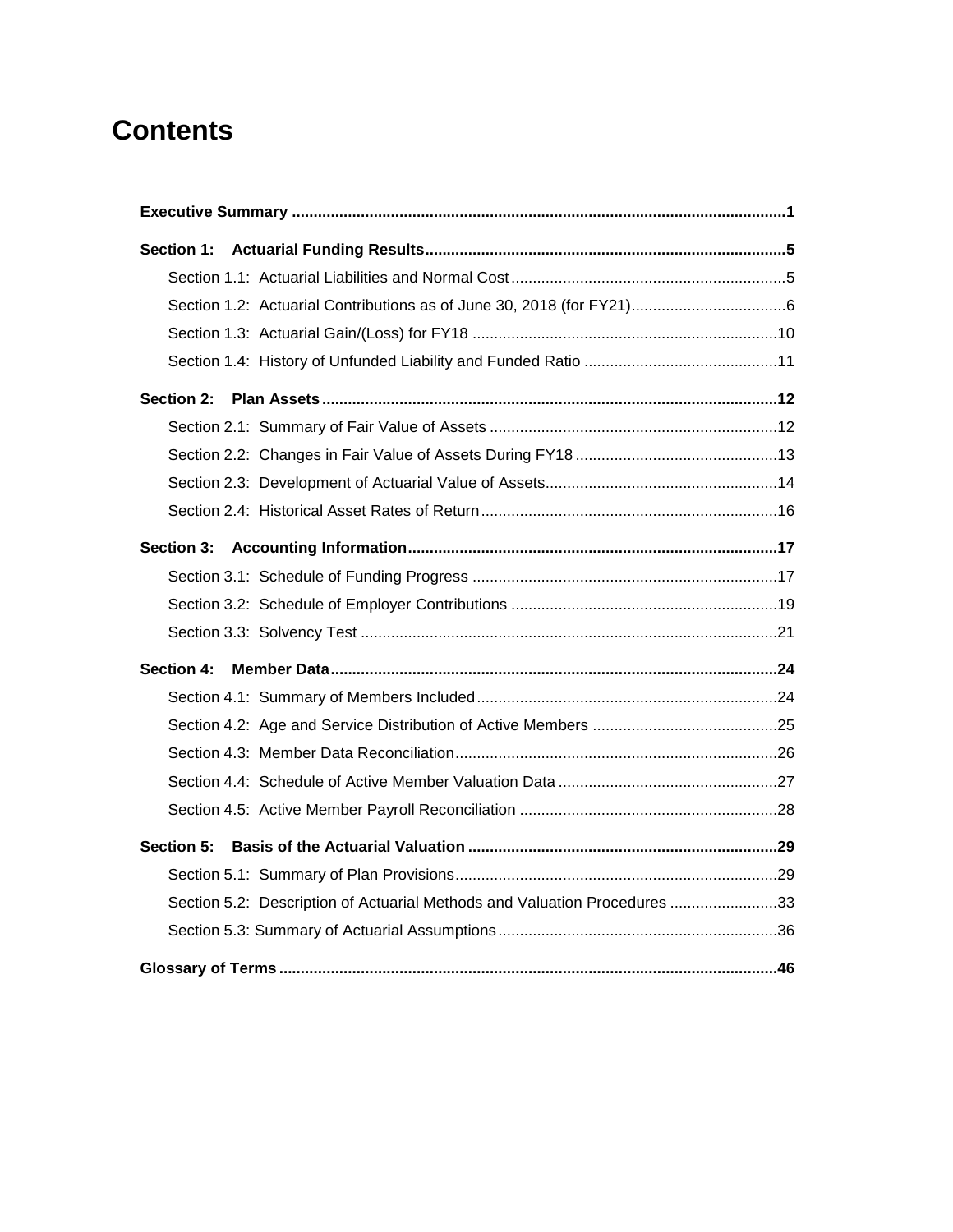# <span id="page-5-0"></span>**Executive Summary**

#### **Overview**

The State of Alaska Teachers' Retirement System Defined Contribution Retirement (TRS DCR) Plan provides occupational death & disability and retiree medical benefits to teachers and other eligible members hired after June 30, 2006 or who have elected participation in this plan. The Commissioner of the Department of Administration is responsible for administering the plan. The Alaska Retirement Management Board has fiduciary responsibility over the assets of the plan. This report presents the results of the actuarial valuation of TRS DCR as of the valuation date of June 30, 2018.

#### **Purpose**

An actuarial valuation is performed on the plan annually as of the end of the fiscal year. The main purposes of the actuarial valuation detailed in this report are:

- 1. To determine the Employer contribution necessary to meet the Board's funding policy for the plan;
- 2. To disclose the funding assets and liability measures as of the valuation date;
- 3. To review the current funded status of the plan and assess the funded status as an appropriate measure for determining actuarially determined contributions;
- 4. To compare actual and expected experience under the plan during the last fiscal year; and
- 5. To report trends in contributions, assets, liabilities, and funded status over the last several years.

The actuarial valuation provides a "snapshot" of the funded position of TRS DCR based on the plan provisions, membership data, assets, and actuarial methods and assumptions as of the valuation date.

#### **Funded Status**

Where presented, references to "funded ratio" and "unfunded actuarial accrued liability" typically are measured on an actuarial value of assets basis. It should be noted that the same measurements using market value of assets would result in different funded ratios and unfunded accrued liabilities. Moreover, the funded ratio presented is appropriate for evaluating the need and level of future contributions but makes no assessment regarding the funded status of the plan if the plan were to settle (i.e. purchase annuities) for a portion or all of its liabilities.

|         | Funded Status as of June 30 (\$'s in 000's)                |    | 2017   |    | 2018     |  |
|---------|------------------------------------------------------------|----|--------|----|----------|--|
|         | a. Actuarial Accrued Liability                             | S  | 33,707 | S  | 32,459   |  |
| b.      | <b>Valuation Assets</b>                                    |    | 34,586 |    | 40,621   |  |
|         | c. Unfunded Actuarial Accrued Liability, $(a) - (b)$       | \$ | (879)  | \$ | (8, 162) |  |
|         | d. Funded Ratio based on Valuation Assets, (b) $\div$ (a)  |    | 102.6% |    | 125.1%   |  |
| $e_{1}$ | <b>Fair Value of Assets</b>                                | S  | 34.379 |    | 40.461   |  |
|         | Funded Ratio based on Fair Value of Assets, (e) $\div$ (a) |    | 102.0% |    | 124.7%   |  |

As shown above, the funded ratio based on valuation assets has increased from 102.6% to 125.1%. The total employer contribution rate has decreased from 1.17% of payroll for FY20 to 1.01% for FY21. The key reasons for the change in the funded status are explained below.

The funded status for healthcare benefits is not necessarily an appropriate measure to confirm that assets are sufficient to settle health plan obligations as there are no available financial instruments for purchase. Future experience is likely to vary from assumptions so there is potential for actuarial gains or losses.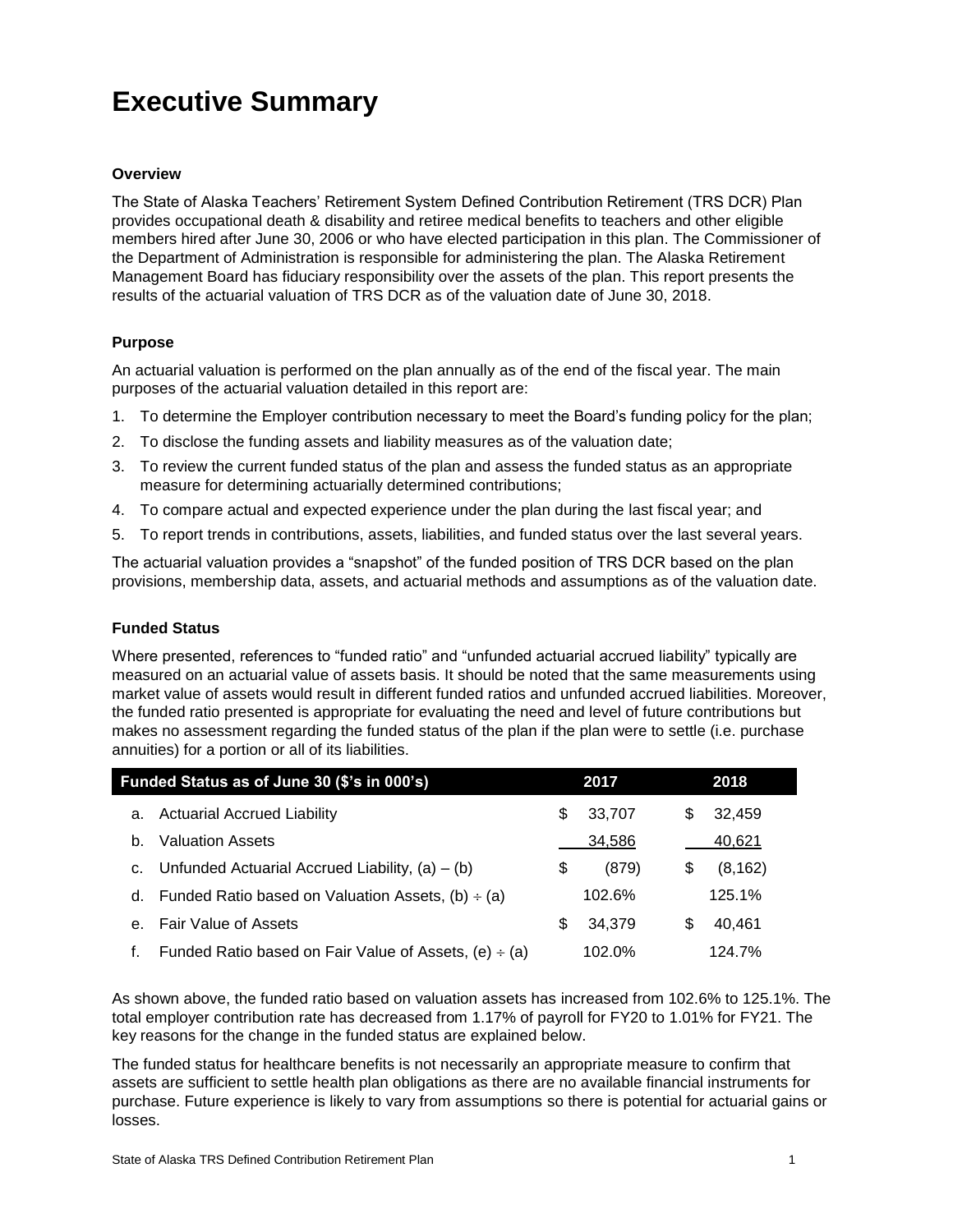#### **1. Investment Experience**

The approximate FY18 investment return based on fair value of assets was 7.96% compared to the expected investment return of 8.00% (net of investment and administrative expenses of approximately 0.06%). This resulted in a loss of approximately \$11,000 to the plan from investment experience. The asset valuation method recognizes 20 percent of this loss (\$2,000) this year and an additional 20 percent in each of the next 4 years. In addition, 20 percent of the FY14 investment gain, 20 percent of the FY15 investment loss, 20 percent of the FY16 investment loss and 20 percent of the FY17 investment gain were recognized this year. The approximate FY18 asset return based on actuarial value of assets was 7.79% compared to the expected asset return of 8.00% (net of investment and administrative expenses).

#### **2. Salary Increases**

Salary increases for continuing active members during FY18 were less than anticipated in the valuation assumptions, resulting in a very small liability gain (less than \$1,000).

#### **3. Demographic Experience**

The number of active members increased 4.7% from 4,694 at June 30, 2017 to 4,915 at June 30, 2018. The average age of active members increased from 40.21 to 40.64 and average credited service increased from 4.88 to 5.30 years.

The demographic experience gains/losses are shown on page 4.

#### **4. Retiree Medical Claims Experience**

Please refer to the State of Alaska Teachers' Retirement System (TRS) Defined Benefit Plan Actuarial Valuation Report as of June 30, 2018 for a full description of the assumptions and costs of the retiree medical plan. Adjustments to these costs and assumptions are described in this report.

The recent claims experience described in Section 5.2 of this report (Section 6.2 of the TRS report) created an actuarial gain of approximately \$290,000.

#### **5. Changes in Methods Since the Prior Valuation**

As part of the experience study (see item #6), the actuarial cost method for the retiree healthcare plan was changed from the Entry Age Level Dollar method to the Entry Age Level Percent of Pay method. There were no other changes in actuarial methods since the prior valuation.

#### **6. Changes in Assumptions Since the Prior Valuation**

Effective for the June 30, 2018 valuation, the Board adopted changes to the demographic and economic assumptions recommended by the actuary, based on the results of an experience analysis performed on the population experience from July 1, 2013 to June 30, 2017. The changes in assumptions/methods were adopted by the Board during the January 2019 Board meeting. The effect of the new assumptions/methods was to decrease the Actuarial Accrued Liability as of June 30, 2018 by approximately \$9.5 million. Healthcare claim costs are updated annually as described in Section 5.2.

#### **7. Changes in Benefit Provisions Since the Prior Valuation**

There have been no changes in TRS DCR benefit provisions valued since the prior valuation.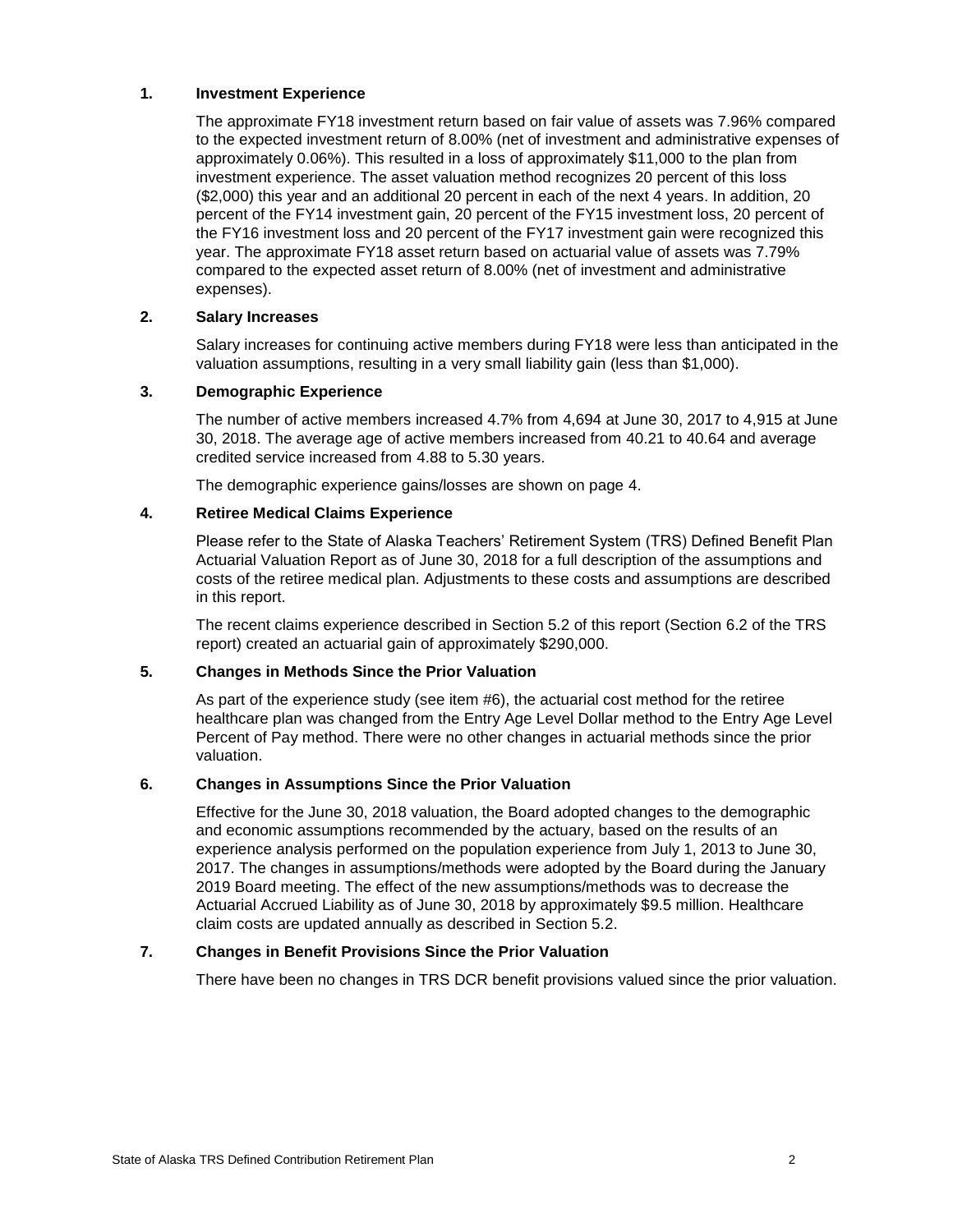#### **Comparative Summary of Key Actuarial Valuation Results**

|       | Total Employer Contribution Rates for Occupational Death &              |            |         |  |  |  |  |  |  |
|-------|-------------------------------------------------------------------------|------------|---------|--|--|--|--|--|--|
|       | <b>Disability for Fiscal Year:</b>                                      | 2020       | 2021    |  |  |  |  |  |  |
| a.    | <b>Employer Normal Cost Rate</b>                                        | 0.08%      | 0.08%   |  |  |  |  |  |  |
| b.    | Past Service Cost Rate                                                  | $(0.08)\%$ | (0.09)% |  |  |  |  |  |  |
| c.    | Total Employer Contribution Rate, $(a) + (b)$ , not less than $(a)$     | 0.08%      | 0.08%   |  |  |  |  |  |  |
|       | <b>Total Employer Contribution Rates for Retiree Medical for Fiscal</b> |            |         |  |  |  |  |  |  |
| Year: |                                                                         | 2020       | 2021    |  |  |  |  |  |  |
| a.    | <b>Employer Normal Cost Rate</b>                                        | 1.02%      | 0.93%   |  |  |  |  |  |  |
| b.    | Past Service Cost Rate                                                  | 0.07%      | (0.07)% |  |  |  |  |  |  |
| C.    | Total Employer Contribution Rate, $(a) + (b)$ , not less than $(a)$     | 1.09%      | 0.93%   |  |  |  |  |  |  |

The exhibit below shows the historical Board adopted employer contribution rates for TRS DCR.

|                       |                    | <b>Total Employer Contribution Rate</b>              |                        |              |  |  |  |
|-----------------------|--------------------|------------------------------------------------------|------------------------|--------------|--|--|--|
| <b>Valuation Date</b> | <b>Fiscal Year</b> | <b>Occupational</b><br><b>Death &amp; Disability</b> | <b>Retiree Medical</b> | <b>Total</b> |  |  |  |
| N/A                   | <b>FY07</b>        | N/A                                                  | 1.75%                  | 1.75%        |  |  |  |
| N/A                   | <b>FY08</b>        | 0.56%                                                | 0.99%                  | 1.55%        |  |  |  |
| N/A                   | <b>FY09</b>        | 0.62%                                                | 0.99%                  | 1.61%        |  |  |  |
| June 30, 2007         | <b>FY10</b>        | 0.32%                                                | 1.03%                  | 1.35%        |  |  |  |
| June 30, 2008         | <b>FY11</b>        | 0.28%                                                | 0.68%                  | 0.96%        |  |  |  |
| June 30, 2009         | <b>FY12</b>        | 0.00%                                                | 0.58%                  | 0.58%        |  |  |  |
| June 30, 2010         | <b>FY13</b>        | 0.00%                                                | 0.49%                  | 0.49%        |  |  |  |
| June 30, 2011         | <b>FY14</b>        | 0.00%                                                | 0.47%                  | 0.47%        |  |  |  |
| June 30, 2012         | <b>FY15</b>        | $0.00\%$                                             | 2.04%                  | 2.04%        |  |  |  |
| June 30, 2013         | <b>FY16</b>        | $0.00\%$                                             | 2.04%                  | 2.04%        |  |  |  |
| June 30, 2014         | <b>FY17</b>        | $0.00\%$                                             | 1.05%                  | 1.05%        |  |  |  |
| June 30, 2015         | <b>FY18</b>        | 0.00%                                                | 0.91%                  | 0.91%        |  |  |  |
| June 30, 2016         | <b>FY19</b>        | 0.08%                                                | 0.79%                  | 0.87%        |  |  |  |
| June 30, 2017         | <b>FY20</b>        | 0.08%                                                | 1.09%                  | 1.17%        |  |  |  |
| June 30, 2018         | <b>FY21</b>        | TBD                                                  | <b>TBD</b>             | <b>TBD</b>   |  |  |  |

Contribution rates are based on salary for TRS DCR members only.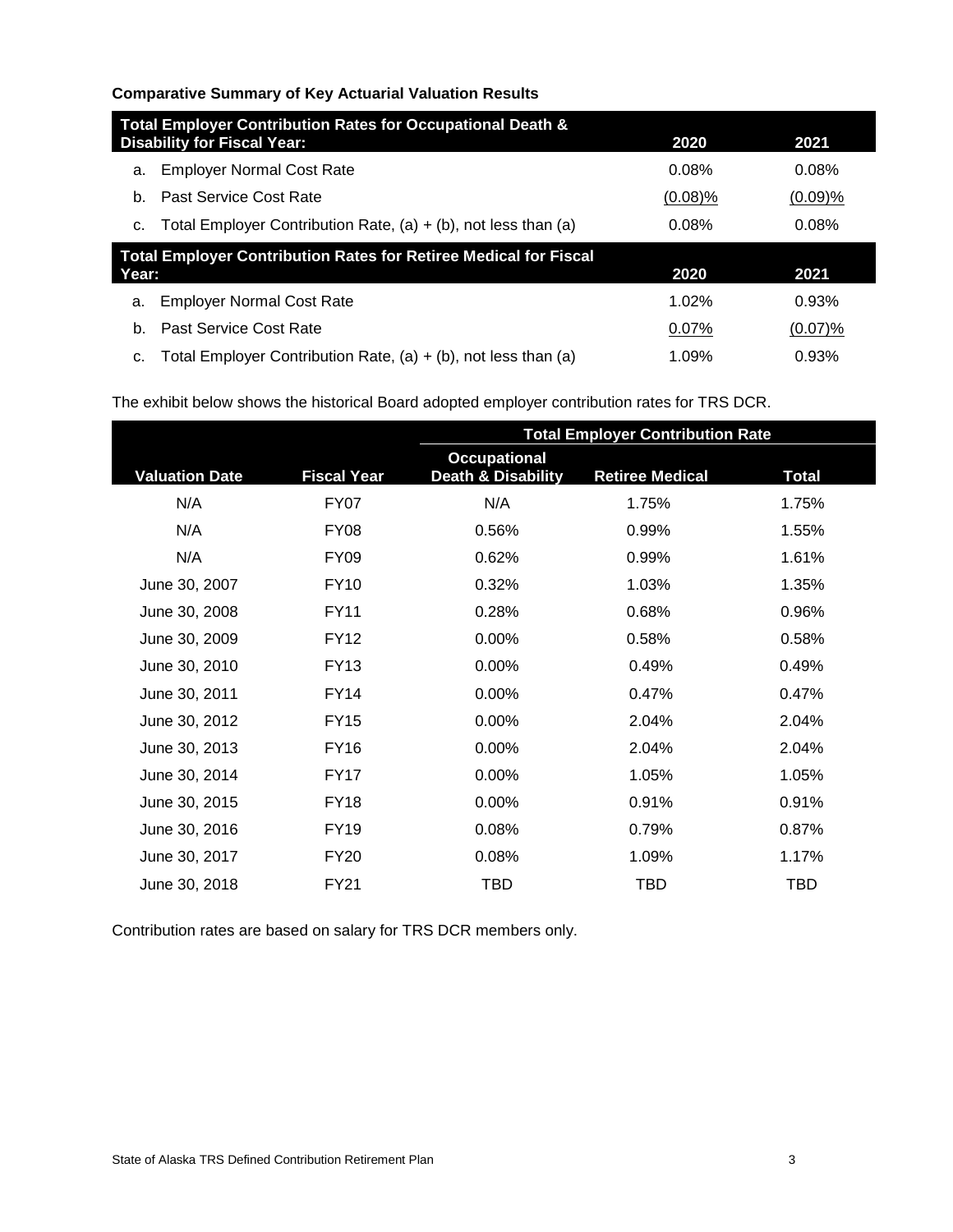#### **Summary of Actuarial Accrued Liability Gain/(Loss)**

The following table shows the FY18 gain/(loss) on actuarial accrued liability as of June 30, 2018 (\$'s in 000's):

|                                      |    | <b>Occupational</b><br>Death &<br><b>Disability</b> | Retiree<br><b>Medical</b> | <b>Total</b> |               |
|--------------------------------------|----|-----------------------------------------------------|---------------------------|--------------|---------------|
| <b>Retirement Experience</b>         | \$ | 0                                                   | \$                        | 161          | \$<br>161     |
| <b>Termination Experience</b>        |    | (6)                                                 |                           | 871          | 865           |
| <b>Active Mortality Experience</b>   |    | 73                                                  |                           | (35)         | 38            |
| <b>Inactive Mortality Experience</b> |    | 0                                                   |                           | (2)          | (2)           |
| <b>Disability Experience</b>         |    | 207                                                 |                           | (108)        | 99            |
| <b>New Entrants</b>                  |    | $0^*$                                               |                           | (724)        | (724)         |
| <b>Rehires</b>                       |    | (1)                                                 |                           | (2,974)      | (2, 975)      |
| Salary Increases                     |    | 0*                                                  |                           | N/A          | $0^*$         |
| Cadillac Tax                         |    | N/A                                                 |                           | (375)        | (375)         |
| <b>Medical Claims Costs</b>          |    | N/A                                                 |                           | 290          | 290           |
| <b>Miscellaneous</b>                 |    | (20)                                                |                           | (190)        | (210)         |
| Total                                | \$ | 253                                                 | \$                        | (3,086)      | \$<br>(2,833) |

\* Impact was less than \$1,000.

Other items that increased/(decreased) the actuarial accrued liability as of June 30, 2018 are shown below (\$'s in 000's):

|                                                | <b>Occupational</b><br>Death &<br><b>Retiree</b><br><b>Disability</b><br><b>Medical</b> |     |   | Total       |          |
|------------------------------------------------|-----------------------------------------------------------------------------------------|-----|---|-------------|----------|
| <b>Updated EGWP Estimates</b>                  | \$                                                                                      | N/A | S | (1, 122)    | (1, 122) |
| <b>Experience Study</b><br>Assumptions/Methods |                                                                                         | 0*  |   | $(9,505)^1$ | (9,505)  |
| Total                                          | \$                                                                                      | 0*  |   | (10.627)    | (10.627) |

\* Impact was less than \$1,000.

<sup>1</sup> Includes decrease of \$5,308,000 for new demographic/economic assumptions, decrease of \$335,000 for updated trend rates, and decrease of \$3,862,000 for change from level dollar to level percent of pay.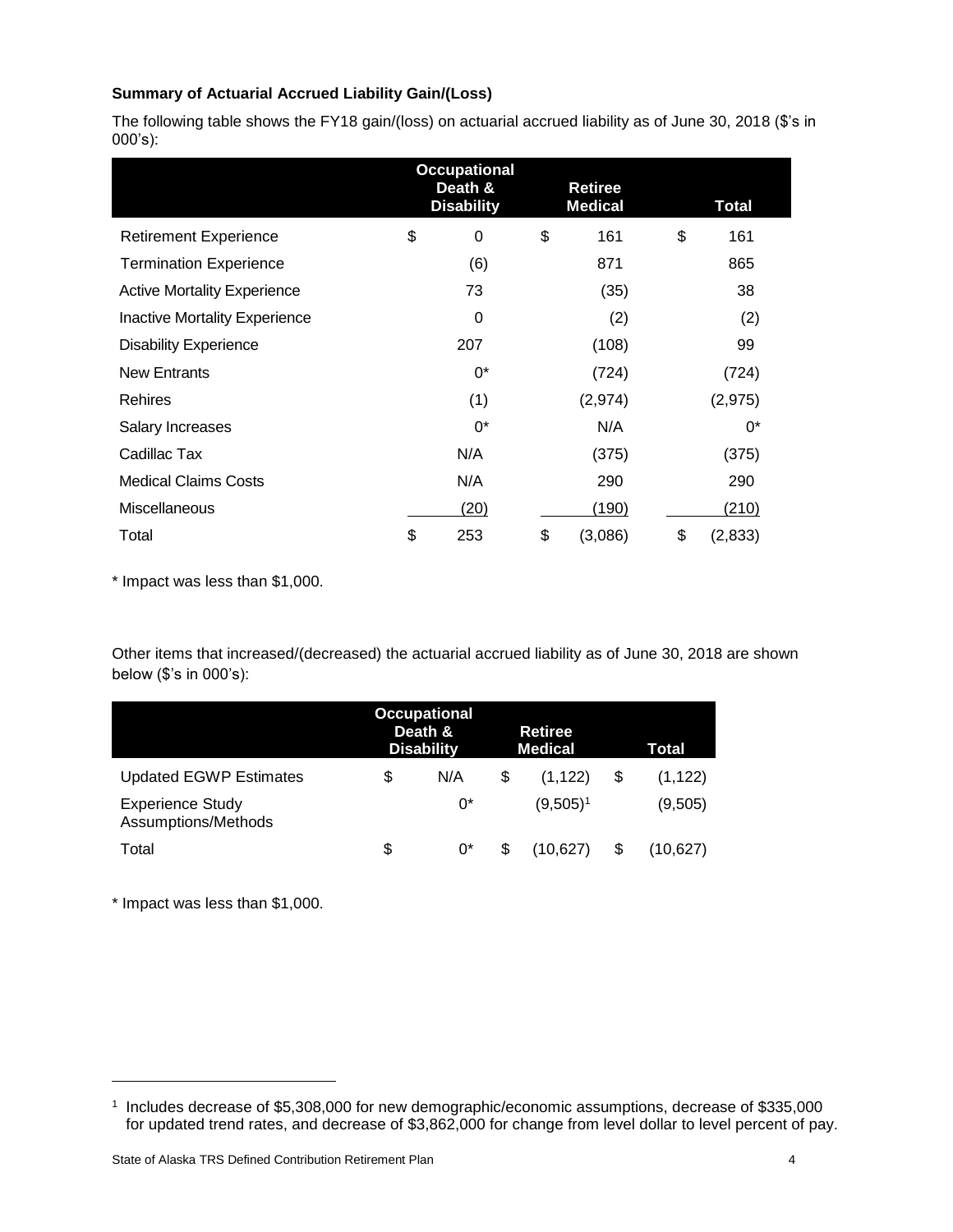# <span id="page-9-2"></span><span id="page-9-0"></span>**Section 1: Actuarial Funding Results**

<span id="page-9-1"></span>

| As of June 30, 2018                                   |    | <b>Present Value</b><br>of Projected<br><b>Benefits</b> | <b>Actuarial Accrued</b><br>(Past Service)<br><b>Liability</b> |                       |  |
|-------------------------------------------------------|----|---------------------------------------------------------|----------------------------------------------------------------|-----------------------|--|
| <b>Active Members</b>                                 |    |                                                         |                                                                |                       |  |
| <b>Occupational Death Benefits</b>                    | \$ | 704                                                     | \$                                                             | 72                    |  |
| <b>Occupational Disability Benefits</b>               |    | 1,170                                                   |                                                                | (42)                  |  |
| <b>Medical and Prescription Drug Benefits</b>         |    | 66,010                                                  |                                                                | 39,215                |  |
| Medicare Part D Subsidy                               |    | (12, 322)                                               |                                                                | (7, 320)              |  |
| Subtotal                                              | \$ | 55,562                                                  | \$                                                             | 31,925                |  |
| <b>Benefit Recipients</b>                             |    |                                                         |                                                                |                       |  |
| <b>Survivor Benefits</b>                              | \$ | $\Omega$                                                | \$                                                             | 0                     |  |
| <b>Disability Benefits</b>                            |    | $\Omega$                                                |                                                                | $\Omega$              |  |
| Medical and Prescription Drug Benefits                |    | 653                                                     |                                                                | 653                   |  |
| Medicare Part D Subsidy                               |    | (119)                                                   |                                                                | (119)                 |  |
| Subtotal                                              | \$ | 534                                                     | \$                                                             | 534                   |  |
| <b>Total</b>                                          | \$ | 56,096                                                  | \$                                                             | 32,459                |  |
| <b>Total Occupational Death &amp; Disability</b>      | \$ | 1,874                                                   | \$                                                             | 30                    |  |
| <b>Total Retiree Medical, Net of Part D Subsidy</b>   | \$ | 54,222                                                  | \$                                                             | 32,429                |  |
| <b>Total Retiree Medical, Gross of Part D Subsidy</b> | \$ | 66,663                                                  | \$                                                             | 39,868                |  |
| As of June 30, 2018                                   |    |                                                         |                                                                | <b>Normal</b><br>Cost |  |

| <b>Active Members</b>                                 |             |
|-------------------------------------------------------|-------------|
| <b>Occupational Death Benefits</b>                    | \$<br>97    |
| <b>Occupational Disability Benefits</b>               | 175         |
| Medical and Prescription Drug Benefits                | 3,946       |
| Medicare Part D Subsidy                               | (737)       |
| Subtotal                                              | \$<br>3,481 |
| <b>Administrative Expense Load</b>                    |             |
| Occupational Death & Disability                       | \$<br>6     |
| <b>Retiree Medical</b>                                | 8           |
| Subtotal                                              | \$<br>14    |
| <b>Total</b>                                          | \$<br>3,495 |
| <b>Total Occupational Death &amp; Disability</b>      | \$<br>278   |
| <b>Total Retiree Medical, Net of Part D Subsidy</b>   | \$<br>3,217 |
| <b>Total Retiree Medical, Gross of Part D Subsidy</b> | \$<br>3,954 |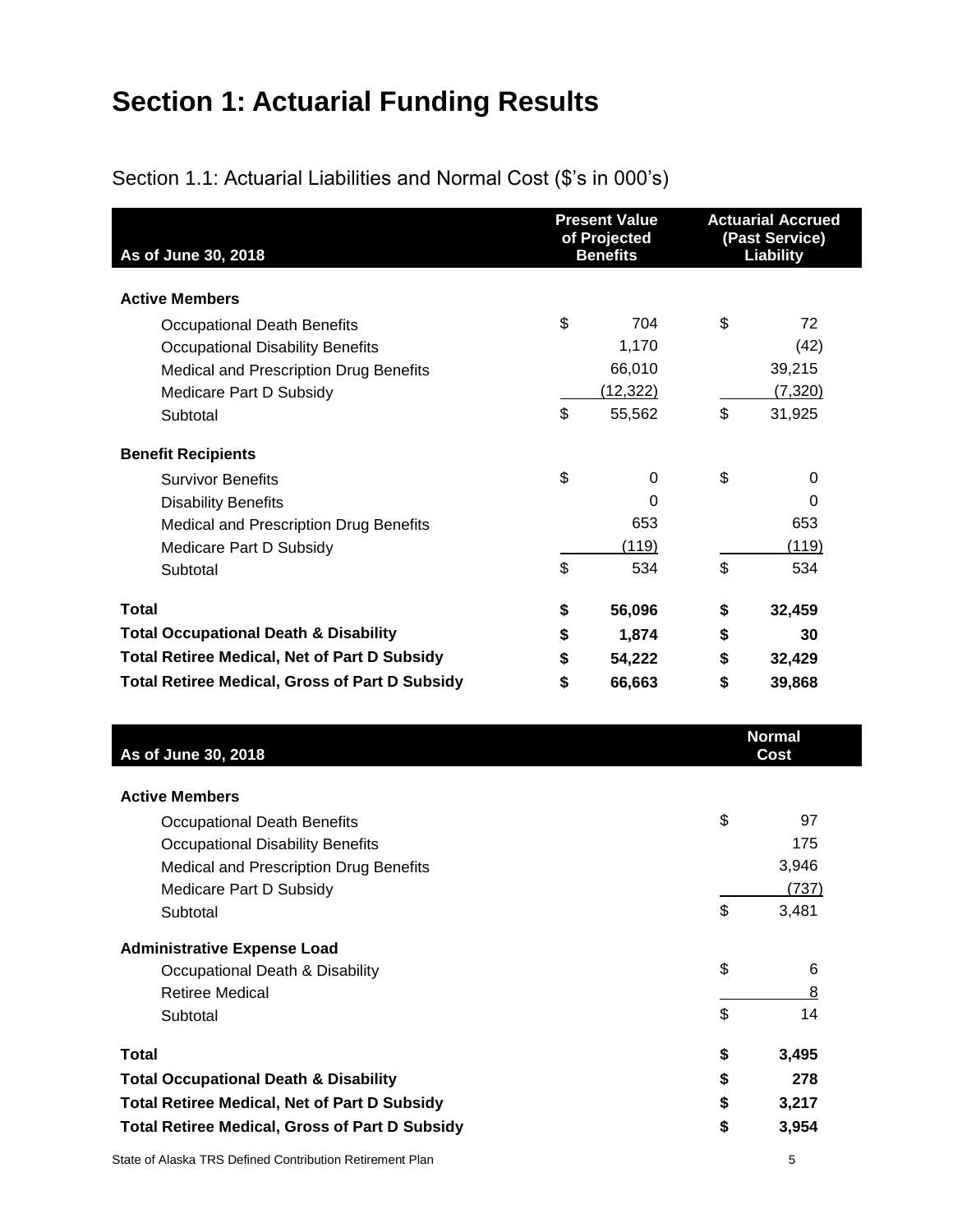# Section 1.2: Actuarial Contributions as of June 30, 2018 (for FY21) (\$'s in 000's)

|    | <b>Normal Cost Rate</b>                                                                                      |    | <b>Occupational</b><br>Death &<br><b>Disability</b> |    | <b>Retiree</b><br><b>Medical</b> |    | Total      |
|----|--------------------------------------------------------------------------------------------------------------|----|-----------------------------------------------------|----|----------------------------------|----|------------|
| 1. | <b>Total Normal Cost</b>                                                                                     | \$ | 278                                                 | \$ | 3,217                            | \$ | 3,495      |
| 2. | DCR Plan Rate Payroll Projected for FY19                                                                     |    | 346,044                                             |    | 346,044                          |    | 346,044    |
| 3. | Employer Normal Cost Rate, $(1) \div (2)$                                                                    |    | 0.08%                                               |    | 0.93%                            |    | 1.01%      |
|    | <b>Past Service Rate</b>                                                                                     |    |                                                     |    |                                  |    |            |
| 1. | <b>Actuarial Accrued Liability</b>                                                                           | \$ | 30                                                  | \$ | 32,429                           | \$ | 32,459     |
| 2. | <b>Valuation Assets</b>                                                                                      |    | 3,845                                               |    | 36,776                           |    | 40,621     |
| 3. | Total Unfunded Actuarial Accrued Liability, $(1) - (2)$                                                      | \$ | (3,815)                                             | \$ | (4, 347)                         | \$ | (8, 162)   |
| 4. | Funded Ratio based on Valuation Assets                                                                       |    | 12,816.7%                                           |    | 113.4%                           |    | 125.1%     |
| 5. | Past Service Cost Amortization Payment                                                                       |    | (296)                                               |    | (229)                            |    | (525)      |
| 6. | DCR Plan Rate Payroll Projected for FY19                                                                     |    | 346,044                                             |    | 346,044                          |    | 346,044    |
| 7. | Past Service Cost Rate, $(5) \div (6)$                                                                       |    | (0.09)%                                             |    | (0.07)%                          |    | $(0.16)$ % |
|    | <b>Total Employer Contribution Rate, not less than</b><br><b>Normal Cost Rate</b><br>0.08%<br>1.01%<br>0.93% |    |                                                     |    |                                  |    |            |

The table below shows the total employer contribution rate based on total DB and DCR Plan payroll for informational purposes.

| <b>Total Employer Contribution Rate as Percent of</b><br><b>Total Payroll</b> |                                                                      | <b>Occupational</b><br>Death &<br><b>Disability</b> |         | Retiree<br><b>Medical</b> |            | Total       |
|-------------------------------------------------------------------------------|----------------------------------------------------------------------|-----------------------------------------------------|---------|---------------------------|------------|-------------|
| 1.                                                                            | <b>Total Normal Cost</b>                                             | \$                                                  | 278     | \$                        | 3.217      | \$<br>3.495 |
| 2.                                                                            | Total DB and DCR Plan Rate Payroll Projected<br>for FY19             |                                                     | 738,653 |                           | 738.653    | 738.653     |
| 3.                                                                            | Employer Normal Cost Rate, $(1) \div (2)$                            |                                                     | 0.04%   |                           | 0.43%      | 0.47%       |
| 4.                                                                            | Past Service Cost Amortization Payment                               | \$                                                  | (296)   | \$                        | (229)      | \$<br>(525) |
| 5.                                                                            | Past Service Cost Rate, $(4) \div (2)$                               |                                                     | (0.04)% |                           | $(0.03)$ % | (0.07)%     |
| 6.                                                                            | Total Employer Contribution Rate, $(3) + (5)$ , not<br>less than (3) |                                                     | 0.04%   |                           | 0.43%      | 0.47%       |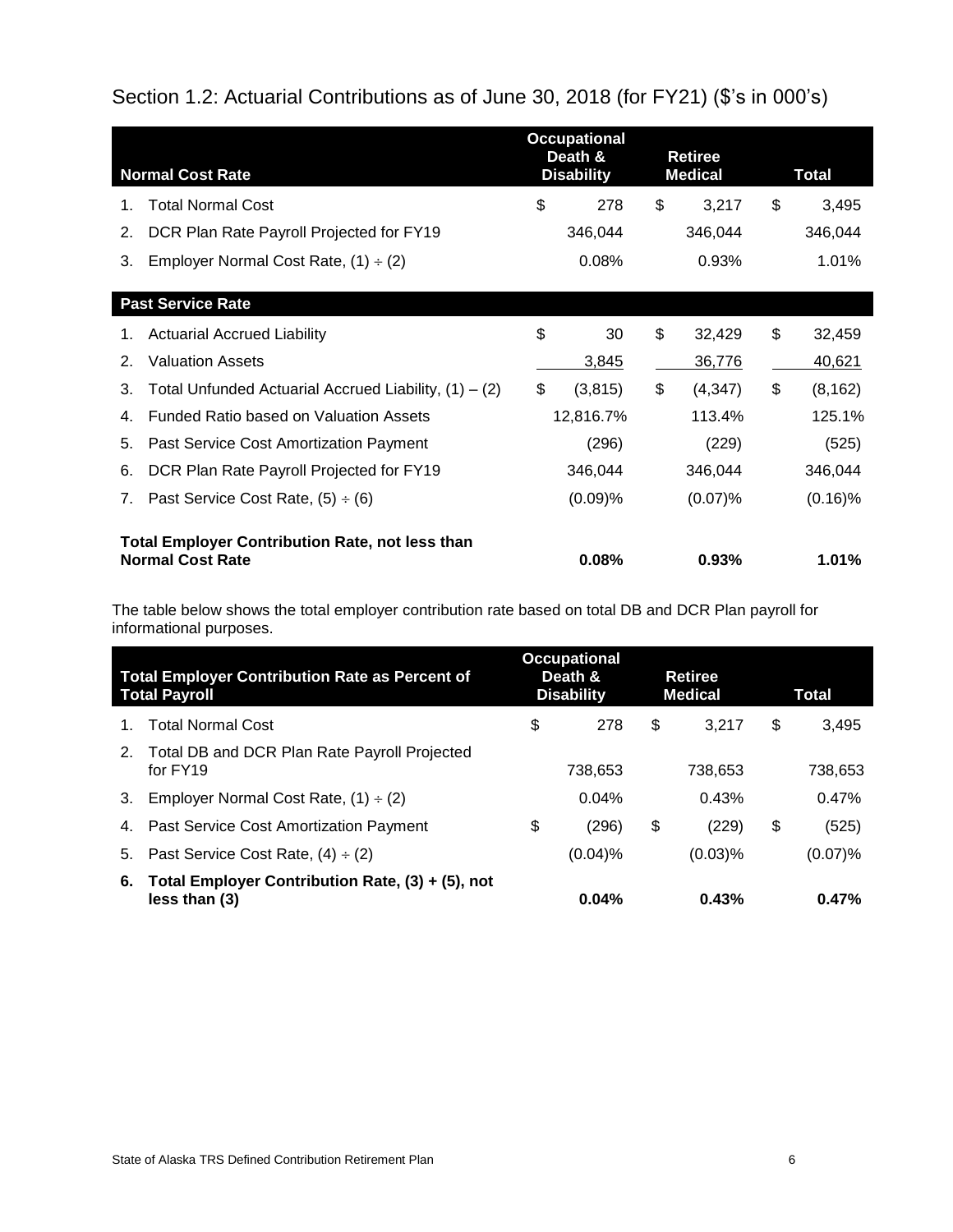| <b>Amortization Period</b><br><b>Balances</b> |                     |                   |                | Beginning-of-      |      |                     |
|-----------------------------------------------|---------------------|-------------------|----------------|--------------------|------|---------------------|
| <b>Charge</b>                                 | <b>Date Created</b> | <b>Years Left</b> | <b>Initial</b> | <b>Outstanding</b> |      | <b>Year Payment</b> |
| <b>Initial Unfunded Liability</b>             | 06/30/2007          | 14                | \$<br>16       | \$<br>15           | \$   | 1                   |
| FY08 Gain                                     | 06/30/2008          | 15                | (392)          | (400)              |      | (36)                |
| Change in Assumptions                         | 06/30/2009          | 16                | (82)           | (83)               |      | (7)                 |
| FY09 Gain                                     | 06/30/2009          | 16                | (594)          | (615)              |      | (52)                |
| Change in Assumptions                         | 06/30/2010          | 17                | (7)            | (8)                |      | (1)                 |
| FY10 Gain                                     | 06/30/2010          | 17                | (479)          | (499)              |      | (41)                |
| FY11 Gain                                     | 06/30/2011          | 18                | (560)          | (584)              |      | (46)                |
| FY12 Gain                                     | 06/30/2012          | 19                | (129)          | (136)              |      | (10)                |
| FY13 Gain                                     | 06/30/2013          | 20                | (149)          | (154)              |      | (11)                |
| Change in Assumptions                         | 06/30/2014          | 21                | (50)           | (53)               |      | (4)                 |
| <b>PRPA Modification</b>                      | 06/30/2014          | 21                | (25)           | (25)               |      | (2)                 |
| FY14 Gain                                     | 06/30/2014          | 21                | (255)          | (264)              |      | (19)                |
| FY15 Gain                                     | 06/30/2015          | 22                | (275)          | (284)              |      | (20)                |
| FY16 Gain                                     | 06/30/2016          | 23                | (209)          | (214)              |      | (14)                |
| FY17 Gain                                     | 06/30/2017          | 24                | (251)          | (254)              |      | (17)                |
| Change in Assumptions <sup>1</sup>            | 06/30/2018          | 25                | 0              | 0                  |      | $\Omega$            |
| FY18 Gain                                     | 06/30/2018          | 25                | (257)          | (257)              |      | (17)                |
| <b>Total</b>                                  |                     |                   |                | \$<br>(3,815)      | - \$ | (296)               |

## **Schedule of Past Service Cost Amortizations – Occupational Death & Disability (\$'s in 000's)**

<sup>1</sup> The net effect of changing assumptions was less than \$1,000.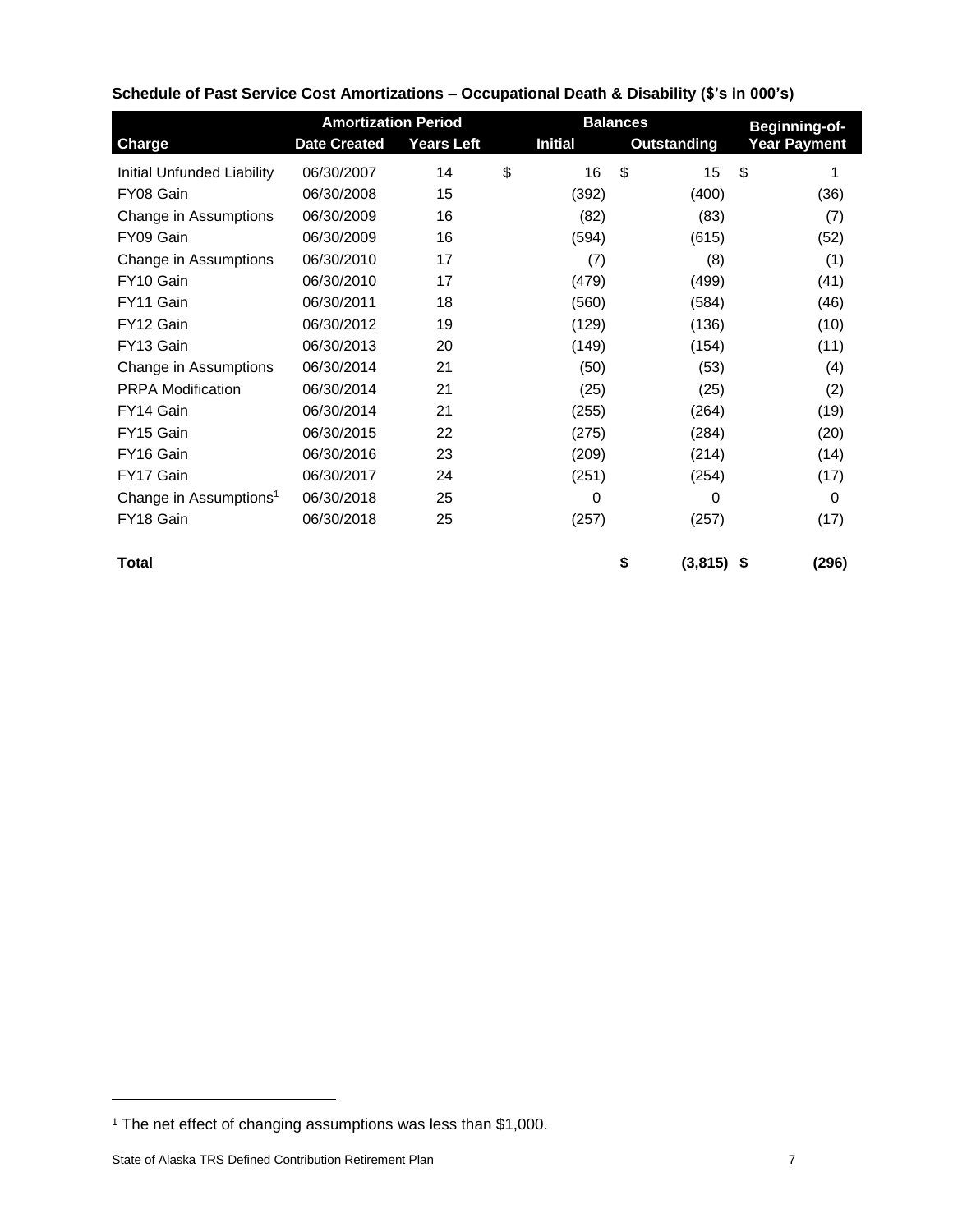|                                    | <b>Amortization Period</b> |                   | <b>Balances</b> |                |    | Beginning-of-      |    |                     |
|------------------------------------|----------------------------|-------------------|-----------------|----------------|----|--------------------|----|---------------------|
| <b>Charge</b>                      | <b>Date Created</b>        | <b>Years Left</b> |                 | <b>Initial</b> |    | <b>Outstanding</b> |    | <b>Year Payment</b> |
| <b>Initial Unfunded Liability</b>  | 06/30/2007                 | 14                | \$              | $(239)$ \$     |    | (245)              | \$ | (23)                |
| Change in Assumptions              | 06/30/2008                 | 15                |                 | 84             |    | 90                 |    | 8                   |
| FY08 Gain                          | 06/30/2008                 | 15                |                 | (393)          |    | (400)              |    | (36)                |
| Change in Assumptions              | 06/30/2009                 | 16                |                 | (69)           |    | (69)               |    | (6)                 |
| FY09 Gain                          | 06/30/2009                 | 16                |                 | (281)          |    | (293)              |    | (25)                |
| Change in Assumptions <sup>1</sup> | 06/30/2010                 | 17                |                 | 0              |    | 0                  |    | 0                   |
| FY10 Gain                          | 06/30/2010                 | 17                |                 | (545)          |    | (567)              |    | (46)                |
| FY11 Gain                          | 06/30/2011                 | 18                |                 | (94)           |    | (97)               |    | (8)                 |
| Change in Assumptions              | 06/30/2012                 | 19                |                 | 11,518         |    | 12,043             |    | 916                 |
| FY12 Gain                          | 06/30/2012                 | 19                |                 | (60)           |    | (60)               |    | (5)                 |
| FY13 Loss                          | 06/30/2013                 | 20                |                 | 3,439          |    | 3,590              |    | 264                 |
| Change in Assumptions              | 06/30/2014                 | 21                |                 | (9,736)        |    | (10, 111)          |    | (722)               |
| FY14 Loss                          | 06/30/2014                 | 21                |                 | 1,616          |    | 1,677              |    | 120                 |
| FY15 Gain                          | 06/30/2015                 | 22                |                 | (3, 485)       |    | (3,595)            |    | (250)               |
| <b>EGWP</b> Impact                 | 06/30/2016                 | 23                |                 | (6,400)        |    | (6, 545)           |    | (443)               |
| FY16 Loss                          | 06/30/2016                 | 23                |                 | 958            |    | 981                |    | 66                  |
| Change in Assumptions              | 06/30/2017                 | 24                |                 | 7.645          |    | 7,737              |    | 511                 |
| FY17 Gain                          | 06/30/2017                 | 24                |                 | (1, 451)       |    | (1, 469)           |    | (97)                |
| Change in<br>Assumptions/Methods   | 06/30/2018                 | 25                |                 | (9,505)        |    | (9,505)            |    | (614)               |
| FY18 Loss                          | 06/30/2018                 |                   |                 |                |    |                    |    | 161                 |
|                                    |                            | 25                |                 | 2,491          |    | 2,491              |    |                     |
| <b>Total</b>                       |                            |                   |                 |                | \$ | (4, 347)           | \$ | (229)               |

### **Schedule of Past Service Cost Amortizations – Retiree Medical (\$'s in 000's)**

<sup>&</sup>lt;sup>1</sup> The net effect of changing assumptions was less than \$1,000. The demographic assumption changes decreased liability by \$133,000 and the economic assumption changes increased the liability by \$133,000. Therefore, the net effect of all assumption changes is \$0 for amortization purposes.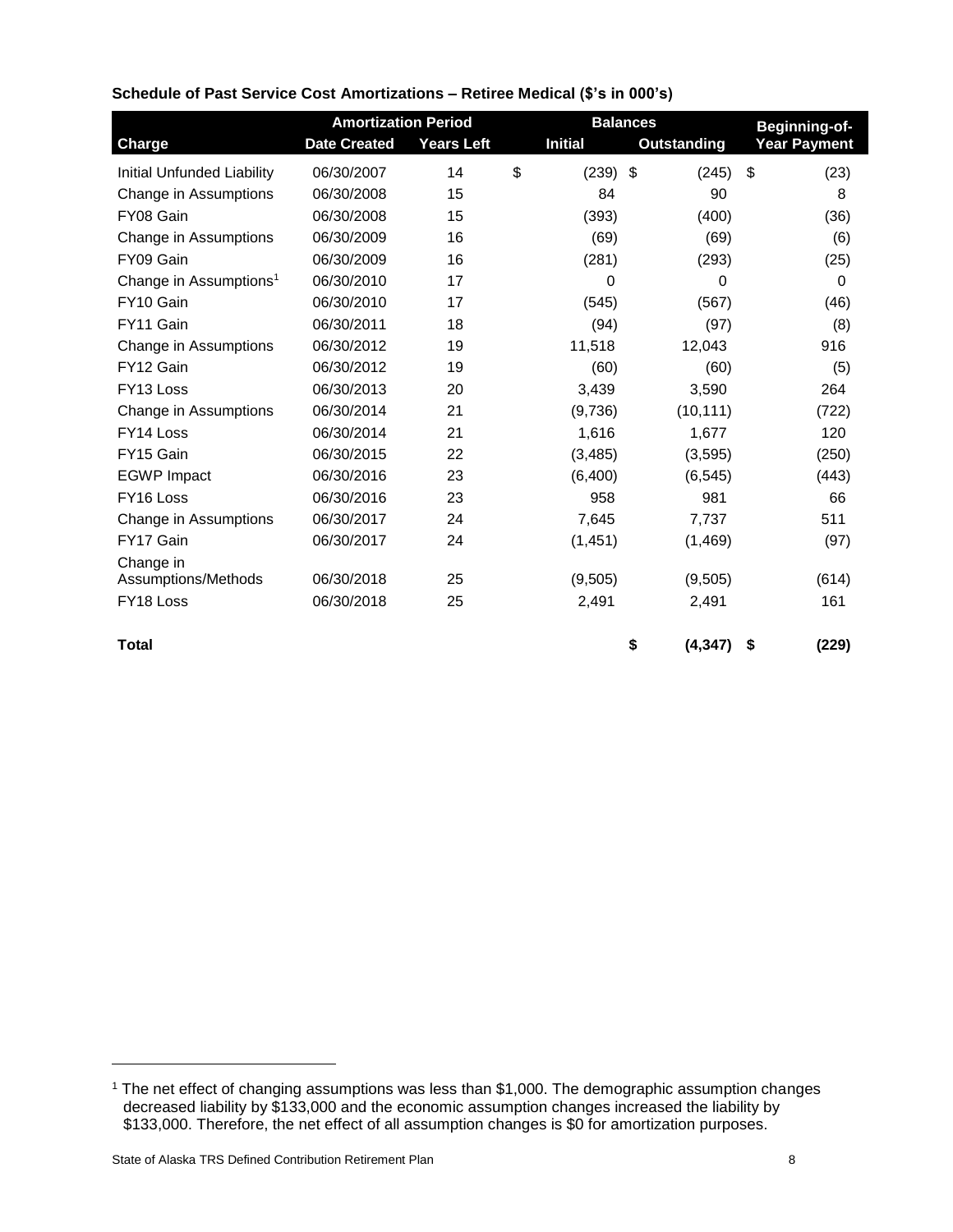|                                   | <b>Amortization Period</b> |                   | <b>Balances</b>  | Beginning-of-       |                     |
|-----------------------------------|----------------------------|-------------------|------------------|---------------------|---------------------|
| <b>Charge</b>                     | <b>Date Created</b>        | <b>Years Left</b> | <b>Initial</b>   | <b>Outstanding</b>  | <b>Year Payment</b> |
| <b>Initial Unfunded Liability</b> | 06/30/2007                 | 14                | \$<br>$(223)$ \$ | $(230)$ \$          | (22)                |
| Change in Assumptions             | 06/30/2008                 | 15                | 84               | 90                  | 8                   |
| FY08 Gain                         | 06/30/2008                 | 15                | (785)            | (800)               | (72)                |
| Change in Assumptions             | 06/30/2009                 | 16                | (151)            | (152)               | (13)                |
| FY09 Gain                         | 06/30/2009                 | 16                | (875)            | (908)               | (77)                |
| Change in Assumptions             | 06/30/2010                 | 17                | (7)              | (8)                 | (1)                 |
| FY10 Gain                         | 06/30/2010                 | 17                | (1,024)          | (1,066)             | (87)                |
| FY11 Gain                         | 06/30/2011                 | 18                | (654)            | (681)               | (54)                |
| Change in Assumptions             | 06/30/2012                 | 19                | 11,518           | 12.043              | 916                 |
| FY12 Gain                         | 06/30/2012                 | 19                | (189)            | (196)               | (15)                |
| FY13 Loss                         | 06/30/2013                 | 20                | 3,290            | 3,436               | 253                 |
| Change in Assumptions             | 06/30/2014                 | 21                | (9,786)          | (10, 164)           | (726)               |
| <b>PRPA Modification</b>          | 06/30/2014                 | 21                | (25)             | (25)                | (2)                 |
| FY14 Loss                         | 06/30/2014                 | 21                | 1,361            | 1,413               | 101                 |
| FY15 Gain                         | 06/30/2015                 | 22                | (3,760)          | (3,879)             | (270)               |
| <b>EGWP</b> Impact                | 06/30/2016                 | 23                | (6,400)          | (6, 545)            | (443)               |
| FY16 Loss                         | 06/30/2016                 | 23                | 749              | 767                 | 52                  |
| Change in Assumptions             | 06/30/2017                 | 24                | 7,645            | 7,737               | 511                 |
| FY17 Gain                         | 06/30/2017                 | 24                | (1,702)          | (1,723)             | (114)               |
| Change in                         |                            |                   |                  |                     |                     |
| Assumptions/Methods               | 06/30/2018                 | 25                | (9,505)          | (9,505)             | (614)               |
| FY18 Loss                         | 06/30/2018                 | 25                | 2,234            | 2,234               | 144                 |
| <b>Total</b>                      |                            |                   |                  | \$<br>$(8, 162)$ \$ | (525)               |

## **Schedule of Past Service Cost Amortizations – Total (\$'s in 000's)**

The amortization method is level percentage of pay.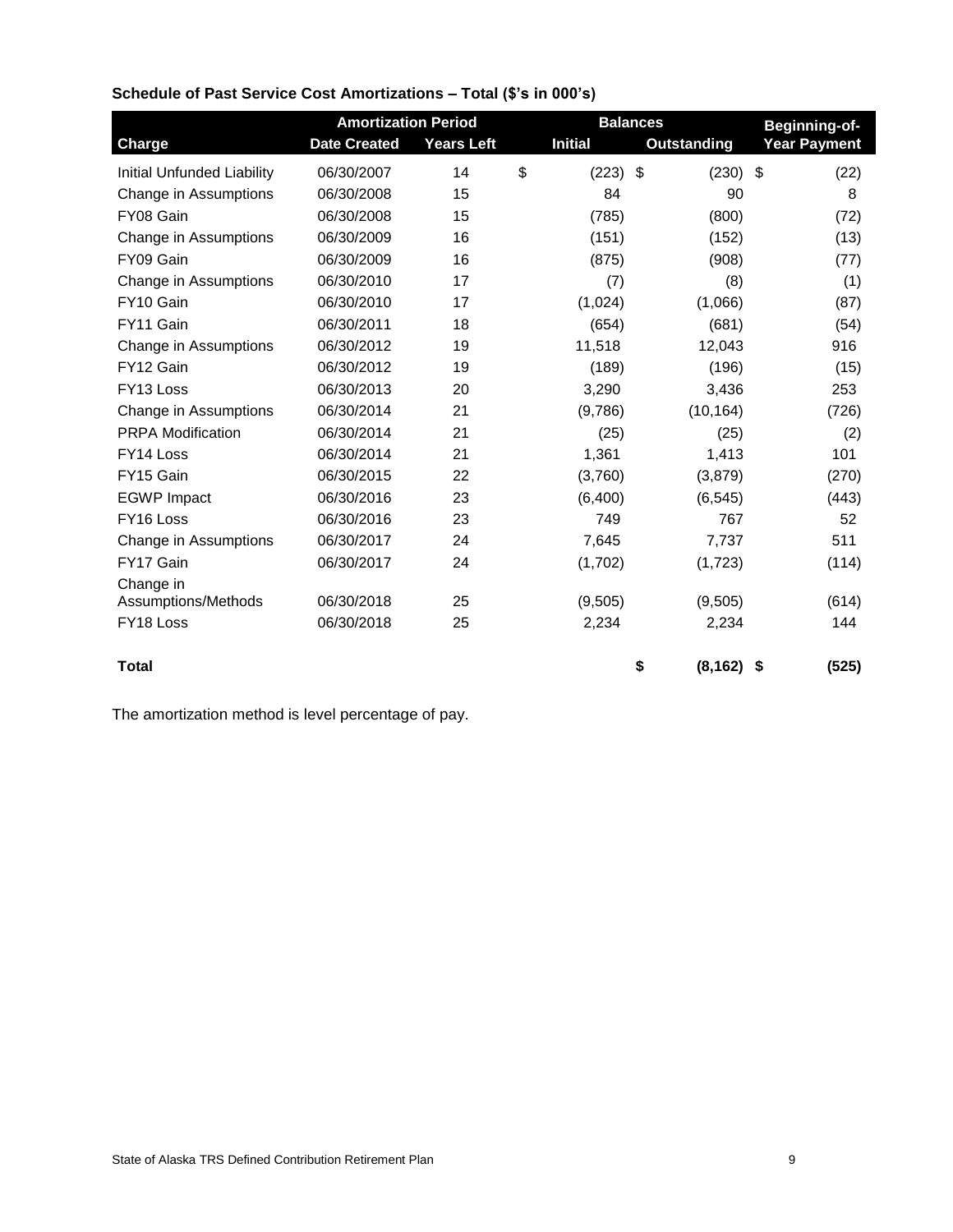<span id="page-14-0"></span>

| Section 1.3: Actuarial Gain/(Loss) for FY18 (\$'s in 000's) |  |  |
|-------------------------------------------------------------|--|--|
|-------------------------------------------------------------|--|--|

|    |                                                   |                                                                                                       | <b>Occupational</b><br>Death &<br><b>Disability</b> |                | <b>Retiree</b><br><b>Medical</b> |               |    | <b>Total</b> |
|----|---------------------------------------------------|-------------------------------------------------------------------------------------------------------|-----------------------------------------------------|----------------|----------------------------------|---------------|----|--------------|
| 1. |                                                   | <b>Expected Actuarial Accrued Liability</b>                                                           |                                                     |                |                                  |               |    |              |
|    | a.                                                | Actuarial Accrued Liability, June 30, 2017                                                            | \$                                                  | 26             | \$                               | 33,681        | \$ | 33,707       |
|    | b.                                                | Normal Cost for FY18                                                                                  |                                                     | 259            |                                  | 3,358         |    | 3,617        |
|    | c.                                                | Interest on (a) and (b) at 8.00%                                                                      |                                                     | 23             |                                  | 2,963         |    | 2,986        |
|    | d.                                                | Benefit Payments for FY18                                                                             |                                                     | (24)           |                                  | (31)          |    | (55)         |
|    | е.                                                | Interest on (d) at 8.00%, adjusted for timing                                                         |                                                     | (1)            |                                  | (1)           |    | (2)          |
|    | f.                                                | <b>Assumption/Method Changes</b>                                                                      |                                                     | $\overline{0}$ |                                  | (9,505)       |    | (9,505)      |
|    | g.                                                | <b>Expected Actuarial Accrued Liability</b><br>as of June 30, 2018, (a) + (b) + (c) + (d) + (e) + (f) | \$                                                  | 283            | \$                               | 30,465        | \$ | 30,748       |
| 2. | Actual Actuarial Accrued Liability, June 30, 2018 |                                                                                                       |                                                     | 30             |                                  | <u>32,429</u> |    | 32,459       |
| 3. |                                                   | Liability Gain/(Loss), $(1)(g) - (2)$                                                                 | \$                                                  | 253            | \$                               | $(1,964)^1$   | \$ | (1,711)      |
| 4. |                                                   | <b>Expected Actuarial Asset Value</b>                                                                 |                                                     |                |                                  |               |    |              |
|    | a.                                                | Actuarial Asset Value, June 30, 2017                                                                  | \$                                                  | 3,588          | \$                               | 30,998        | \$ | 34,586       |
|    | b.                                                | Interest on (a) at 8.00%                                                                              |                                                     | 287            |                                  | 2,480         |    | 2,767        |
|    | c.                                                | <b>Employer Contributions for FY18</b>                                                                |                                                     | 0              |                                  | 3,271         |    | 3,271        |
|    | d.                                                | Interest on (c) at 8.00%, adjusted for timing                                                         |                                                     | 0              |                                  | 128           |    | 128          |
|    | е.                                                | Benefit Payments for FY18                                                                             |                                                     | (24)           |                                  | (31)          |    | (55)         |
|    | f.                                                | Interest on (e) at 8.00%, adjusted for timing                                                         |                                                     | (1)            |                                  | (1)           |    | (2)          |
|    | g.                                                | Expected Actuarial Asset Value, June 30, 2018,<br>$(a) + (b) + (c) + (d) + (e) + (f)$                 | \$                                                  | 3,850          | \$                               | 36,845        | \$ | 40,695       |
| 5. |                                                   | Actuarial Asset Value, June 30, 2018                                                                  |                                                     | 3,845          |                                  | 36,776        |    | 40,621       |
| 6. |                                                   | Actuarial Asset Gain/(Loss), (5) – (4)(g)                                                             | S                                                   | (5)            | S.                               | (69)          | S  | (74)         |
| 7. |                                                   | Actuarial Gain/(Loss), (3) + (6)                                                                      | \$                                                  | 248            | \$                               | (2,033)       | \$ | (1,785)      |
| 8. |                                                   | <b>Contribution Gain/(Loss)</b>                                                                       | \$                                                  | 9              | \$                               | (458)         | \$ | (449)        |
| 9. | FY18 Gain/(Loss), (7) + (8)                       |                                                                                                       |                                                     | 257            | \$                               | (2, 491)      | \$ | (2, 234)     |

1 Includes effect of updated EGWP estimates.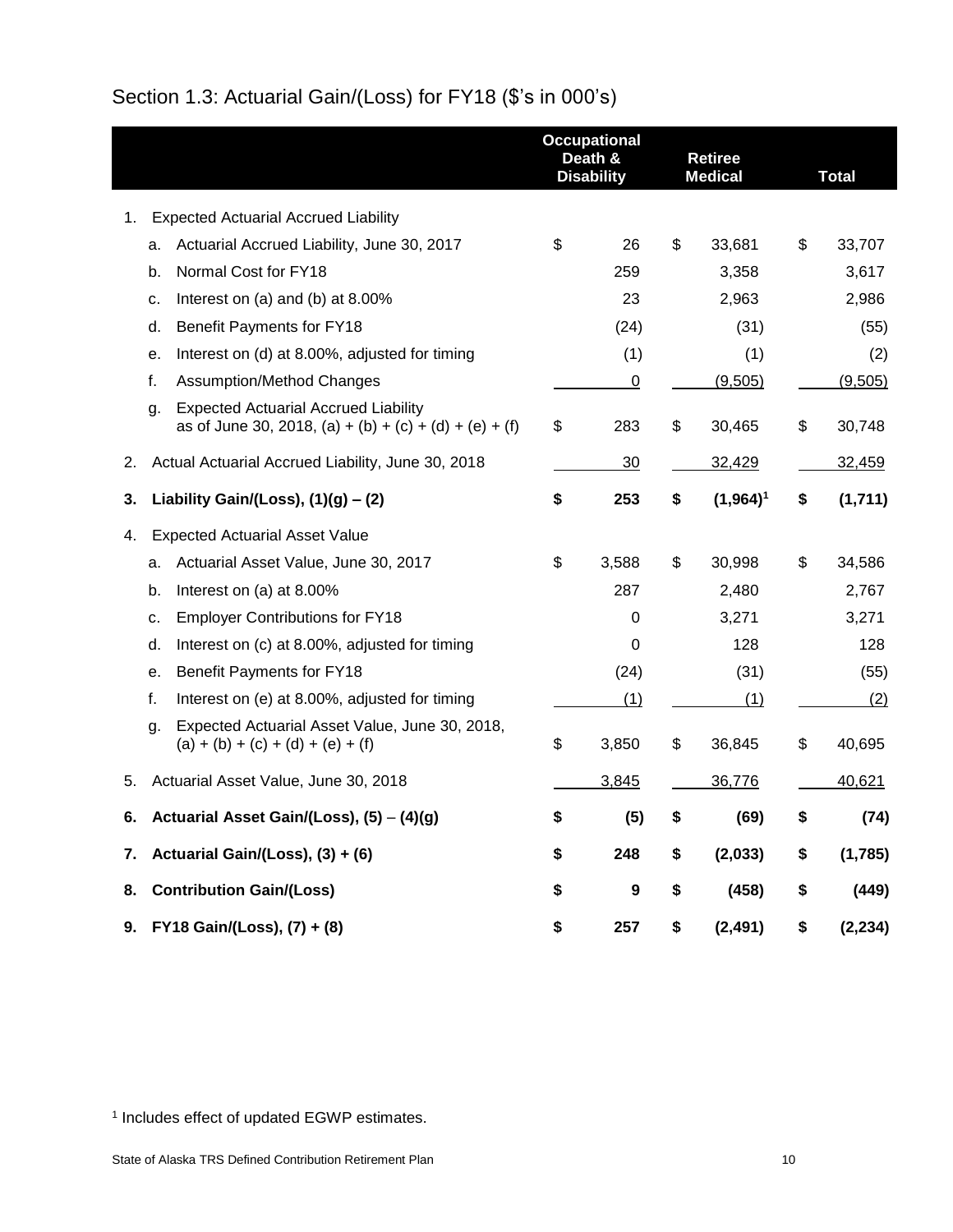| <b>Valuation Date</b> | <b>Actuarial</b><br><b>Accrued Liability</b> | <b>Valuation</b><br><b>Assets</b> | Assets as a Pct.<br>of Actuarial<br><b>Accrued Liability</b> | <b>Unfunded</b><br><b>Actuarial Accrued</b><br><b>Liability (UAAL)</b> |
|-----------------------|----------------------------------------------|-----------------------------------|--------------------------------------------------------------|------------------------------------------------------------------------|
| June 30, 2007         | \$<br>374                                    | \$<br>597                         | 159.7%                                                       | \$<br>(223)                                                            |
| June 30, 2008         | 801                                          | 1,728                             | 215.7%                                                       | (927)                                                                  |
| June 30, 2009         | 1,460                                        | 3,424                             | 234.5%                                                       | (1,964)                                                                |
| June 30, 2010         | 2,448                                        | 5,472                             | 223.5%                                                       | (3,024)                                                                |
| June 30, 2011         | 3,858                                        | 7,566                             | 196.1%                                                       | (3,708)                                                                |
| June 30, 2012         | 16,874                                       | 9,285                             | 55.0%                                                        | 7,589                                                                  |
| June 30, 2013         | 22,138                                       | 11,146                            | 50.3%                                                        | 10,992                                                                 |
| June 30, 2014         | 16,296                                       | 13,611                            | 83.5%                                                        | 2,685                                                                  |
| June 30, 2015         | 19,797                                       | 20,847                            | 105.3%                                                       | (1,050)                                                                |
| June 30, 2016         | 22,007                                       | 28,733                            | 130.6%                                                       | (6, 726)                                                               |
| June 30, 2017         | 33,707                                       | 34,586                            | 102.6%                                                       | (879)                                                                  |
| June 30, 2018         | 32,459                                       | 40,621                            | 125.1%                                                       | (8, 162)                                                               |

<span id="page-15-0"></span>Section 1.4: History of Unfunded Liability and Funded Ratio (\$'s in 000's)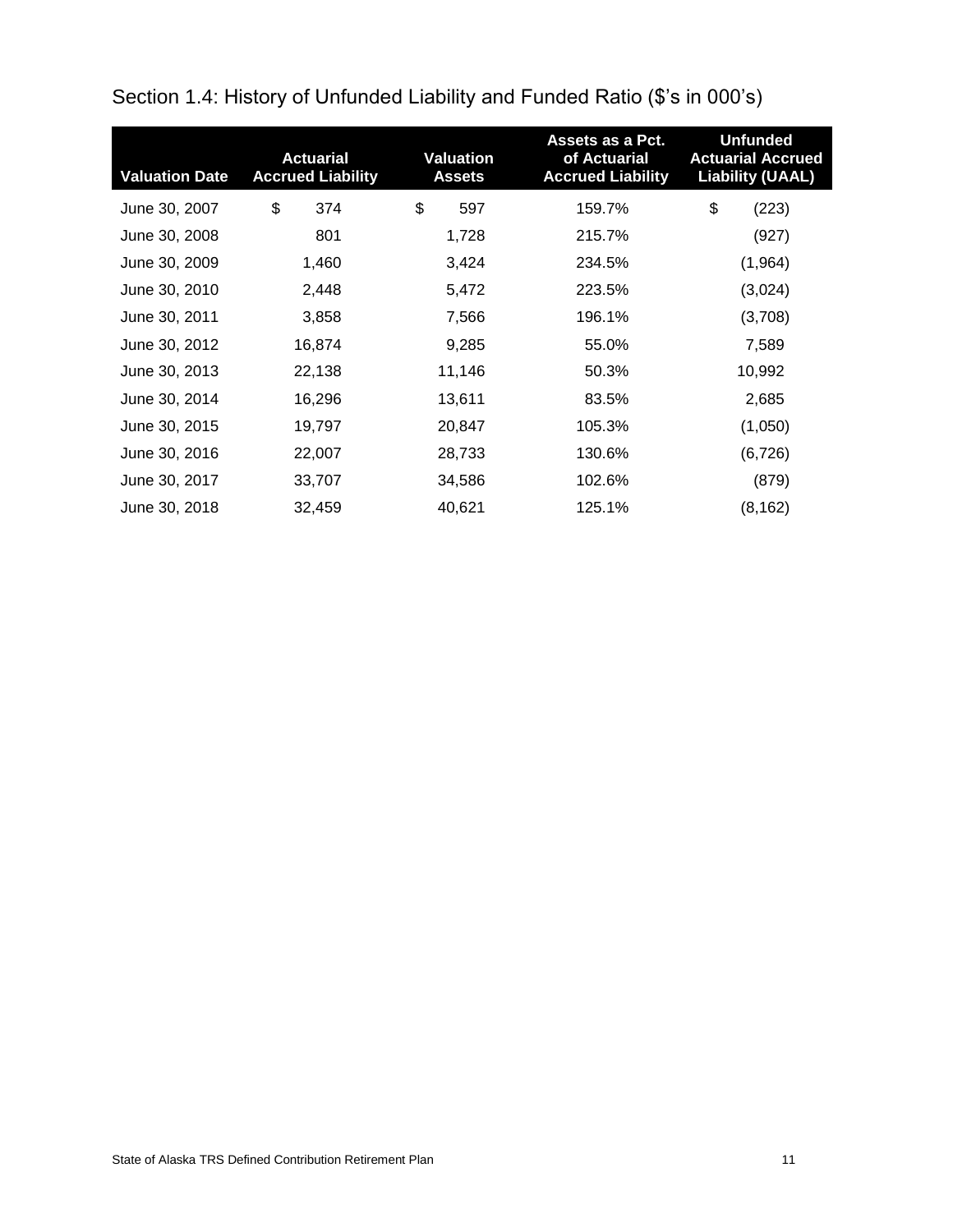# <span id="page-16-0"></span>**Section 2: Plan Assets**

# <span id="page-16-1"></span>Section 2.1: Summary of Fair Value of Assets (\$'s in 000's)

| As of June 30, 2018                                                       |               | <b>Occupational</b><br>Death &<br><b>Disability</b> |               | <b>Retiree</b><br><b>Medical</b> |                           | <b>Total</b>     | <b>Allocation</b><br><b>Percent</b> |
|---------------------------------------------------------------------------|---------------|-----------------------------------------------------|---------------|----------------------------------|---------------------------|------------------|-------------------------------------|
| Cash and Short-Term Investments                                           |               |                                                     |               |                                  |                           |                  |                                     |
| Cash and Cash Equivalents                                                 | $\frac{1}{2}$ | 37                                                  | $\frac{1}{2}$ | 364                              | $\frac{2}{3}$             | 401              | 1.0%                                |
| Subtotal<br>$\blacksquare$                                                | \$            | 37                                                  | \$            | 364                              | \$                        | 401              | 1.0%                                |
| <b>Fixed Income Investments</b>                                           |               |                                                     |               |                                  |                           |                  |                                     |
| Domestic Fixed Income Pool                                                | \$            | 472                                                 | \$            | 4,517                            | \$                        | 4,989            | 12.4%                               |
| International Fixed Income Pool                                           |               | $\mathbf 0$                                         |               | 0                                |                           | 0                | 0.0%                                |
| <b>Tactical Fixed Income Pool</b>                                         |               | 49                                                  |               | 469                              |                           | 518              | 1.3%                                |
| <b>High Yield Pool</b><br>$\overline{\phantom{a}}$                        |               | 0                                                   |               | 0                                |                           | 0                | 0.0%                                |
| <b>Treasury Inflation Protection Pool</b><br>$\qquad \qquad \blacksquare$ |               | 8                                                   |               | 79                               |                           | 87               | 0.2%                                |
| <b>Emerging Debt Pool</b>                                                 |               | 0                                                   |               | 0                                |                           | $\boldsymbol{0}$ | 0.0%                                |
| Subtotal                                                                  | \$            | 529                                                 | \$            | 5,065                            | $\boldsymbol{\mathsf{S}}$ | 5,594            | 13.9%                               |
| <b>Equity Investments</b>                                                 |               |                                                     |               |                                  |                           |                  |                                     |
| <b>Domestic Equity Pool</b><br>$\overline{a}$                             | \$            | 889                                                 | \$            | 8,506                            | \$                        | 9,395            | 23.3%                               |
| <b>International Equity Pool</b>                                          |               | 646                                                 |               | 6,181                            |                           | 6,827            | 16.9%                               |
| International Equity Small Cap Pool<br>$\qquad \qquad \blacksquare$       |               | 59                                                  |               | 563                              |                           | 622              | 1.6%                                |
| Private Equity Pool<br>$\blacksquare$                                     |               | 351                                                 |               | 3,356                            |                           | 3,707            | 9.2%                                |
| <b>Emerging Markets Equity Pool</b>                                       |               | 110                                                 |               | 1,054                            |                           | 1,164            | 2.9%                                |
| <b>Alternative Equity</b>                                                 |               | 192                                                 |               | 1,840                            |                           | 2,032            | 5.0%                                |
| Subtotal                                                                  | \$            | 2,247                                               | \$            | 21,500                           | \$                        | 23,747           | 58.9%                               |
| <b>Other Investments</b>                                                  |               |                                                     |               |                                  |                           |                  |                                     |
| Real Estate Pool                                                          | \$            | 269                                                 | \$            | 2,575                            | \$                        | 2,844            | 7.1%                                |
| <b>Other Investments Pool</b><br>$\overline{\phantom{a}}$                 |               | 447                                                 |               | 4,286                            |                           | 4,733            | 11.7%                               |
| Absolute Return Pool                                                      |               | 282                                                 |               | 2,695                            |                           | 2,977            | 7.4%                                |
| <b>Other Assets</b>                                                       |               | $\pmb{0}$                                           |               | $\overline{0}$                   |                           | $\mathbf 0$      | 0.0%                                |
| Subtotal                                                                  | \$            | 998                                                 | $\frac{1}{2}$ | 9,556                            | $\frac{2}{2}$             | 10,554           | 26.2%                               |
| <b>Total Cash and Investments</b>                                         | \$            | 3,811                                               | \$            | 36,485                           | \$                        | 40,296           | 100.0%                              |
| <b>Net Accrued Receivables</b>                                            |               | (14)                                                |               | 179                              |                           | 165              |                                     |
| <b>Net Assets</b>                                                         | \$            | 3,797                                               | \$            | 36,664                           | \$                        | 40,461           |                                     |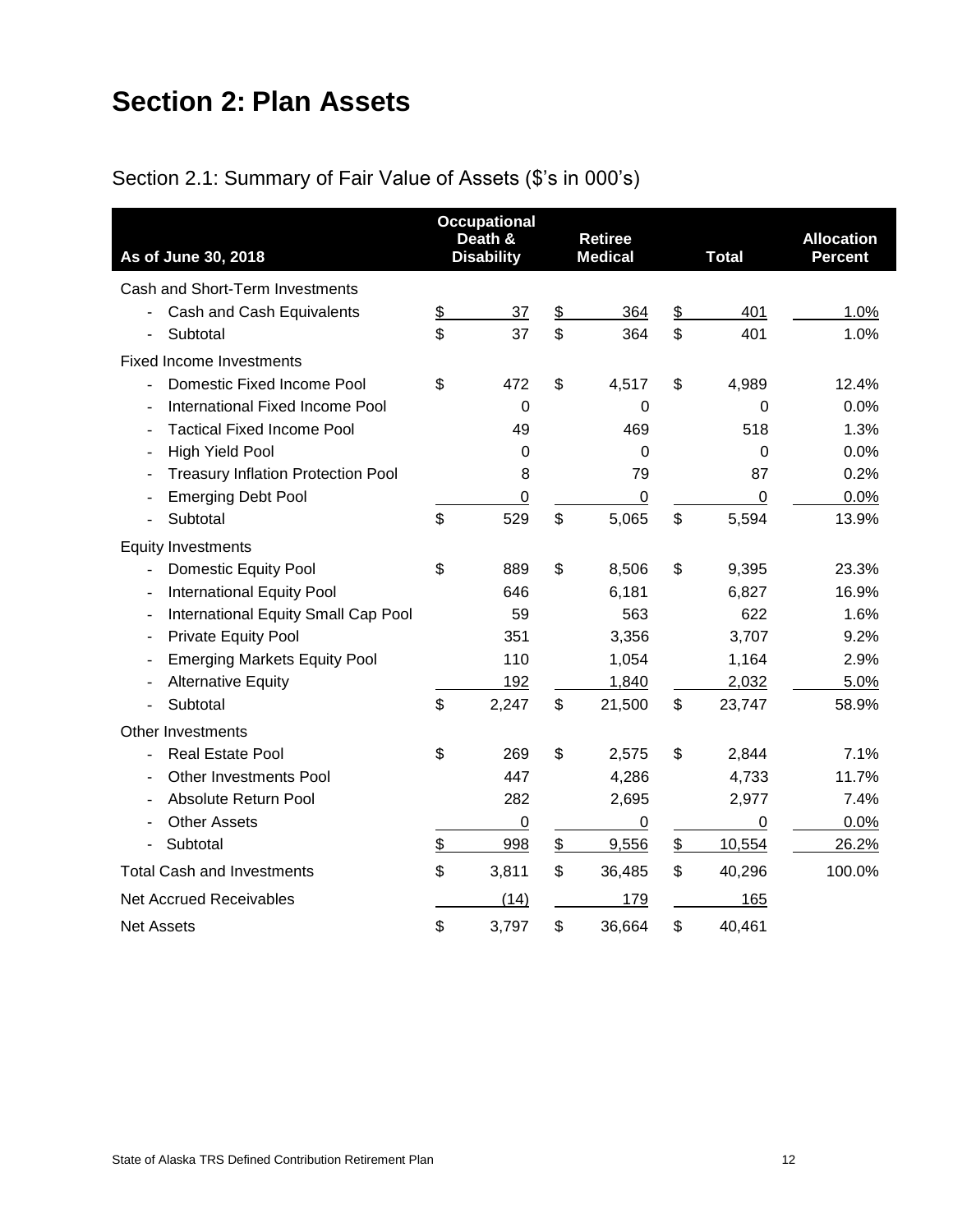# <span id="page-17-0"></span>Section 2.2: Changes in Fair Value of Assets During FY18 (\$'s in 000's)

|    |    | <b>Fiscal Year 2018</b>                                                          | <b>Occupational</b><br><b>Death &amp; Disability</b> | <b>Retiree Medical</b> | <b>Total</b> |        |  |
|----|----|----------------------------------------------------------------------------------|------------------------------------------------------|------------------------|--------------|--------|--|
| 1. |    | Fair Value of Assets, June 30, 2017                                              | \$<br>3,531                                          | \$<br>30,848           | \$           | 34,379 |  |
| 2. |    | Additions:                                                                       |                                                      |                        |              |        |  |
|    | a. | <b>Member Contributions</b>                                                      | \$<br>0                                              | \$<br>$\Omega$         | \$           | 0      |  |
|    | b. | <b>Employer Contributions</b>                                                    | 0                                                    | 3,271                  |              | 3,271  |  |
|    | C. | Interest and Dividend Income                                                     | 63                                                   | 567                    |              | 630    |  |
|    | d. | Net Appreciation (Depreciation) in<br><b>Fair Value of Investments</b>           | 229                                                  | 2,024                  |              | 2,253  |  |
|    | е. | Other                                                                            | 0                                                    | 5                      |              | 5      |  |
|    | f. | <b>Total Additions</b>                                                           | \$<br>292                                            | \$<br>5,867            | \$           | 6,159  |  |
| 3. |    | Deductions:                                                                      |                                                      |                        |              |        |  |
|    | a. | <b>Medical Benefits</b>                                                          | \$<br>0                                              | \$<br>31               | \$           | 31     |  |
|    | b. | Death & Disability Benefits                                                      | 24                                                   | $\Omega$               |              | 24     |  |
|    | C. | <b>Investment Expenses</b>                                                       | 2                                                    | 17                     |              | 19     |  |
|    | d. | <b>Administrative Expenses</b>                                                   | 0                                                    | 3                      |              | 3      |  |
|    | е. | <b>Total Deductions</b>                                                          | \$<br>26                                             | \$<br>51               | \$           | 77     |  |
| 4. |    | Fair Value of Assets, June 30, 2018                                              | \$<br>3,797                                          | \$<br>36,664           | \$           | 40,461 |  |
|    |    | Approximate Fair Value Investment Return<br>Rate During FY18 Net of All Expenses | 8.24%                                                | 7.93%                  |              | 7.96%  |  |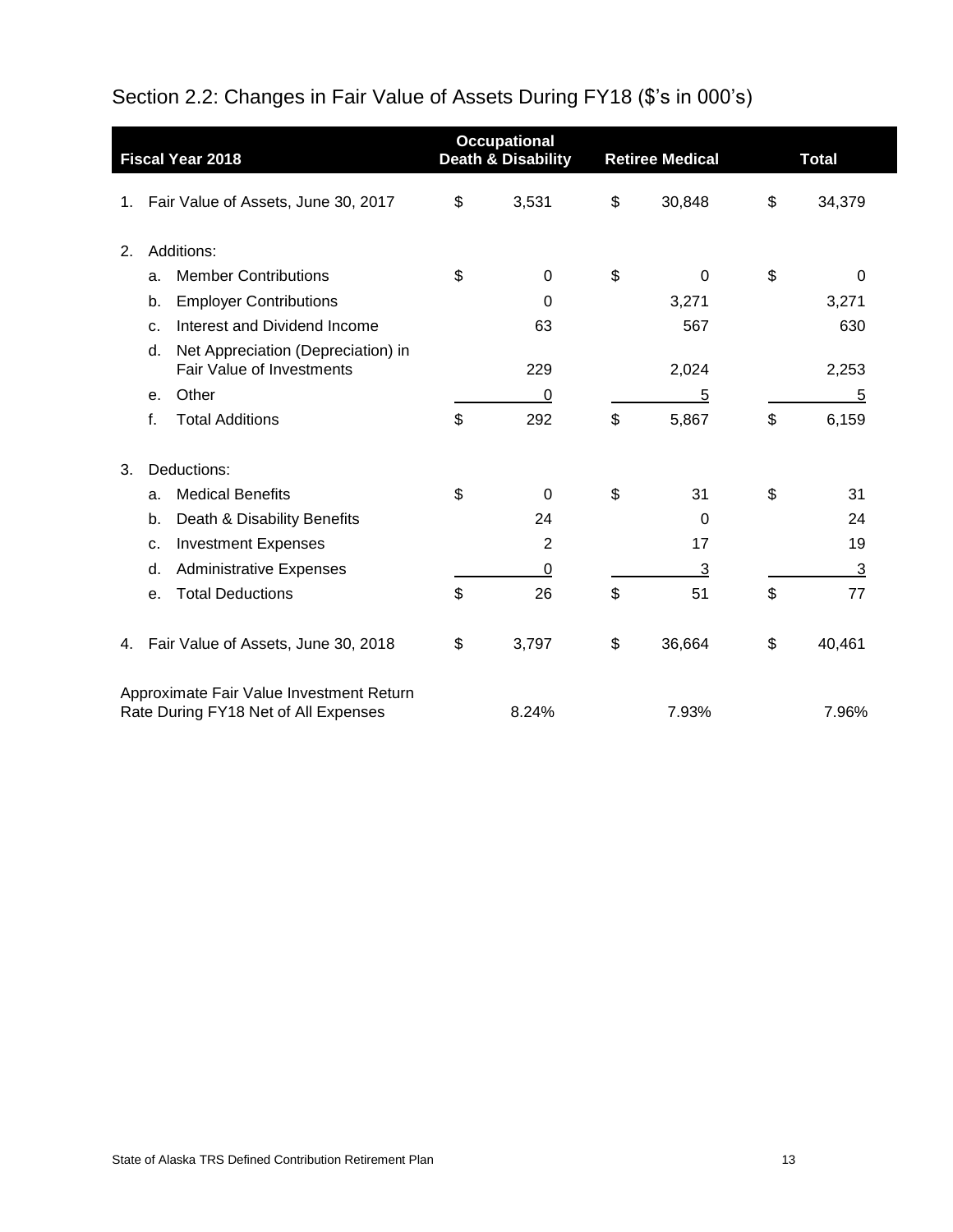# <span id="page-18-0"></span>Section 2.3: Development of Actuarial Value of Assets (\$'s in 000's)

The actuarial value of assets and the fair value were \$0 at June 30, 2006. Investment gains and losses are recognized 20% per year over 5 years. In no event may valuation assets be less than 80% or more than 120% of fair value as of the current valuation date.

|    |                                                         | <b>Occupational</b><br>Death &<br><b>Disability</b> | <b>Retiree</b><br><b>Medical</b> | <b>Total</b> |
|----|---------------------------------------------------------|-----------------------------------------------------|----------------------------------|--------------|
|    |                                                         |                                                     |                                  |              |
|    | 1. Investment Gain/(Loss) for FY18                      |                                                     |                                  |              |
| a. | Fair Value, June 30, 2017                               | \$<br>3,531                                         | \$<br>30,848                     | \$<br>34,379 |
| b. | Contributions for FY18                                  | 0                                                   | 3,271                            | 3,271        |
| C. | <b>Benefit Payments</b>                                 | 24                                                  | 31                               | 55           |
| d. | Actual Investment Return (net of expenses)              | 290                                                 | 2,576                            | 2,866        |
| е. | Expected Return Rate (net of expenses)                  | 8.00%                                               | 8.00%                            | 8.00%        |
| f. | <b>Expected Return</b>                                  | 282                                                 | 2,595                            | 2,877        |
| g. | Investment Gain/(Loss) for the Year (d) $-$ (f)         | 8                                                   | (19)                             | (11)         |
|    | 2. Actuarial Value, June 30, 2018                       |                                                     |                                  |              |
| a. | Fair Value, June 30, 2018                               | \$<br>3,797                                         | \$<br>36,664                     | \$<br>40,461 |
| b. | Deferred Investment Gain/(Loss)                         | (48)                                                | (112)                            | (160)        |
| c. | Preliminary Actuarial Value, June 30, 2018, $(a) - (b)$ | 3,845                                               | 36,776                           | 40,621       |
| d. | Upper Limit: 120% of Fair Value, June 30, 2018          | 4,556                                               | 43,996                           | 48,552       |
| е. | Lower Limit: 80% of Fair Value, June 30, 2018           | 3,038                                               | 29,332                           | 32,370       |
| f. | Actuarial Value, June 30, 2018,                         |                                                     |                                  |              |
|    | (c) limited by (d) and (e)                              | \$<br>3,845                                         | \$<br>36,776                     | \$<br>40,621 |
|    | 3. Ratio of Actuarial Value of Assets to Fair Value     |                                                     |                                  |              |
|    | of Assets                                               | 101.3%                                              | 100.3%                           | 100.4%       |
|    | 4. Approximate Actuarial Value Investment Return Rate   |                                                     |                                  |              |
|    | During FY18 Net of All Expenses                         | 7.86%                                               | 7.78%                            | 7.79%        |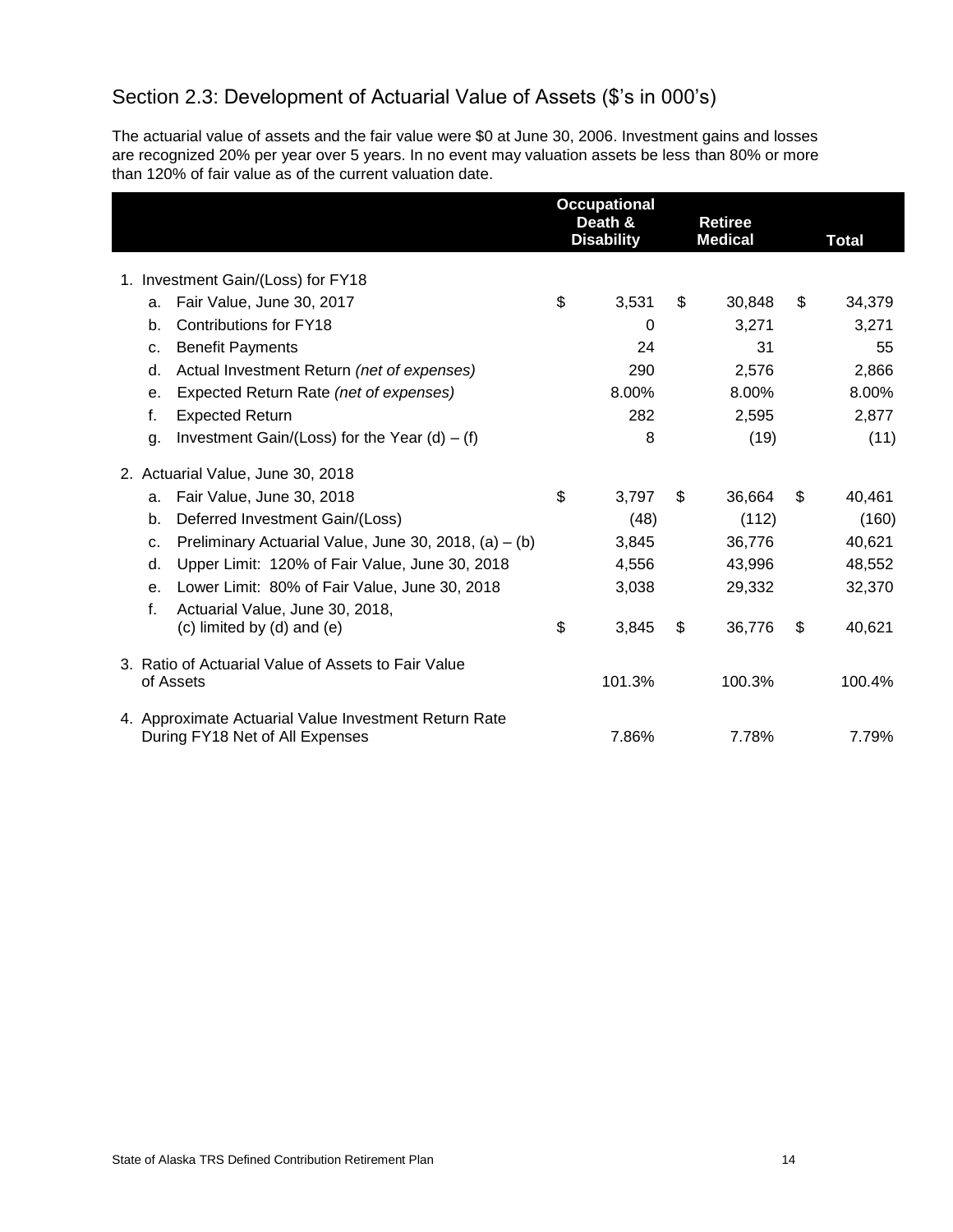The tables below show the development of the investment gain/(loss) to be recognized in the current year.

| <b>Occupational Death &amp; Disability</b> |                          |       |                                                           |       |                                                      |      |                                                   |       |  |  |
|--------------------------------------------|--------------------------|-------|-----------------------------------------------------------|-------|------------------------------------------------------|------|---------------------------------------------------|-------|--|--|
| <b>Fiscal Year</b><br>Ended                | <b>Asset Gain/(Loss)</b> |       | Gain/(Loss)<br><b>Recognized in</b><br><b>Prior Years</b> |       | Gain/(Loss)<br><b>Recognized</b><br><b>This Year</b> |      | Gain/(Loss)<br>Deferred to<br><b>Future Years</b> |       |  |  |
| 6/30/2014                                  | \$                       | 272   | \$                                                        | 216   | \$                                                   | 56   | \$                                                | 0     |  |  |
| 6/30/2015                                  |                          | (168) |                                                           | (102) |                                                      | (34) |                                                   | (32)  |  |  |
| 6/30/2016                                  |                          | (269) |                                                           | (108) |                                                      | (54) |                                                   | (107) |  |  |
| 6/30/2017                                  |                          | 143   |                                                           | 29    |                                                      | 29   |                                                   | 85    |  |  |
| 6/30/2018                                  |                          | 8     |                                                           | 0     |                                                      | 2    |                                                   | 6     |  |  |
| <b>Total</b>                               | \$                       | (14)  | \$                                                        | 35    | \$                                                   | (1)  | \$                                                | (48)  |  |  |

| <b>Retiree Medical</b>      |                          |         |                                                           |       |    |       |                                               |                                                   |  |  |
|-----------------------------|--------------------------|---------|-----------------------------------------------------------|-------|----|-------|-----------------------------------------------|---------------------------------------------------|--|--|
| Fiscal Year<br><b>Ended</b> | <b>Asset Gain/(Loss)</b> |         | Gain/(Loss)<br><b>Recognized in</b><br><b>Prior Years</b> |       |    |       | Gain/(Loss)<br>Recognized<br><b>This Year</b> | Gain/(Loss)<br>Deferred to<br><b>Future Years</b> |  |  |
| 6/30/2014                   | \$                       | 928     | \$                                                        | 744   | \$ | 184   | \$                                            | 0                                                 |  |  |
| 6/30/2015                   |                          | (694)   |                                                           | (417) |    | (139) |                                               | (138)                                             |  |  |
| 6/30/2016                   |                          | (1,674) |                                                           | (670) |    | (335) |                                               | (669)                                             |  |  |
| 6/30/2017                   |                          | 1,184   |                                                           | 237   |    | 237   |                                               | 710                                               |  |  |
| 6/30/2018                   |                          | (19)    |                                                           | 0     |    | (4)   |                                               | (15)                                              |  |  |
| <b>Total</b>                | \$                       | (275)   | \$                                                        | (106) | \$ | (57)  | \$                                            | (112)                                             |  |  |

|                                    |                          |          | <b>Total</b>                                              |            |                                                      |                                                   |  |
|------------------------------------|--------------------------|----------|-----------------------------------------------------------|------------|------------------------------------------------------|---------------------------------------------------|--|
| <b>Fiscal Year</b><br><b>Ended</b> | <b>Asset Gain/(Loss)</b> |          | Gain/(Loss)<br><b>Recognized in</b><br><b>Prior Years</b> |            | Gain/(Loss)<br><b>Recognized</b><br><b>This Year</b> | Gain/(Loss)<br>Deferred to<br><b>Future Years</b> |  |
| 6/30/2014                          | \$                       | 1,200    | \$<br>960                                                 | \$<br>240  | \$                                                   | 0                                                 |  |
| 6/30/2015                          |                          | (862)    | (519)                                                     | (173)      |                                                      | (170)                                             |  |
| 6/30/2016                          |                          | (1, 943) | (778)                                                     | (389)      |                                                      | (776)                                             |  |
| 6/30/2017                          |                          | 1,327    | 266                                                       | 266        |                                                      | 795                                               |  |
| 6/30/2018                          |                          | (11)     | 0                                                         | (2)        |                                                      | (9)                                               |  |
| <b>Total</b>                       | \$                       | (289)    | \$<br>(71)                                                | \$<br>(58) | \$                                                   | (160)                                             |  |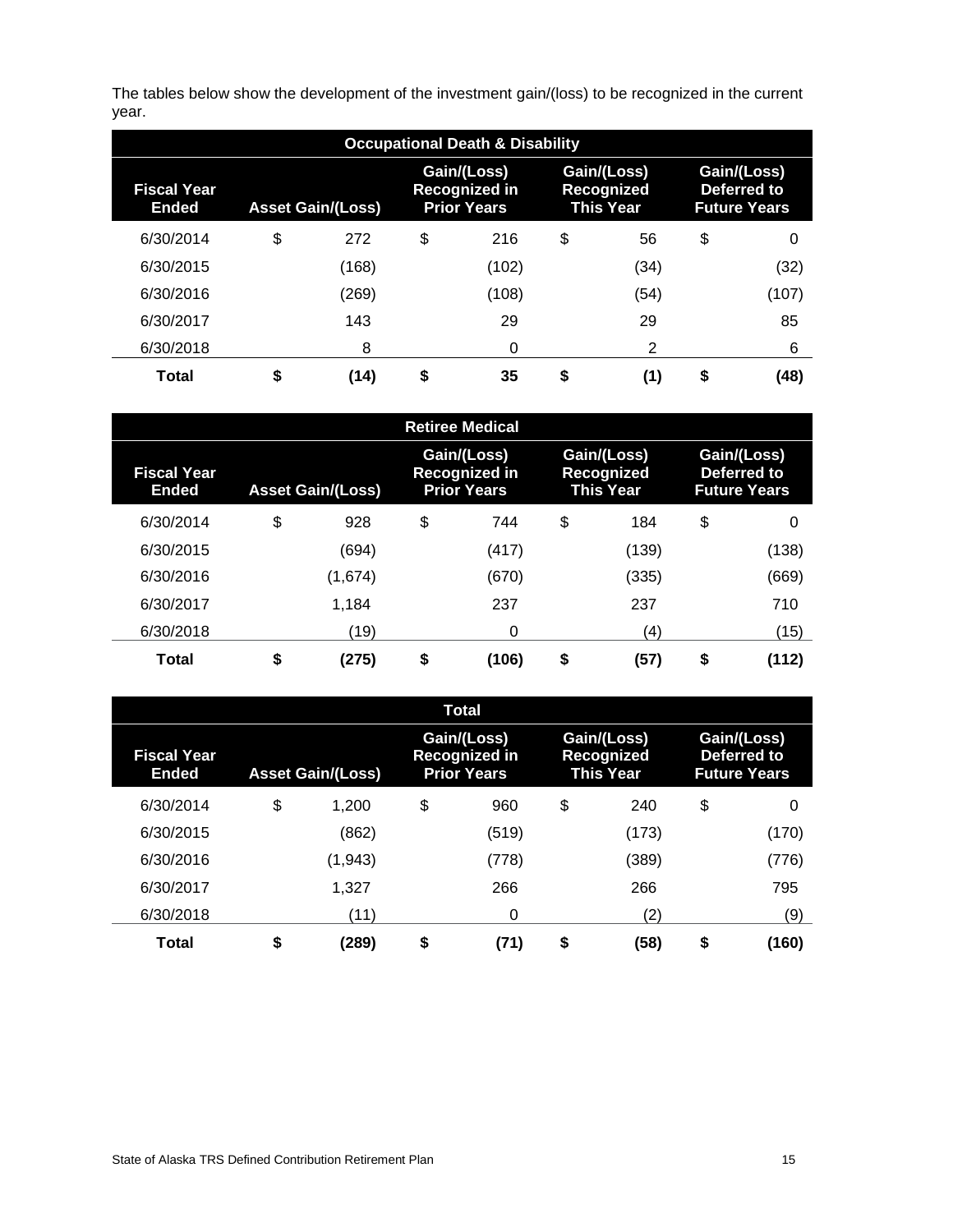|                    |         | <b>Actuarial Value</b>  |               | <b>Fair Value</b>       |
|--------------------|---------|-------------------------|---------------|-------------------------|
| <b>Year Ending</b> | Annual  | Cumulative <sup>1</sup> | <b>Annual</b> | Cumulative <sup>1</sup> |
| June 30, 2008      | 6.4%    | 6.4%                    | (0.3)%        | (0.3)%                  |
| June 30, 2009      | 3.2%    | 4.8%                    | $(12.0)\%$    | (6.3)%                  |
| June 30, 2010      | 4.2%    | 4.6%                    | $6.4\%$       | (2.3)%                  |
| June 30, 2011      | 7.4%    | 5.3%                    | 18.9%         | 2.6%                    |
| June 30, 2012      | $6.9\%$ | 5.6%                    | 1.6%          | 2.4%                    |
| June 30, 2013      | 7.7%    | 6.0%                    | 11.9%         | 3.9%                    |
| June 30, 2014      | 10.9%   | 6.6%                    | 18.0%         | 5.8%                    |
| June 30, 2015      | 9.5%    | 7.0%                    | 3.1%          | 5.5%                    |
| June 30, 2016      | 6.5%    | 6.9%                    | (0.1)%        | 4.9%                    |
| June 30, 2017      | 7.6%    | 7.1%                    | 12.6%         | 6.3%                    |
| June 30, 2018      | 7.8%    | 7.1%                    | 8.0%          | 6.5%                    |

## <span id="page-20-0"></span>Section 2.4: Historical Asset Rates of Return

<sup>1</sup> Cumulative since FYE June 30, 2008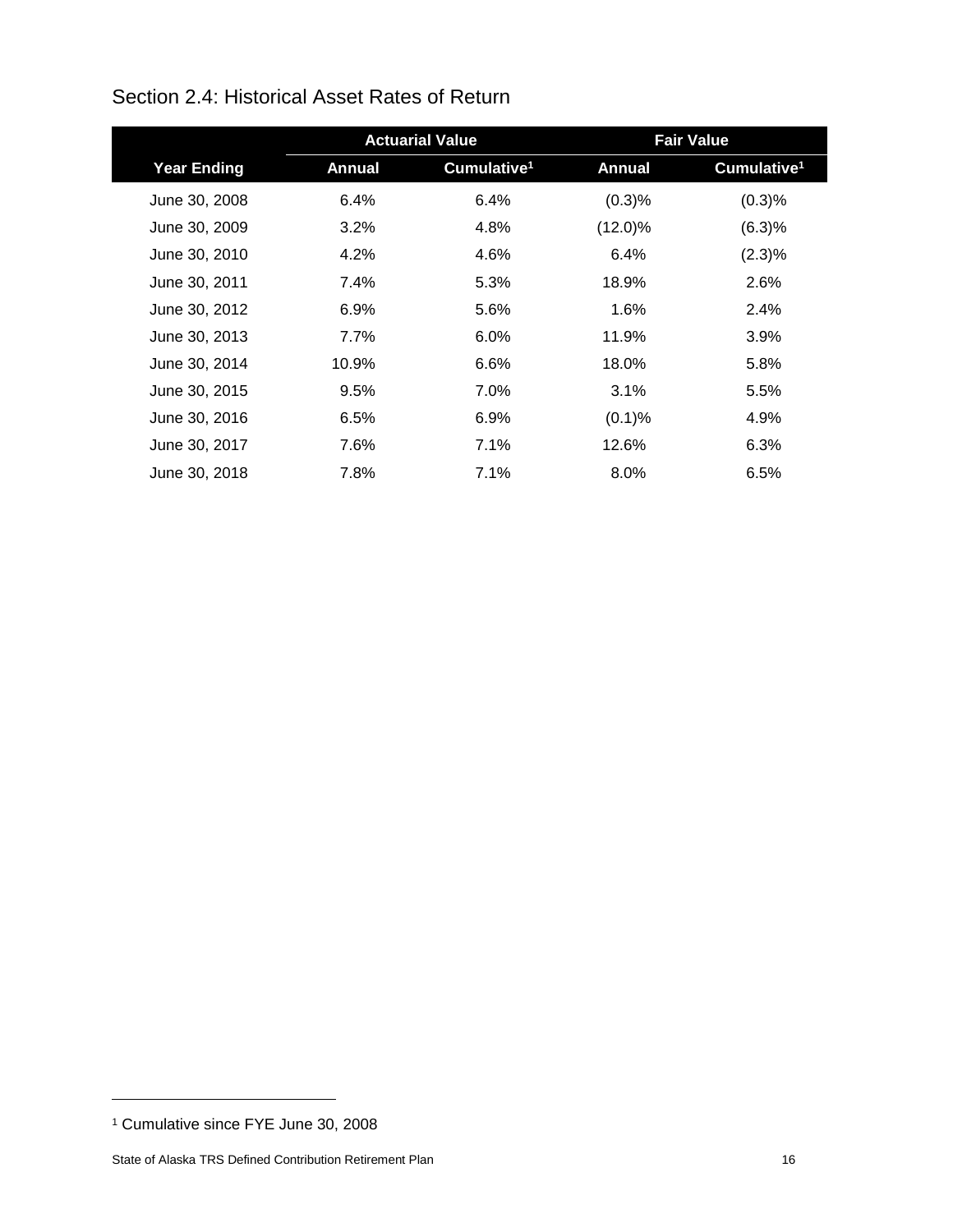# **Section 3: Accounting Information<sup>1</sup>**

Section 3.1: Schedule of Funding Progress (\$'s in 000's)

#### **Schedule of Funding Progress**

The exhibit below shows the death and disability plan disclosure under GASB No. 25 for fiscal years 2007 through 2013.

<span id="page-21-1"></span><span id="page-21-0"></span>

|               | <b>Liabilities (AAL)</b> | <b>Actuarial Accrued</b> | <b>Actuarial Value</b><br>of Assets | <b>Funded Ratio</b> | Unfunded AAL<br>(UAAL) |          | <b>Covered</b><br><b>Payroll</b> | <b>UAAL as a Pct. of</b><br><b>Covered Payroll</b> |
|---------------|--------------------------|--------------------------|-------------------------------------|---------------------|------------------------|----------|----------------------------------|----------------------------------------------------|
| June 30, 2013 | \$                       | 80                       | \$<br>2,532                         | 3,165.0%            | \$                     | (2, 452) | \$<br>206,771                    | $(1.2)\%$                                          |
| June 30, 2012 |                          | 63                       | 2,348                               | 3,727.0%            |                        | (2, 285) | 200,043                          | (1.1)%                                             |
| June 30, 2011 |                          | 57                       | 2,193                               | 3,847.4%            |                        | (2, 136) | 170,606                          | (1.3)%                                             |
| June 30, 2010 |                          | 18                       | 1,577                               | 8.761.1%            |                        | (1, 559) | 118.813                          | (1.3)%                                             |
| June 30, 2009 |                          | 14                       | 1,071                               | 7.650.0%            |                        | (1,057)  | 89,708                           | (1.2)%                                             |
| June 30, 2008 |                          | 44                       | 420                                 | 954.5%              |                        | (376)    | 56,369                           | (0.7)%                                             |
| June 30, 2007 |                          | 16                       | 0                                   | 0.0%                |                        | 16       | 28.410                           | 0.1%                                               |

<sup>1</sup> Figures for fiscal years after 2016 are contained in separate GASB 74 reports.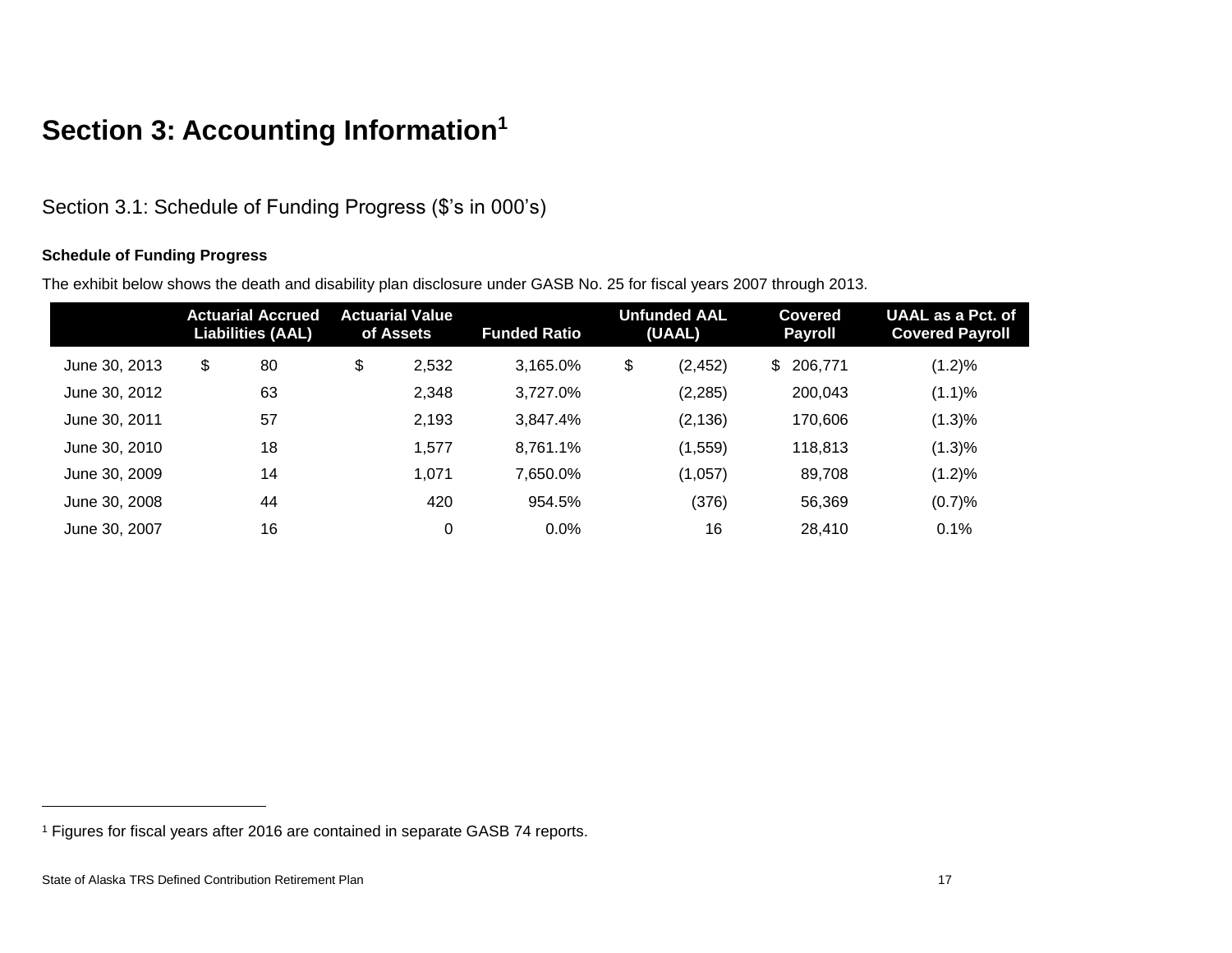|                            | <b>Actuarial Accrued</b><br><b>Liabilities (AAL)</b> | <b>Actuarial Value</b><br>of Assets | <b>Funded Ratio</b> | <b>Unfunded AAL</b><br>(UAAL) | <b>Covered</b><br><b>Payroll</b> | <b>UAAL as a Pct. of</b><br><b>Covered Payroll</b> |
|----------------------------|------------------------------------------------------|-------------------------------------|---------------------|-------------------------------|----------------------------------|----------------------------------------------------|
| June 30, 2016 <sup>1</sup> | 53,070                                               | 25,410                              | 47.9%               | 27,660                        | 289,714                          | 9.5%                                               |
| June 30, 2015              | 42,743                                               | 17,733                              | 41.5%               | 25,010                        | 255,186                          | 9.8%                                               |
| June 30, 2014              | 18,290                                               | 10,791                              | 59.0%               | 7,499                         | 229,971                          | 3.3%                                               |
| June 30, 2013              | 25,152                                               | 8,614                               | 34.2%               | 16,538                        | 206,771                          | 8.0%                                               |
| June 30, 2012              | 19,427                                               | 6,937                               | 35.7%               | 12,490                        | 200,043                          | 6.2%                                               |
| June 30, 2011              | 4,386                                                | 5.373                               | 122.5%              | (987)                         | 170,606                          | $(0.6)$ %                                          |
| June 30, 2010              | 2,809                                                | 3,895                               | 138.7%              | (1,086)                       | 118,813                          | (0.9)%                                             |
| June 30, 2009              | 1,690                                                | 2,353                               | 139.2%              | (663)                         | 89,708                           | (0.7)%                                             |
| June 30, 2008              | 899                                                  | 1,308                               | 145.5%              | (409)                         | 56,369                           | (0.7)%                                             |
| June 30, 2007              | 403                                                  | 597                                 | 148.1%              | (194)                         | 28,410                           | (0.7)%                                             |

The exhibit below shows the retiree medical disclosure without regard to Medicare Part D under GASB No. 43 for fiscal years 2007 through 2016.

<sup>1</sup> Based on the partially funded discount rate of 5.5%. As of June 30, 2016, neither EGWP (adopted July 1, 2017 effective January 1, 2019) nor RDS are reflected for GASB 43.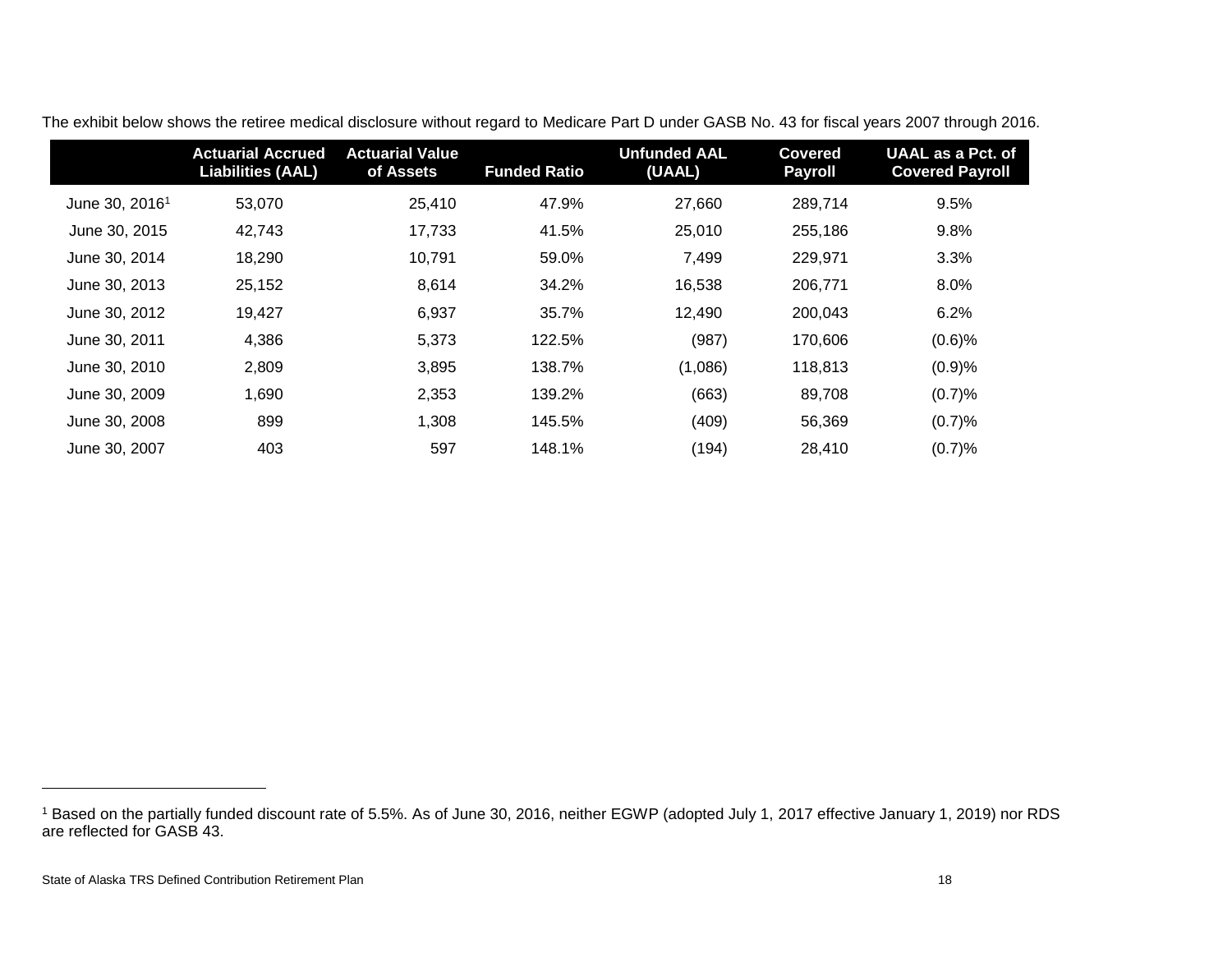#### <span id="page-23-0"></span>**Schedule of Employer Contributions**

The following shows the death and disability disclosure under GASB No. 25 for fiscal years ending 2007 through 2013.

| <b>Fiscal Year Ending</b> | <b>Annual Required</b><br><b>Contribution (ARC)</b> | <b>Percentage of ARC</b><br><b>Contributed</b> |
|---------------------------|-----------------------------------------------------|------------------------------------------------|
| June 30, 2013             | \$<br>0                                             | 100%                                           |
| June 30, 2012             | 0                                                   | 100%                                           |
| June 30, 2011             | 474                                                 | 100%                                           |
| June 30, 2010             | 442                                                 | 100%                                           |
| June 30, 2009             | 623                                                 | 100%                                           |
| June 30, 2008             | 408                                                 | 100%                                           |
| June 30, 2007             | 72                                                  | $0\%$                                          |

The following shows the retiree medical disclosure without regard to Medicare Part D subsidy under GASB No. 43 for fiscal years 2007 through 2016.

| <b>Fiscal Year Ending</b> | <b>Annual Required</b><br><b>Contribution (ARC)</b> | <b>Percentage of ARC</b><br><b>Contributed</b> |
|---------------------------|-----------------------------------------------------|------------------------------------------------|
| June 30, 2016             | \$6,837                                             | 92%                                            |
| June 30, 2015             | 6,099                                               | 93%                                            |
| June 30, 2014             | 1,334                                               | 89%                                            |
| June 30, 2013             | 1.241                                               | 89%                                            |
| June 30, 2012             | 1,420                                               | 82%                                            |
| June 30, 2011             | 1,422                                               | 81%                                            |
| June 30, 2010             | 1,628                                               | 87%                                            |
| June 30, 2009             | 1,162                                               | 85%                                            |
| June 30, 2008             | 763                                                 | 85%                                            |
| June 30, 2007             | 575                                                 | 100%                                           |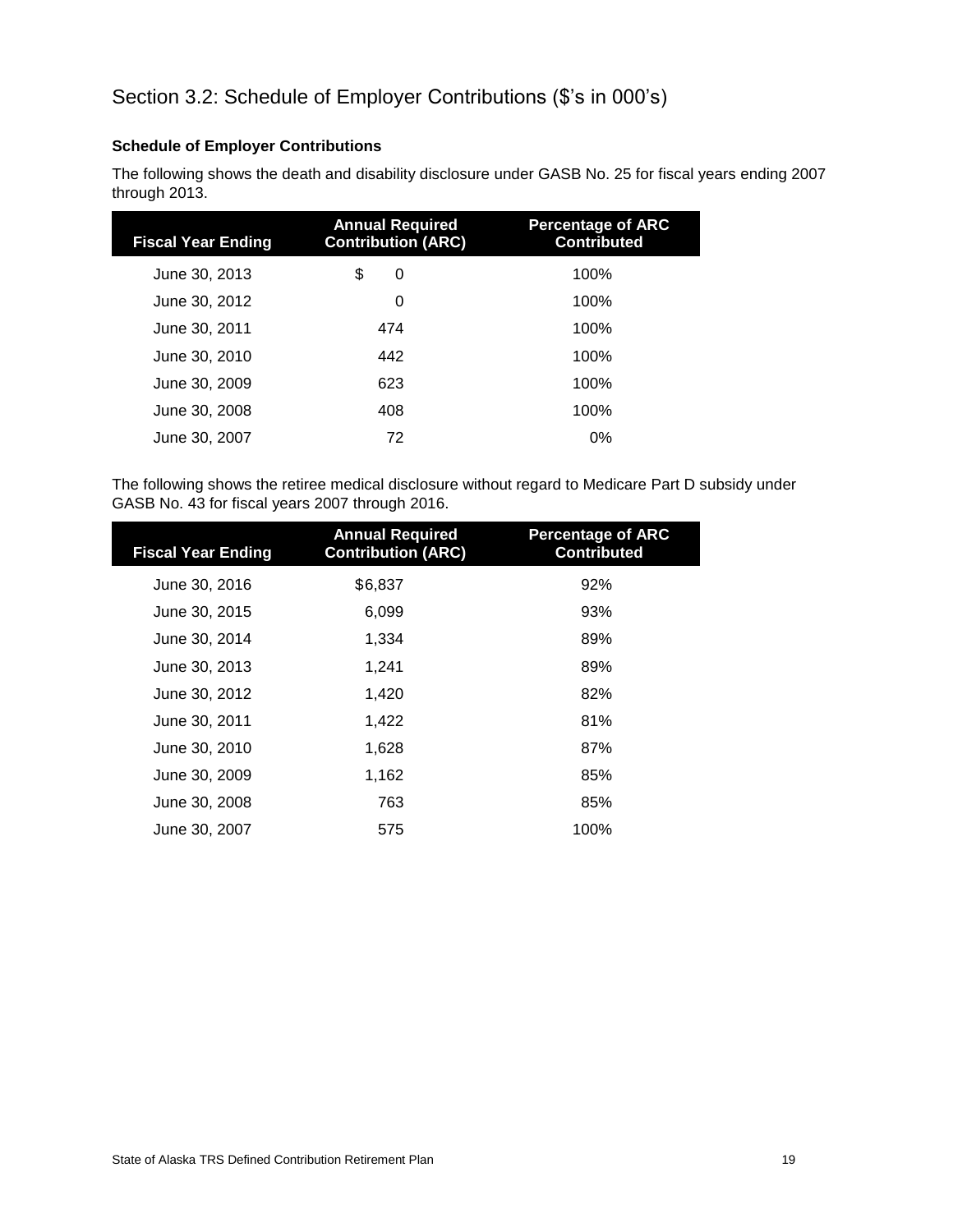The exhibit below shows the annual required contribution (ARC) as a percentage of pay for fiscal years 2007 through 2016.

|                       |                  |                                              | <b>Total Employer Contribution Rate</b> |       |
|-----------------------|------------------|----------------------------------------------|-----------------------------------------|-------|
| <b>Valuation Date</b> | Fiscal<br>Year   | <b>Occupational</b><br>Death<br>& Disability | Retiree<br><b>Medical</b>               | Total |
| N/A                   | FY07             | N/A                                          | 1.75%                                   | 1.75% |
| N/A                   | FY <sub>08</sub> | 0.56%                                        | 1.16%                                   | 1.72% |
| N/A                   | FY <sub>09</sub> | 0.62%                                        | 1.16%                                   | 1.78% |
| June 30, 2007         | <b>FY10</b>      | $0.32\%$                                     | 1.18%                                   | 1.50% |
| June 30, 2008         | <b>FY11</b>      | 0.28%                                        | 0.84%                                   | 1.12% |
| June 30, 2009         | <b>FY12</b>      | $0.00\%$                                     | 0.71%                                   | 0.71% |
| June 30, 2010         | FY13             | $0.00\%$                                     | 0.60%                                   | 0.60% |
| June 30, 2011         | FY14             | $0.00\%$                                     | 0.58%                                   | 0.58% |
| June 30, 2012         | <b>FY15</b>      | $0.00\%$                                     | 2.39%                                   | 2.39% |
| June 30, 2013         | FY16             | $0.00\%$                                     | 2.36%                                   | 2.36% |

GASB 74 accounting is effective beginning in FY17 and is provided in a separate report.

GASB 43 ARC is based on DCR salary only and a level dollar basis to determine normal cost and amortization of the unfunded liability. These amounts are converted to percentage of pay. DB salary is the same salary used for determination of employer contribution rates.

See Section 3.3 of prior years' actuarial valuation reports for Notes to Trend Data.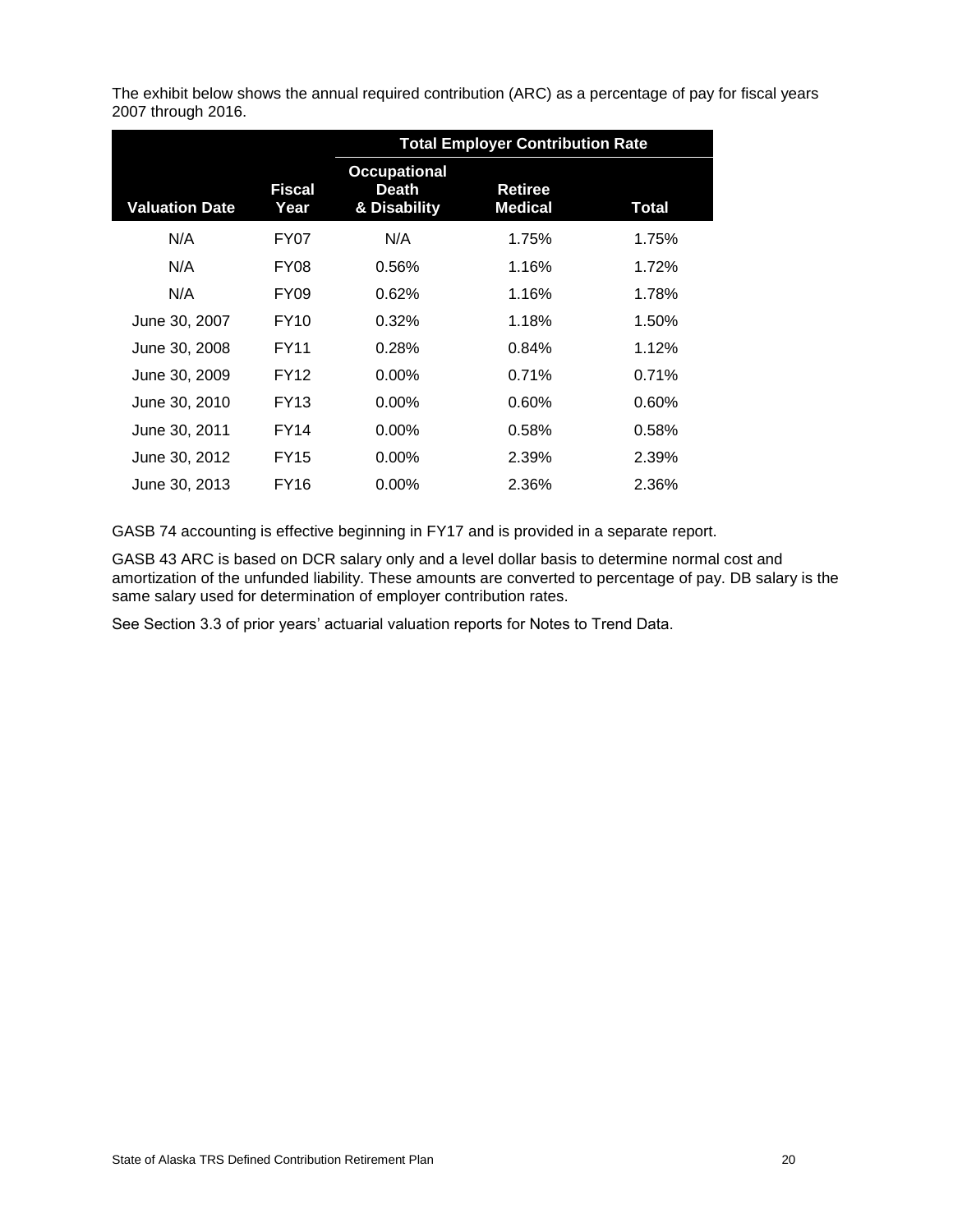# <span id="page-25-0"></span>Section 3.3: Solvency Test (\$'s in 000's)

The exhibit below shows the combined occupational death & disability and retiree medical solvency test for valuation dates June 30, 2010 and before.

| <b>Actuarial Accrued Liability (AAL)</b> |    |                                                 |    |                                   |    |                                                                 |    |                            |        | <b>Portion of AAL</b><br><b>Covered by Assets</b> |        |
|------------------------------------------|----|-------------------------------------------------|----|-----------------------------------|----|-----------------------------------------------------------------|----|----------------------------|--------|---------------------------------------------------|--------|
|                                          |    | (1)                                             |    | (2)                               |    | (3)                                                             |    |                            |        |                                                   |        |
| <b>Valuation Date</b>                    |    | <b>Active</b><br>Member<br><b>Contributions</b> |    | <b>Inactive</b><br><b>Members</b> |    | <b>Active Members</b><br>(Employer-<br><b>Financed Portion)</b> |    | Valuation<br><b>Assets</b> | (1)    | (2)                                               | (3)    |
| June 30, 2010 <sup>1</sup>               | \$ | 0                                               | \$ | 0                                 | \$ | 2,448                                                           | \$ | 5,472                      | 100.0% | 100.0%                                            | 100.0% |
| June 30, 2009 <sup>1</sup>               |    | 0                                               |    | 0                                 |    | 1,460                                                           |    | 3,424                      | 100.0% | 100.0%                                            | 100.0% |
| June 30, 2008 <sup>1</sup>               |    | 0                                               |    | 0                                 |    | 801                                                             |    | 1,728                      | 100.0% | 100.0%                                            | 100.0% |
| June 30, 2007                            |    | 0                                               |    | 0                                 |    | 374                                                             |    | 597                        | 100.0% | 100.0%                                            | 100.0% |
| June 30, 2006                            |    | 0                                               |    | 0                                 |    | 0                                                               |    | 0                          | 100.0% | 100.0%                                            | 100.0% |

Retiree medical liabilities are calculated using the funding assumptions (i.e., funding investment return and net of Medicare Part D subsidy).

<sup>&</sup>lt;sup>1</sup> Change in Assumptions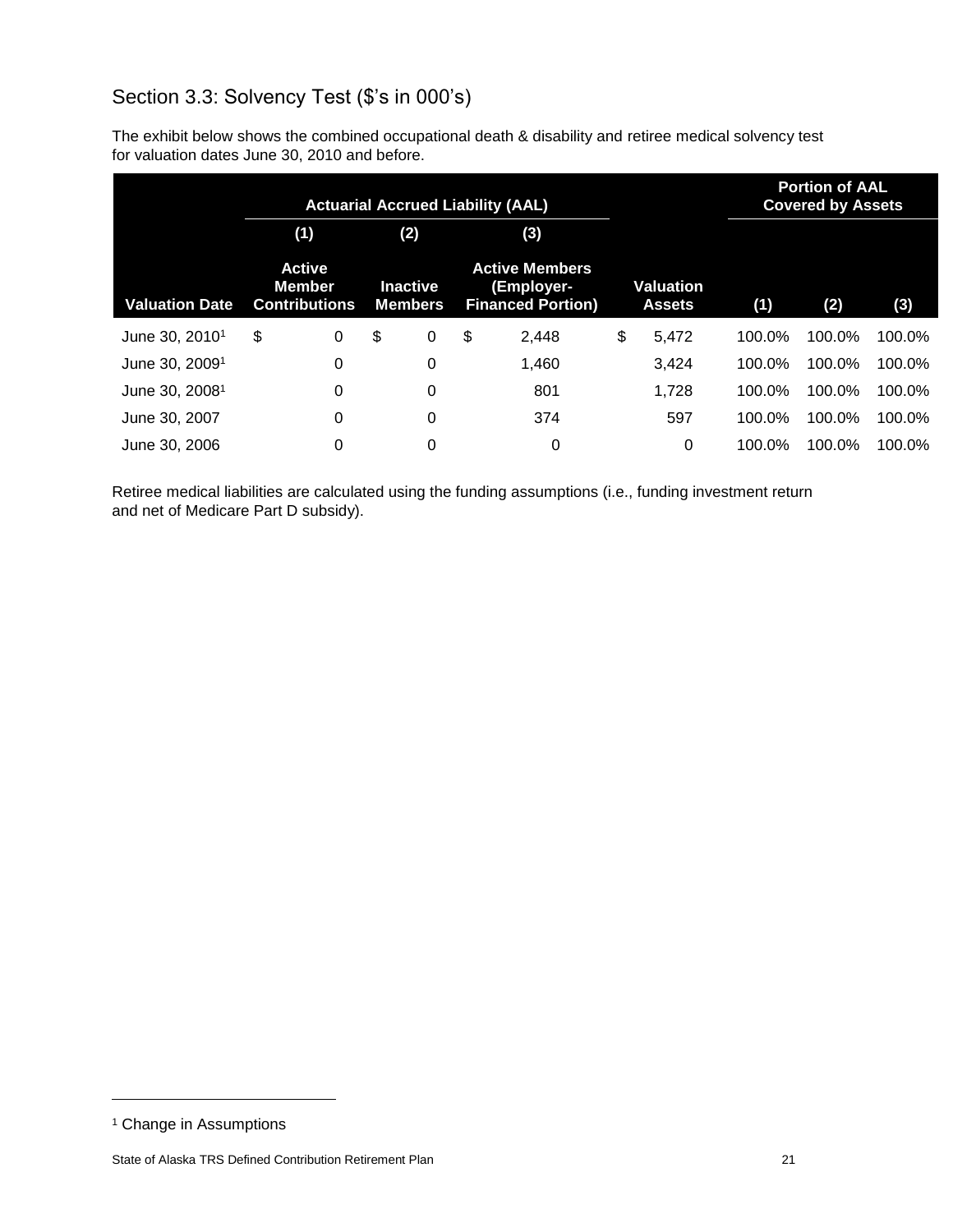The exhibit below shows the occupational death & disability solvency test for valuation dates June 30, 2006 through June 30, 2016.

|                            | <b>Occupational Death &amp; Disability</b><br><b>Actuarial Accrued Liability (AAL)</b> |                                   |                                                                 |                                                        |        | <b>Portion of AAL</b><br><b>Covered by Assets</b> |         |
|----------------------------|----------------------------------------------------------------------------------------|-----------------------------------|-----------------------------------------------------------------|--------------------------------------------------------|--------|---------------------------------------------------|---------|
|                            | (1)                                                                                    | (2)                               | (3)                                                             | <b>Occupational</b><br>Death &                         |        |                                                   |         |
| <b>Valuation Date</b>      | <b>Active</b><br><b>Member</b><br><b>Contributions</b>                                 | <b>Inactive</b><br><b>Members</b> | <b>Active Members</b><br>(Employer-<br><b>Financed Portion)</b> | <b>Disability</b><br><b>Valuation</b><br><b>Assets</b> | (1)    | (2)                                               | (3)     |
| June 30, 2016              | \$<br>0                                                                                | \$<br>0                           | \$<br>19                                                        | \$<br>3,323                                            | 100.0% | 100.0%                                            | 100.0%  |
| June 30, 2015              | 0                                                                                      | 0                                 | 29                                                              | 3,114                                                  | 100.0% | 100.0%                                            | 100.0%  |
| June 30, 2014 <sup>1</sup> | $\Omega$                                                                               | $\Omega$                          | 23                                                              | 2,820                                                  | 100.0% | 100.0%                                            | 100.0%  |
| June 30, 2013              | 0                                                                                      | 0                                 | 80                                                              | 2,532                                                  | 100.0% | 100.0%                                            | 100.0%  |
| June 30, 2012              | 0                                                                                      | 0                                 | 63                                                              | 2,348                                                  | 100.0% | 100.0%                                            | 100.0%  |
| June 30, 2011              | $\Omega$                                                                               | 0                                 | 57                                                              | 2,193                                                  | 100.0% | 100.0%                                            | 100.0%  |
| June 30, 2010 <sup>1</sup> | 0                                                                                      | 0                                 | 18                                                              | 1,577                                                  | 100.0% | 100.0%                                            | 100.0%  |
| June 30, 2009 <sup>1</sup> | 0                                                                                      | 0                                 | 14                                                              | 1,071                                                  | 100.0% | 100.0%                                            | 100.0%  |
| June 30, 2008              | 0                                                                                      | 0                                 | 44                                                              | 420                                                    | 100.0% | 100.0%                                            | 100.0%  |
| June 30, 2007              | 0                                                                                      | 0                                 | 16                                                              | $\Omega$                                               | 100.0% | 100.0%                                            | $0.0\%$ |
| June 30, 2006              | 0                                                                                      | 0                                 | 0                                                               | 0                                                      | N/A    | N/A                                               | N/A     |

<sup>&</sup>lt;sup>1</sup> Change in Assumptions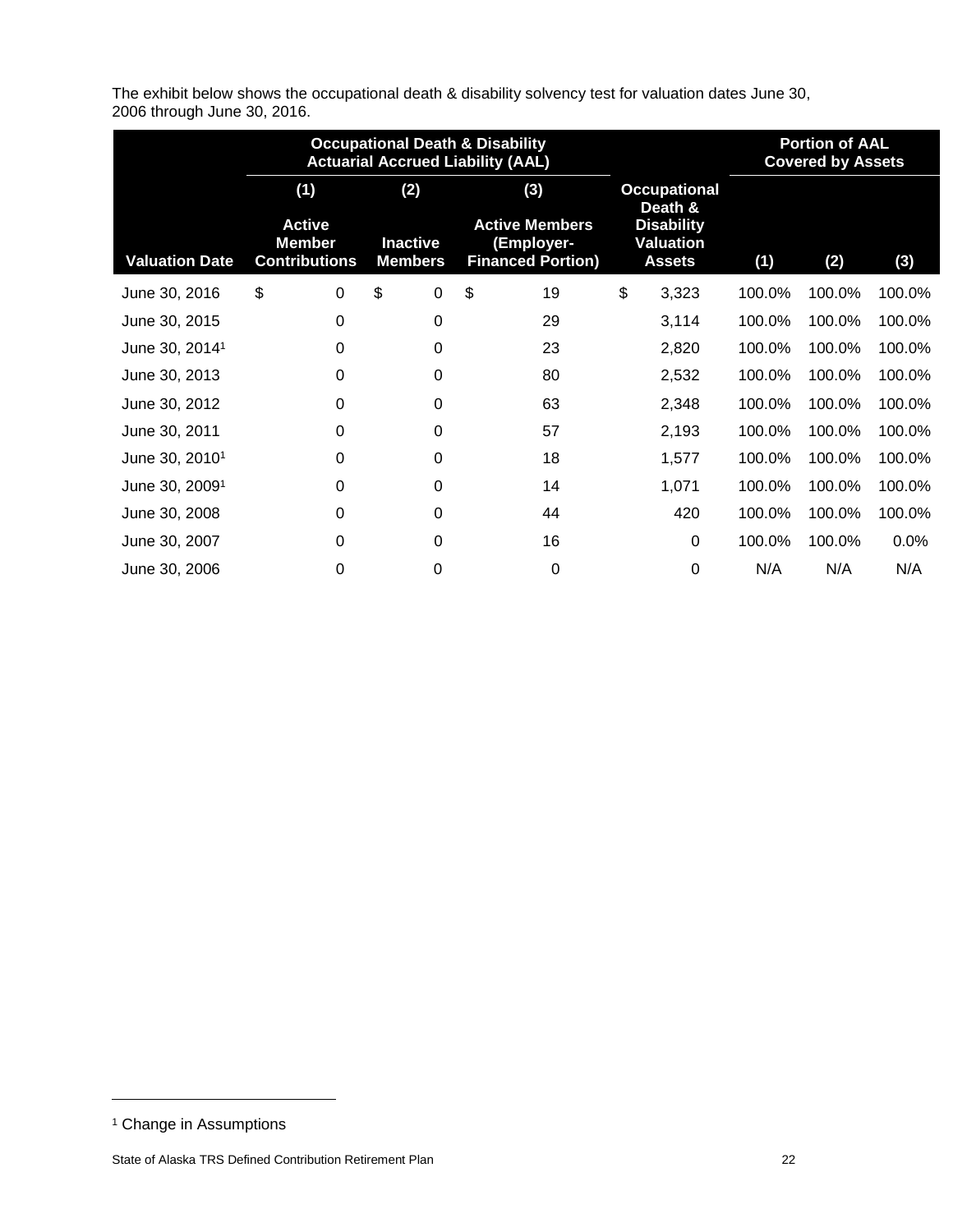The exhibit below shows the retiree medical solvency test for valuation dates June 30, 2006 through June 30, 2016.

|                            | <b>Actuarial Accrued Liability (AAL)</b>               | <b>Retiree Medical</b> |                                   |                                                                        |                                                                       | <b>Portion of AAL</b><br><b>Covered by Assets</b> |        |        |
|----------------------------|--------------------------------------------------------|------------------------|-----------------------------------|------------------------------------------------------------------------|-----------------------------------------------------------------------|---------------------------------------------------|--------|--------|
|                            | (1)                                                    |                        | (2)                               | (3)                                                                    |                                                                       |                                                   |        |        |
| <b>Valuation Date</b>      | <b>Active</b><br><b>Member</b><br><b>Contributions</b> |                        | <b>Inactive</b><br><b>Members</b> | <b>Active Members</b><br><b>(Employer-</b><br><b>Financed Portion)</b> | <b>Retiree</b><br><b>Medical</b><br><b>Valuation</b><br><b>Assets</b> | (1)                                               | (2)    | (3)    |
| June 30, 2016              | \$<br>0                                                | \$                     | 0                                 | \$<br>21,988                                                           | \$<br>25,410                                                          | 100.0%                                            | 100.0% | 100.0% |
| June 30, 2015              | 0                                                      |                        | 0                                 | 19,768                                                                 | 17,733                                                                | 100.0%                                            | 100.0% | 89.7%  |
| June 30, 2014 <sup>1</sup> | $\Omega$                                               |                        | $\Omega$                          | 16,273                                                                 | 10,791                                                                | 100.0%                                            | 100.0% | 66.3%  |
| June 30, 2013              | 0                                                      |                        | 0                                 | 22,058                                                                 | 8,614                                                                 | 100.0%                                            | 100.0% | 39.1%  |
| June 30, 2012 <sup>1</sup> | 0                                                      |                        | 0                                 | 16,811                                                                 | 6,937                                                                 | 100.0%                                            | 100.0% | 41.3%  |
| June 30, 2011              | $\Omega$                                               |                        | 0                                 | 3,801                                                                  | 5,373                                                                 | 100.0%                                            | 100.0% | 100.0% |
| June 30, 2010 <sup>1</sup> | $\Omega$                                               |                        | 0                                 | 2,430                                                                  | 3,895                                                                 | 100.0%                                            | 100.0% | 100.0% |
| June 30, 2009 <sup>1</sup> | 0                                                      |                        | 0                                 | 1,446                                                                  | 2,353                                                                 | 100.0%                                            | 100.0% | 100.0% |
| June 30, 2008 <sup>1</sup> | $\Omega$                                               |                        | $\Omega$                          | 757                                                                    | 1,308                                                                 | 100.0%                                            | 100.0% | 100.0% |
| June 30, 2007              | $\Omega$                                               |                        | 0                                 | 358                                                                    | 597                                                                   | 100.0%                                            | 100.0% | 100.0% |
| June 30, 2006              | 0                                                      |                        | 0                                 | 0                                                                      | 0                                                                     | N/A                                               | N/A    | N/A    |

Retiree medical liabilities are calculated using the funding assumptions (i.e., funding investment return and net of Medicare Part D subsidy).

<sup>&</sup>lt;sup>1</sup> Change in Assumptions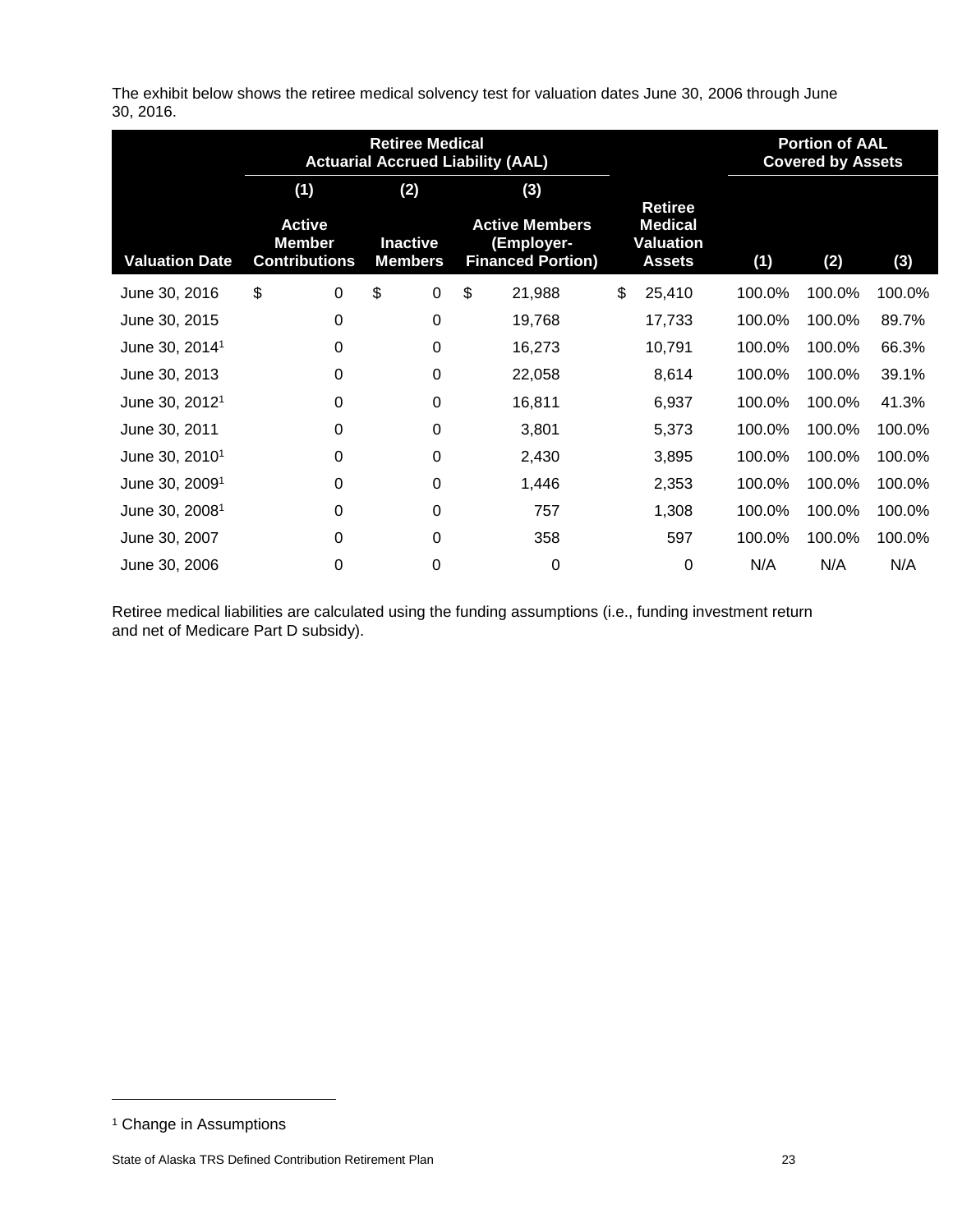# <span id="page-28-0"></span>**Section 4: Member Data**

<span id="page-28-1"></span>

| As of June 30                                                                | 2014         | 2015         | 2016         | 20171        |     | <b>2018</b> <sup>2</sup> |
|------------------------------------------------------------------------------|--------------|--------------|--------------|--------------|-----|--------------------------|
| <b>Active Members</b>                                                        |              |              |              |              |     |                          |
| Number<br>1.                                                                 | 3,547        | 4,095        | 4,383        | 4,694        |     | 4,915                    |
| Average Age<br>2.                                                            | 38.52        | 39.15        | 39.57        | 40.21        |     | 40.64                    |
| <b>Average Credited Service</b><br>3.                                        | 3.90         | 4.19         | 4.50         | 4.88         |     | 5.30                     |
| Average Entry Age<br>4.                                                      | 34.62        | 34.96        | 35.07        | 35.33        |     | 35.34                    |
| 5.<br><b>Average Annual Earnings</b>                                         | \$<br>61,940 | \$<br>63,635 | \$<br>65,219 | \$<br>66,542 | \$. | 68,119                   |
| <b>Disabilitants and Beneficiaries (Occupational Death &amp; Disability)</b> |              |              |              |              |     |                          |
| <b>Number</b><br>1.                                                          | 0            | 0            | 0            | 0            |     | $\Omega$                 |
| Average Age<br>2.                                                            | N/A          | N/A          | N/A          | N/A          |     | N/A                      |
| Average Monthly Death &<br>3.<br><b>Disability Benefit</b>                   |              |              |              |              |     |                          |
|                                                                              | N/A          | N/A          | N/A          | N/A          |     | N/A                      |
| Retirees, Surviving Spouses, and Dependent Spouses (Retiree Medical)         |              |              |              |              |     |                          |
| Number<br>1.                                                                 | 0            | 0            | 0            | 4            |     | 9                        |
| Average Age<br>2.                                                            | N/A          | N/A          | N/A          | 69.72        |     | 68.59                    |
| <b>Total Number of Members</b>                                               | 3,547        | 4,095        | 4,383        | 4,698        |     | 4,924                    |

Total and average annual earnings ("valuation pay") are the annualized earnings for the fiscal year ending on the valuation date.

<sup>1</sup> 142 members who were terminated before the valuation date were subsequently rehired, per client data as of October 1, 2017. These members were valued as active as of the valuation date.

<sup>&</sup>lt;sup>2</sup> 153 members who were terminated before the valuation date were subsequently rehired, per client data as of October 1, 2018. These members were valued as active as of the valuation date.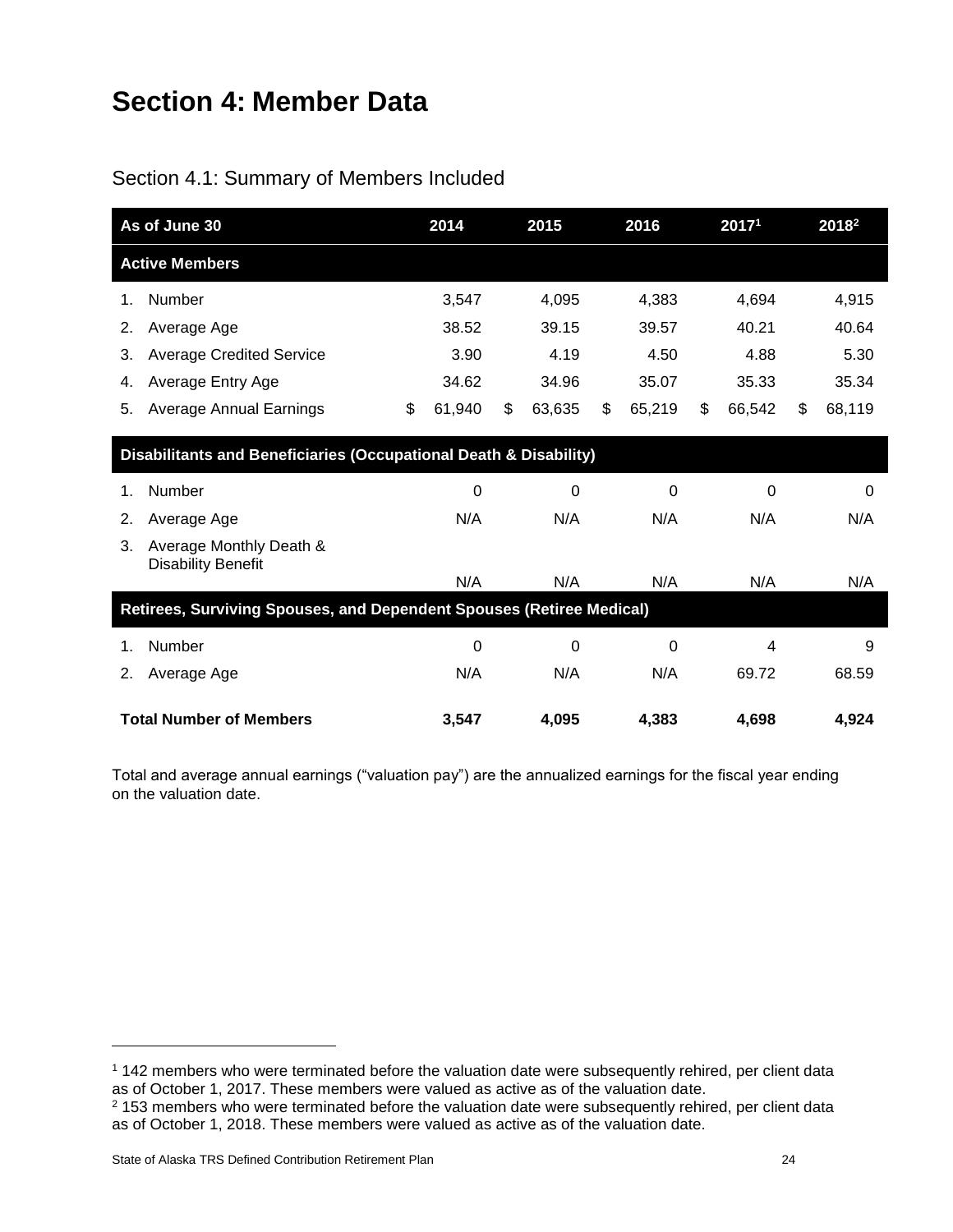| <b>Annual Earnings by Age</b> |               |                                        |    |                                      |  |                            |               | <b>Annual Earnings by Credited Service</b> |                                      |
|-------------------------------|---------------|----------------------------------------|----|--------------------------------------|--|----------------------------|---------------|--------------------------------------------|--------------------------------------|
| Age                           | <b>Number</b> | <b>Total Annual</b><br><b>Earnings</b> |    | Average<br>Annual<br><b>Earnings</b> |  | Years of<br><b>Service</b> | <b>Number</b> | <b>Total Annual</b><br>Earnings            | Average<br>Annual<br><b>Earnings</b> |
| $0 - 19$                      | 1             | \$<br>55,383                           | \$ | 55,383                               |  | $\Omega$                   | 125           | \$<br>7,006,524                            | \$<br>56,052                         |
| $20 - 24$                     | 127           | 6,720,236                              |    | 52,915                               |  |                            | 656           | 39,219,262                                 | 59,785                               |
| $25 - 29$                     | 635           | 36,576,545                             |    | 57,601                               |  | 2                          | 611           | 38,888,349                                 | 63,647                               |
| $30 - 34$                     | 992           | 64,338,689                             |    | 64,858                               |  | 3                          | 517           | 33,084,054                                 | 63,992                               |
| $35 - 39$                     | 967           | 66,273,879                             |    | 68,536                               |  | 4                          | 516           | 33,688,921                                 | 65,289                               |
| $40 - 44$                     | 614           | 43,541,204                             |    | 70,914                               |  | $0 - 4$                    | 2,425         | 151,887,110                                | 62,634                               |
| $45 - 49$                     | 561           | 40,392,354                             |    | 72,001                               |  | $5 - 9$                    | 1,808         | 129,461,035                                | 71,605                               |
| $50 - 54$                     | 416           | 30,822,128                             |    | 74,092                               |  | $10 - 14$                  | 678           | 53,055,921                                 | 78,254                               |
| $55 - 59$                     | 347           | 26,223,380                             |    | 75,572                               |  | $15 - 19$                  | 3             | 279,842                                    | 93,281                               |
| $60 - 64$                     | 188           | 14,735,691                             |    | 78,381                               |  | $20 - 24$                  |               | 119,155                                    | 119,155                              |
| $65 - 69$                     | 56            | 4,302,557                              |    | 76,831                               |  | $25 - 29$                  | 0             | 0                                          | 0                                    |
| $70 - 74$                     | 11            | 821,017                                |    | 74,638                               |  | $30 - 34$                  | 0             | 0                                          | 0                                    |
| $75+$                         | 0             | 0                                      |    | 0                                    |  | $35 - 39$                  | 0             | 0                                          | 0                                    |
|                               |               |                                        |    |                                      |  | $40+$                      | 0             | 0                                          | 0                                    |
| Total                         | 4,915         | \$334,803,063                          | \$ | 68,119                               |  | Total                      | 4,915         | \$334,803,063                              | 68,119<br>\$                         |

# <span id="page-29-0"></span>Section 4.2: Age and Service Distribution of Active Members

|           |                         |         |           |           | <b>Years of Credited Service by Age</b> |           |                  |           |          |              |  |  |  |
|-----------|-------------------------|---------|-----------|-----------|-----------------------------------------|-----------|------------------|-----------|----------|--------------|--|--|--|
|           | <b>Years of Service</b> |         |           |           |                                         |           |                  |           |          |              |  |  |  |
| Age       | $0 - 4$                 | $5 - 9$ | $10 - 14$ | $15 - 19$ | $20 - 24$                               | $25 - 29$ | $30 - 34$        | $35 - 39$ | $40+$    | <b>Total</b> |  |  |  |
| $0 - 19$  |                         | 0       | 0         | $\Omega$  | $\Omega$                                | $\Omega$  | $\Omega$         | $\Omega$  | $\Omega$ |              |  |  |  |
| $20 - 24$ | 126                     |         | 0         | 0         | O.                                      | 0         | 0                | 0         | 0        | 127          |  |  |  |
| $25 - 29$ | 550                     | 85      | 0         | 0         | 0                                       | 0         | 0                | 0         | $\Omega$ | 635          |  |  |  |
| $30 - 34$ | 473                     | 454     | 65        | 0         | 0                                       | 0         | $\Omega$         | 0         | $\Omega$ | 992          |  |  |  |
| $35 - 39$ | 364                     | 415     | 187       |           | 0                                       | 0         | 0                | 0         | $\Omega$ | 967          |  |  |  |
| $40 - 44$ | 258                     | 230     | 126       | 0         | 0                                       | 0         | 0                | 0         | 0        | 614          |  |  |  |
| $45 - 49$ | 229                     | 237     | 95        | 0         | O.                                      | 0         | 0                | 0         | $\Omega$ | 561          |  |  |  |
| $50 - 54$ | 177                     | 155     | 83        | 0         |                                         | 0         | 0                | 0         | $\Omega$ | 416          |  |  |  |
| $55 - 59$ | 139                     | 134     | 73        |           | 0                                       | 0         | 0                | 0         | $\Omega$ | 347          |  |  |  |
| $60 - 64$ | 80                      | 71      | 36        |           | O.                                      | 0         | 0                | 0         | $\Omega$ | 188          |  |  |  |
| $65 - 69$ | 22                      | 23      | 11        | 0         | O                                       | 0         | 0                | 0         | $\Omega$ | 56           |  |  |  |
| $70 - 74$ | 6                       | 3       | 2         | 0         | 0                                       | 0         | 0                | 0         | $\Omega$ | 11           |  |  |  |
| $75+$     | 0                       | 0       | 0         | 0         | 0                                       | 0         | $\boldsymbol{0}$ | 0         | 0        | 0            |  |  |  |
| Total     | 2,425                   | 1,808   | 678       | 3         |                                         | 0         | 0                | 0         | 0        | 4,915        |  |  |  |

Total and average annual earnings ("valuation pay") are the annualized earnings for the fiscal year ending on the valuation date.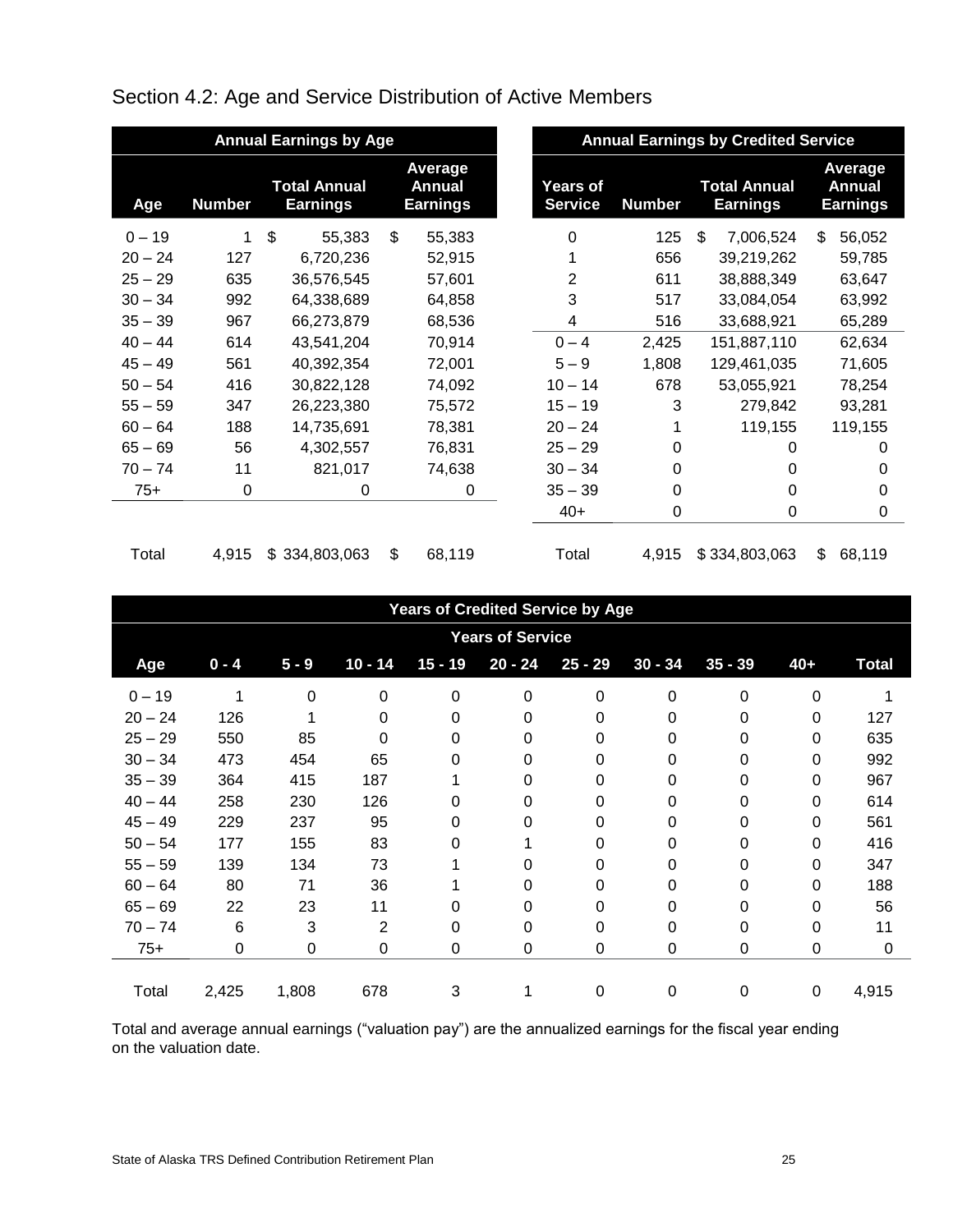## <span id="page-30-0"></span>Section 4.3: Member Data Reconciliation

<span id="page-30-1"></span>

|                                | <b>Actives</b> | <b>Retirees</b><br>and<br><b>Surviving</b><br><b>Spouses</b> | <b>Dependent</b><br><b>Spouses</b> | OD&D<br><b>Disabilitants</b> | OD&D<br><b>Beneficiaries</b> | <b>Total</b> |
|--------------------------------|----------------|--------------------------------------------------------------|------------------------------------|------------------------------|------------------------------|--------------|
| As of June 30, 2017            | 4,694          | 4                                                            | 0                                  | $\Omega$                     | $\Omega$                     | 4,698        |
| <b>Vested Termination</b>      | (179)          | 0                                                            | 0                                  | 0                            | 0                            | (179)        |
| Non-vested Termination         | (338)          | $\Omega$                                                     | 0                                  | 0                            | 0                            | (338)        |
| <b>Refund of Contributions</b> | (30)           | $\Omega$                                                     | 0                                  | U                            | 0                            | (30)         |
| <b>Disabled</b>                | $\Omega$       | $\Omega$                                                     | 0                                  | 0                            | 0                            | $\Omega$     |
| Retired                        | (1)            |                                                              | 0                                  | U                            | N/A                          | 0            |
| Deceased, No Beneficiary       | (2)            | $\Omega$                                                     | 0                                  | $\Omega$                     | $\Omega$                     | (2)          |
| Deceased, With Beneficiary     | $\Omega$       | ∩                                                            | ი                                  | <sup>0</sup>                 | ∩                            | O            |
| Return to Active               | 99             | N/A                                                          | N/A                                | N/A                          | N/A                          | 99           |
| Data Adjustment                | $\Omega$       | $\overline{2}$                                               |                                    | $\Omega$                     | $\Omega$                     | 3            |
| <b>New Entrant</b>             | 672            | $\Omega$                                                     |                                    | 0                            | $\Omega$                     | 673          |
| As of June 30, 2018            | 4,915          |                                                              | 2                                  |                              |                              | 4,924        |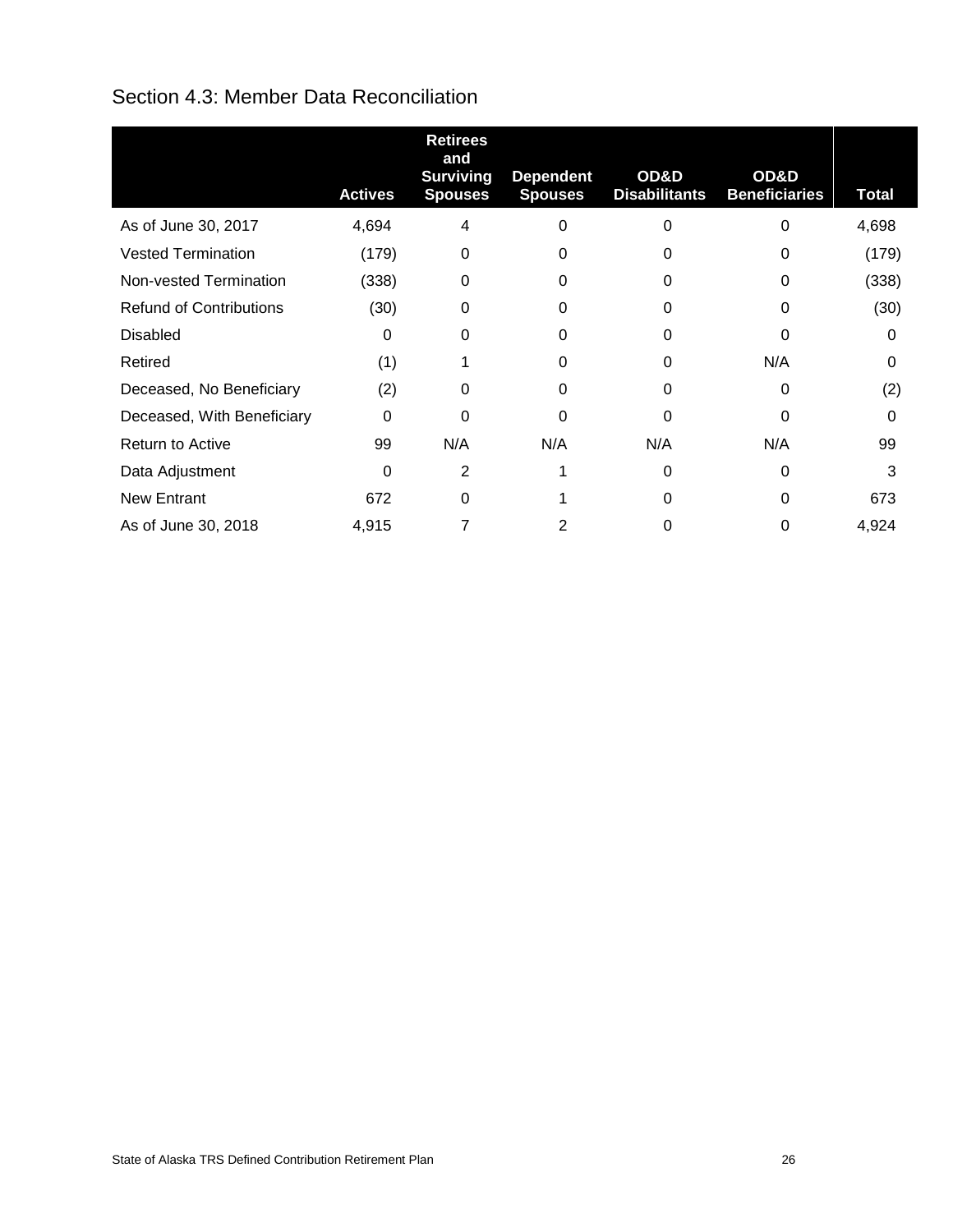| <b>Valuation Date</b> | <b>Number</b> | <b>Annual</b><br><b>Earnings</b><br>(000's) | Annual<br>Average<br><b>Earnings</b> | <b>Percent</b><br>Increase/<br>(Decrease)<br>in Average<br><b>Earnings</b> | <b>Number of</b><br><b>Participating</b><br><b>Employers</b> |
|-----------------------|---------------|---------------------------------------------|--------------------------------------|----------------------------------------------------------------------------|--------------------------------------------------------------|
| June 30, 2018         | 4,915         | \$334,803                                   | \$<br>68,119                         | 2.4%                                                                       | 57                                                           |
| June 30, 2017         | 4,694         | 312,347                                     | 66,542                               | 2.0%                                                                       | 57                                                           |
| June 30, 2016         | 4,383         | 285,854                                     | 65,219                               | 2.5%                                                                       | 58                                                           |
| June 30, 2015         | 4,095         | 260,584                                     | 63,635                               | 2.7%                                                                       | 58                                                           |
| June 30, 2014         | 3,547         | 219,701                                     | 61,940                               | 2.4%                                                                       | 58                                                           |
| June 30, 2013         | 3,272         | 197,944                                     | 60,496                               | 3.5%                                                                       | 58                                                           |
| June 30, 2012         | 3,057         | 178,761                                     | 58,476                               | 4.7%                                                                       | 58                                                           |
| June 30, 2011         | 2,708         | 151,269                                     | 55,860                               | 5.6%                                                                       | 58                                                           |
| June 30, 2010         | 2,246         | 118,813                                     | 52,900                               | 5.7%                                                                       | 58                                                           |
| June 30, 2009         | 1,792         | 89,708                                      | 50,061                               | 6.4%                                                                       | 58                                                           |
| June 30, 2008         | 1,198         | 56,369                                      | 47,053                               | 6.2%                                                                       | 58                                                           |

Section 4.4: Schedule of Active Member Valuation Data

Total and average annual earnings ("valuation pay") are the annualized earnings for the fiscal year ending on the valuation date.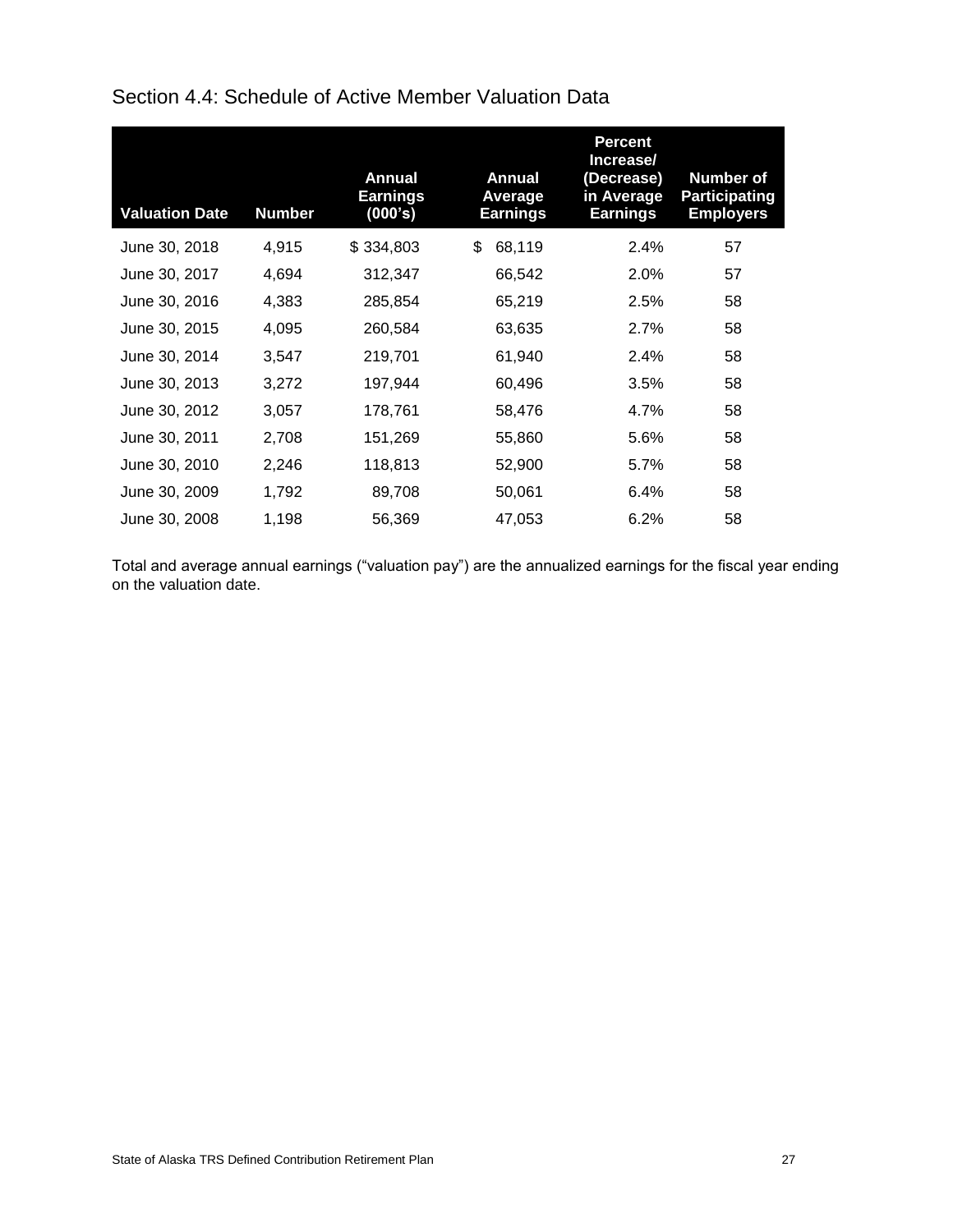<span id="page-32-0"></span>Section 4.5: Active Member Payroll Reconciliation

|    | <b>Payroll Field</b>                               | Payroll Data (000's) |
|----|----------------------------------------------------|----------------------|
| a) | DRB actual reported salaries FY18 - employer list  | \$<br>358,572        |
| b) | DRB actual reported salaries FY18 - valuation data | 316,753              |
| C) | Include October data adjustment for rehires        | 326,751              |
| d) | Annualized valuation data                          | 334,803              |
| e) | Valuation payroll as of June 30, 2018              | 350,803              |
|    | Rate payroll for FY19                              | 346.044              |

- a) Actual reported salaries from DRB employer listing showing all payroll paid during FY18, including those who were not active as of June 30, 2018
- b) Payroll from valuation data for people who are in active status as of June 30, 2018
- c) Payroll from (b) including additional people added who were listed as active as of October 1, 2018 and were run as active in the valuation
- d) Payroll from (c) annualized for both new entrants and part-timers
- e) Payroll from (d) with one year of salary scale applied to estimate salaries payable for the upcoming year
- f) Payroll from (e) with the part-timer annualization removed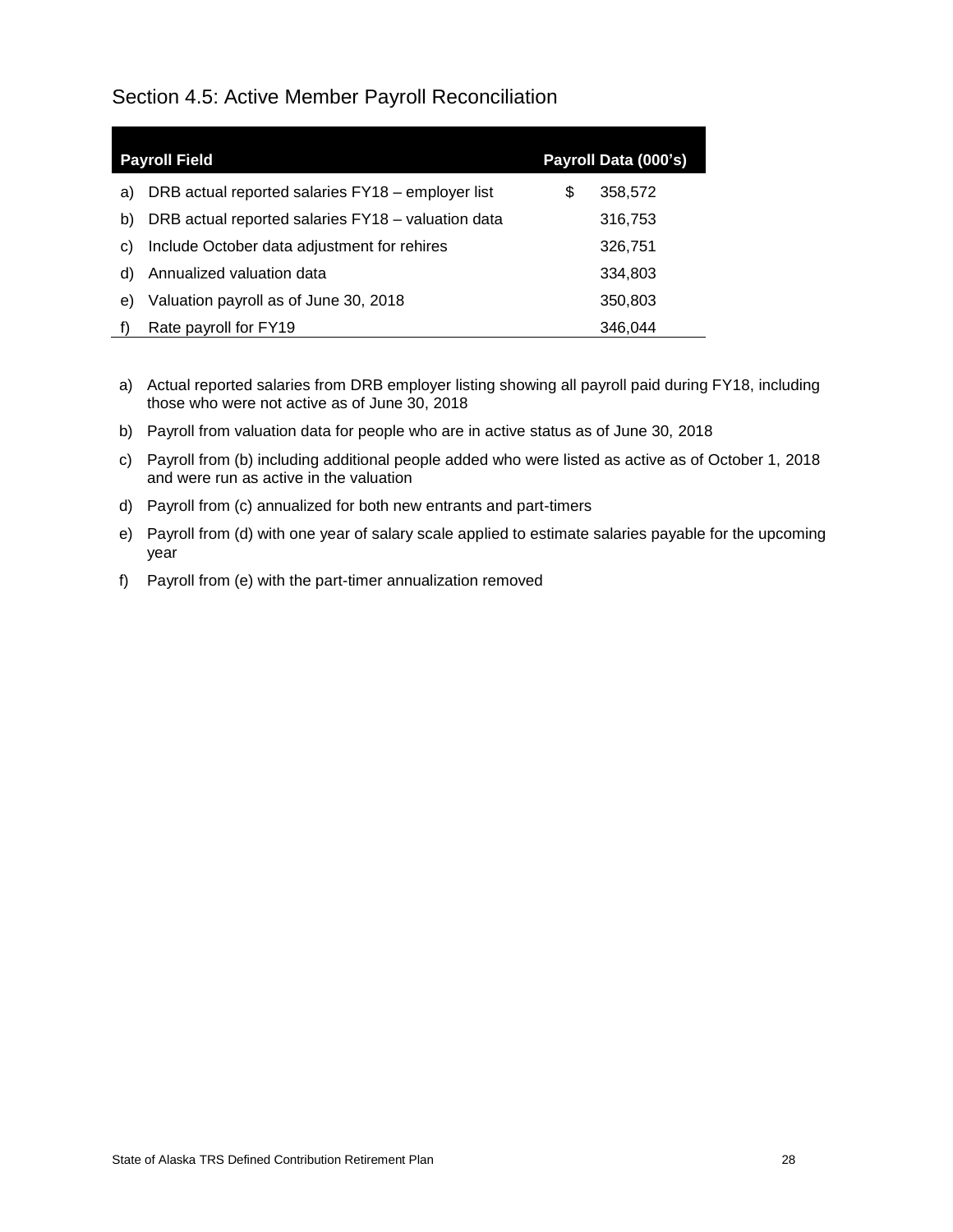# <span id="page-33-0"></span>**Section 5: Basis of the Actuarial Valuation**

## <span id="page-33-1"></span>Section 5.1: Summary of Plan Provisions

#### **Effective Date**

July 1, 2006, with amendments through June 30, 2018.

#### **Administration of Plan**

The Commissioner of Administration or the Commissioner's designee is the administrator of the Plan. The Attorney General of the state is the legal counsel for the Plan and shall advise the administrator and represent the Plan in legal proceedings.

The Alaska Retirement Management Board prescribes policies, adopts regulations, invests the funds, and performs other activities necessary to carry out the provisions of the Plan.

#### **Employers Included**

Currently there are 57 employers participating in TRS DCR, including the State of Alaska, 53 school districts, and three other eligible organizations.

#### **Membership**

An employee of a participating employer who first enters service on or after July 1, 2006, or a member of the defined benefit plan who works for an employer who began participation on or after July 1, 2006, and meets the following criteria is a member in the Plan:

- Permanent full-time or part-time elementary or secondary teachers, school nurses, or a person in a position requiring a teaching certificate as a condition of hire in a public school of the State of Alaska, the Department of Education and Early Development or in the Department of Labor and Workforce Development.
- Full-time or part-time teachers at the University of Alaska or persons occupying full-time administrative positions requiring academic standing who are not in the University's Optional Retirement Plan.

Members can convert to TRS DCR if they are an eligible non-vested member of the TRS defined benefit plan whose employer consents to transfers to the defined contribution plan and they elect to transfer his or her account balance to TRS DCR.

#### **Member Contributions**

Other than the member-paid premiums discussed later in this section, there are no member contributions for the occupational death & disability and retiree medical benefits.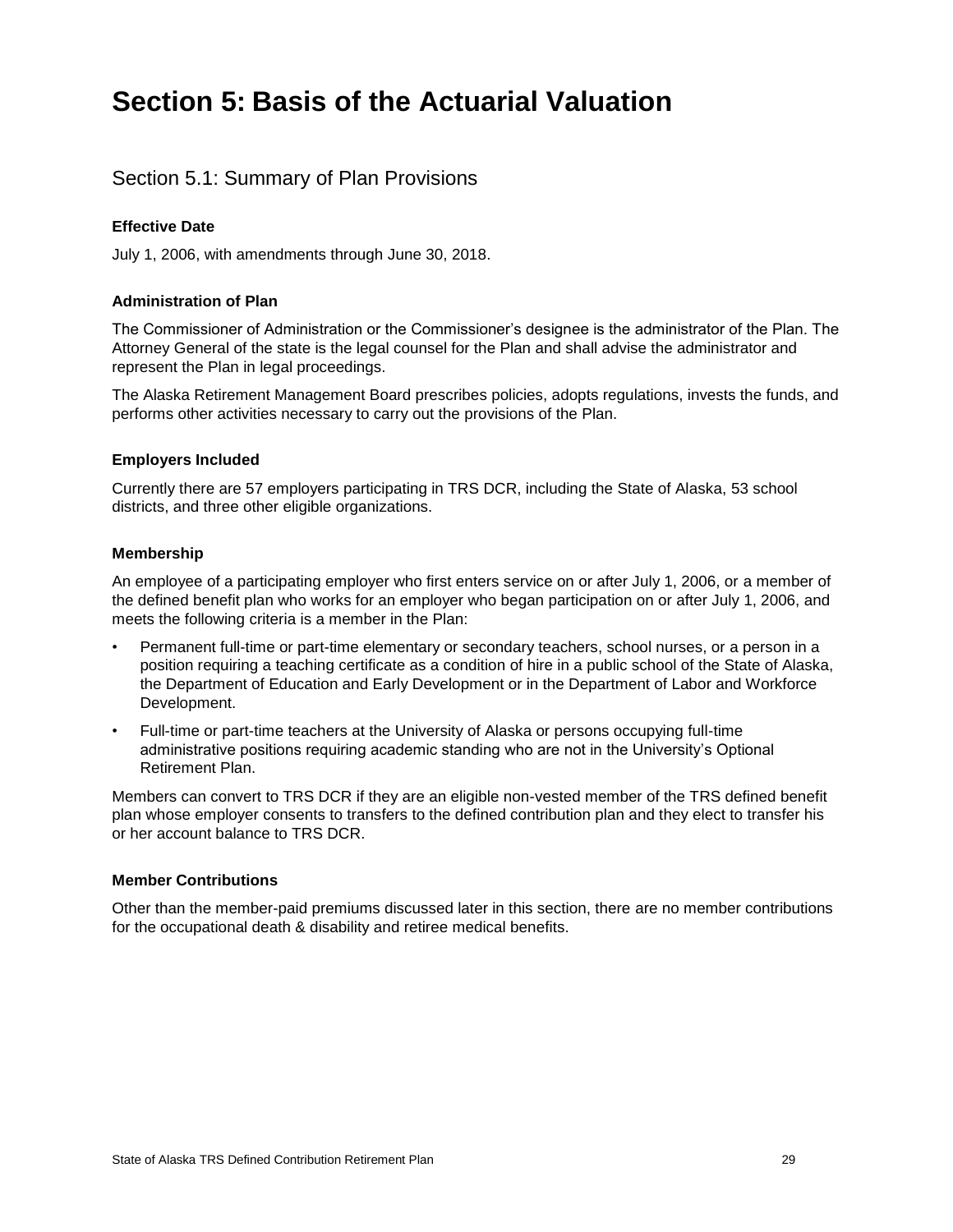#### **Retiree Medical Benefits**

- Member must retire directly from the plan to be eligible for retiree medical coverage. Normal retirement eligibility is the earlier of a) 30 years of service or b) Medicare eligible and 10 years of service.
- No subsidized retiree medical benefits are provided until normal retirement eligibility. The member's and any covered dependent premium is 100% until the member is Medicare eligible. Upon the member's Medicare-eligibility, the required contribution will follow the service based schedule shown below.
- Coverage cannot be denied except for failure to pay premium.
- Members who are receiving disability benefits or survivors who are receiving monthly survivor benefits are not eligible until the member meets, or would have met if he/she had lived, the normal retirement eligibility requirements.
- The following is a summary of the medical benefit design adopted in July 2016. The plan description below is used for valuation purposes and indicates participant cost-sharing. Please refer to the benefit handbook for more details.

| <b>Plan Design Feature</b>                                           | In-Network <sup>1</sup>                                                 | Out-of-Network <sup>12</sup> |  |
|----------------------------------------------------------------------|-------------------------------------------------------------------------|------------------------------|--|
| Deductible (single / family)                                         | \$300 / \$600                                                           | \$300 / \$600                |  |
| Medical services (participant share)                                 | 20%                                                                     | 40%                          |  |
| Emergency Room Copay (non-emergent use)                              | \$100                                                                   | \$100                        |  |
| Medical Out-of-Pocket Maximum<br>(single / family, after deductible) | \$1,200 / \$2,400                                                       | \$2,400 / \$4,800            |  |
| <b>Medicare Coordination</b>                                         | Exclusion                                                               | Exclusion                    |  |
| Pharmacy                                                             | No Deductible                                                           | No Deductible                |  |
| Retail Generic (per 30-day fill)                                     | 20% \$10 min / \$50 max                                                 |                              |  |
| Retail Non-Formulary Brand (per 30-day fill)                         | 25% \$25 min / \$75 max                                                 | 40%                          |  |
| Retail Formulary Brand (per 30-day fill)                             | 35% \$80 min / \$150 max                                                |                              |  |
| Mail-Order Generic                                                   | \$20 copay                                                              |                              |  |
| Mail-Order Non-Formulary Brand                                       | \$50 copay                                                              | 40%                          |  |
| Mail-Order Formulary Brand                                           | $$100$ copay                                                            |                              |  |
| Pharmacy Out-of-Pocket Max (single / family)                         | \$1,000 / \$2,000                                                       | \$1,000 / \$2,000            |  |
| Medicare Pharmacy Arrangement                                        | Retiree Drug Subsidy /<br>Employer Group Waiver Plan effective 1/1/2019 |                              |  |
| Wellness / Preventative                                              | 100%, Not subject to deductible                                         |                              |  |

<sup>1</sup> Assumed to increase annually to mitigate impact of healthcare cost trend.

<sup>2</sup> OON applies only to non-Medicare eligible participants.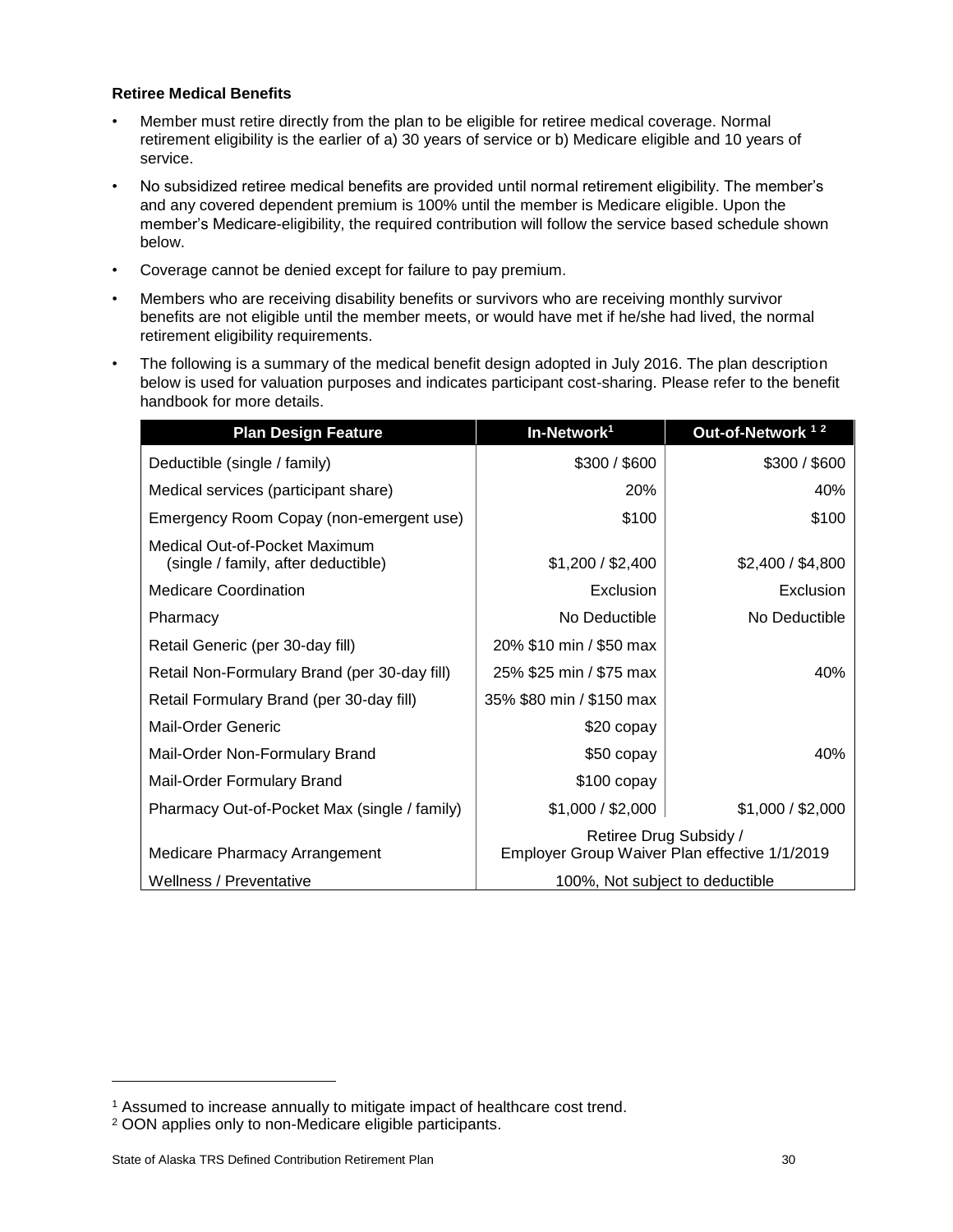- Buck used its manual rate models to determine relative plan values for the defined benefit (DB) retiree medical plan and the adopted DCR retiree medical plan outlined above. We applied the ratio of the DCR retiree medical plan value to the DB retiree medical plan value to the per capita costs determined for each of pre/post-Medicare medical and pharmacy benefits to estimate corresponding values for the adopted DCR retiree medical plan design. These factors are noted in Section 5.3. We further adjusted the Medicare medical manual rate to reflect the Medicare coordination method adopted. In the prior valuation, the RDS subsidy offset in 2019 was increased by 60% to reflect estimated Medicare reimbursements under the Employer Group Waiver Plan (EGWP) arrangement. For this year's valuation, the estimated 2019 reimbursements under EGWP were provided by Segal Consulting (who worked with the EGWP administrator, Optum, to develop those estimates). We reflect estimated discounts and pharmacy rebates in the defined benefit medical cost so no further adjustment was needed for the DCR retiree medical plan. The medical network differential is reflected in the relative plan value adjustments.
- The retiree medical plan's coverage is supplemental to Medicare. Medicare coordination is described in the 2018 DCR Plan Handbook, referred to in the industry as exclusion coordination: Medicare payment is deducted from the Medicare allowable expense and plan parameters are applied to the remaining amount. Starting in 2019, the prescription drug coverage will be through a Medicare Part D EGWP arrangement.

| <b>Years of Service</b> | <b>Percent of Premium</b><br><b>Paid by Member</b> |  |  |  |
|-------------------------|----------------------------------------------------|--|--|--|
| Less than 15 years      | 30%                                                |  |  |  |
| $15 - 19$               | 25%                                                |  |  |  |
| $20 - 24$               | <b>20%</b>                                         |  |  |  |
| $25 - 29$               | 15%                                                |  |  |  |
| 30 years or more        | 10%                                                |  |  |  |
|                         |                                                    |  |  |  |

• The premium for Medicare-eligible retirees will be based on the member's years of service. The percentage of premium paid by the member is as follows:

- The premium for dependents who are not eligible for Medicare aligns with the member's subsidy. While a member is not Medicare-eligible, premiums are 100% of the estimated cost.
- Members have a separate defined contribution Health Reimbursement Arrangement account, which is not reflected in this valuation, that can be used to pay for premiums or other medical expenses.
- For valuation purposes, retiree premiums were assumed to equal the percentages outlined in the table above times the age-related plan costs. Future premiums calculated and charged to DCR participants will need to be determined reflecting any appropriate adjustments to the defined benefit (DB) plan data because current DB premiums were determined using information based upon enrollment with dual coverage members.
- Coverage will continue for surviving spouses of covered retired members.

#### **Occupational Disability Benefits**

- Benefit is 40% of salary at date of disability.
- Disability Benefit Adjustment: The disability benefit is increased by 75% of the cost of living increase in the preceding calendar year or 9%, whichever is less.
- Member earns service while on occupational disability.
- Benefits cease when the member becomes eligible for normal retirement at Medicare-eligible age and 10 years of service, or at any age with 30 years of service.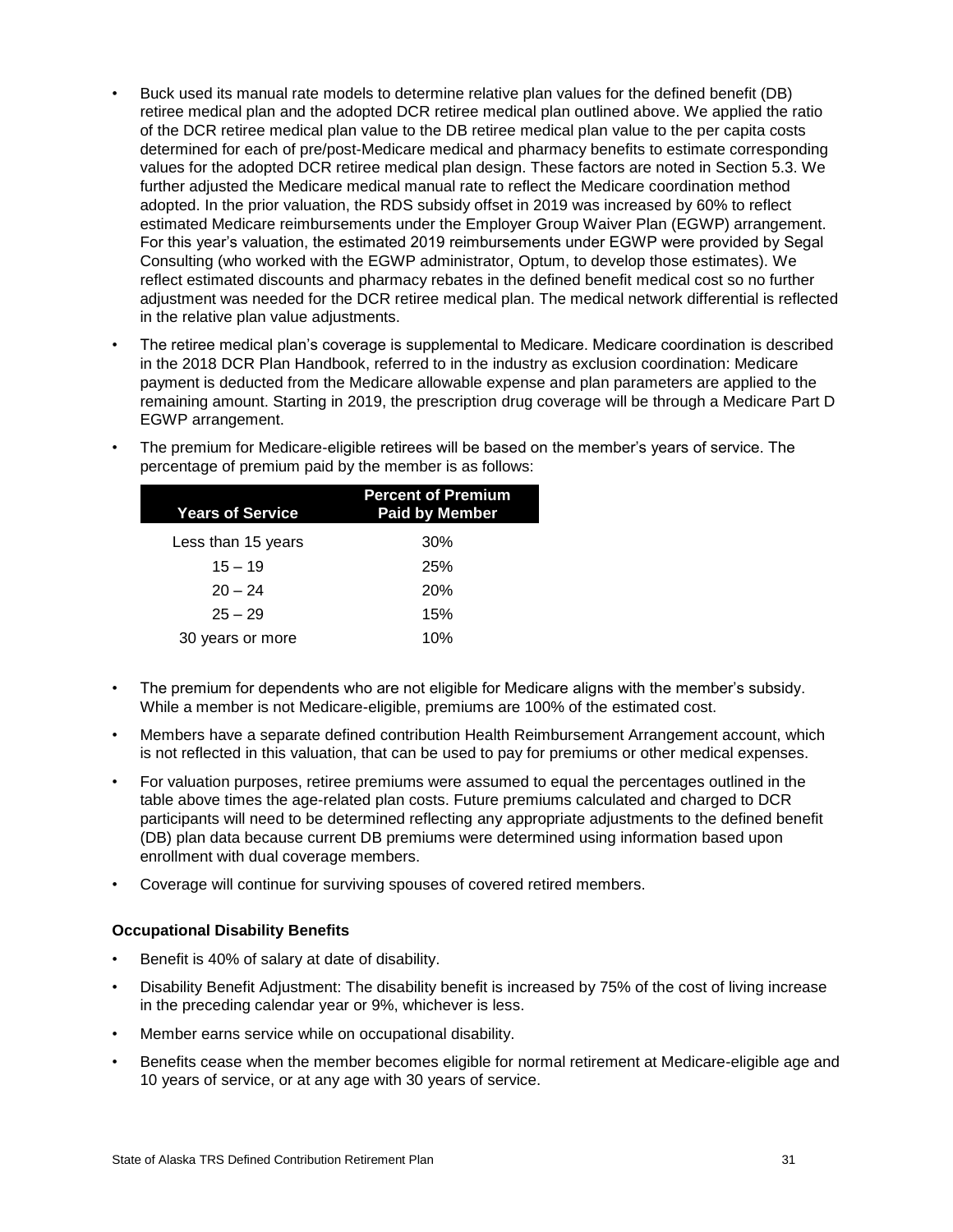• No subsidized retiree medical benefits are provided until normal retirement eligibility. The member's premium is 100% of the estimated cost until they are Medicare eligible. Medicare-eligible premiums follow the service-based schedule above.

#### **Occupational Death Benefits**

- Benefit is 40% of salary.
- Survivor's Pension Adjustment: A survivor's pension is increased by 50% of the cost of living increase in the preceding calendar year or 6%, whichever is less, if the recipient is at least age 60 on July 1, or under age 60 if the recipient has been receiving TRS benefits for at least 8 years as of July 1.
- Benefits cease when the member would have become eligible for normal retirement.
- The period during which the survivor is receiving benefits is counted as service credit toward retiree medical benefits.
- No subsidized retiree medical benefits are provided until the member would have been eligible for normal retirement. The surviving spouse's premium is 100% of the estimated cost until the member would have been Medicare eligible. Medicare-eligible premiums follow the service-based schedule above.

#### **Changes Since the Prior Valuation**

There have been no changes in TRS DCR benefit provisions valued since the prior valuation.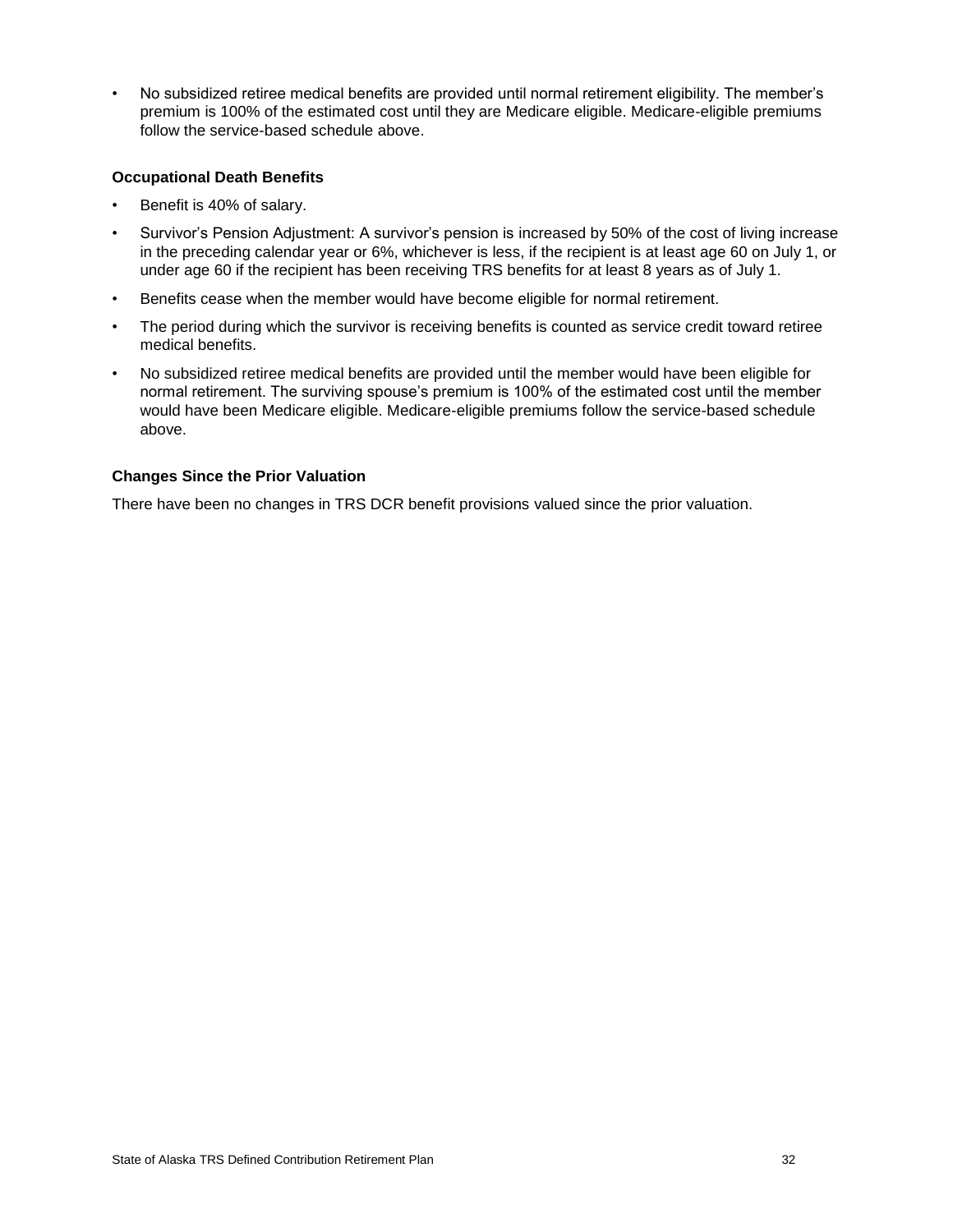## <span id="page-37-0"></span>Section 5.2: Description of Actuarial Methods and Valuation Procedures

The funding method used in this valuation was adopted by the Board in October 2006, and was modified as part of the experience study for the period July 1, 2013 to June 30, 2017. The asset smoothing method used to determine valuation assets was implemented effective June 30, 2006.

Benefits valued are those delineated in Alaska State statutes as of the valuation date. Changes in State statutes effective after the valuation date are not taken into consideration in setting the assumptions and methods.

#### **Actuarial Method**

#### Entry Age Normal Cost.

Liabilities and contributions shown in the report are computed using the Entry Age Normal Actuarial Cost Method. Any funding surplus or unfunded actuarial accrued liability is amortized over 25 years as a level percentage of expected payroll. However, in keeping with GASB requirements in effect when the plan was adopted, the net amortization period will not exceed 30 years. Under the new accounting standards (GASB 74 and 75), the GASB requirements will not directly control amortization periods used for funding of the plan.

Cost factors designed to produce annual costs as a constant percentage of each member's expected compensation in each year for death and disability benefits and retiree medical benefits, from the assumed entry age to the last age with a future benefit were applied to the projected benefits to determine the normal cost (the portion of the total cost of the Plan allocated to the current year under the method). The normal cost is determined by summing intermediate results for active members and determining an average normal cost rate which is then related to the total DCR Plan payroll of active members. The actuarial accrued liability for active members (the portion of the total cost of the Plan allocated to prior years under the method) was determined as the excess of the actuarial present value of projected benefits over the actuarial present value of future normal costs.

The actuarial accrued liability for beneficiaries and disabled members currently receiving benefits (if any) was determined as the actuarial present value of the benefits expected to be paid. No future normal costs are payable for these members.

The actuarial accrued liability under this method at any point in time is the theoretical amount of the fund that would have been accumulated had annual contributions equal to the normal cost been made in prior years (it does not represent the liability for benefits accrued to the valuation date). The unfunded actuarial accrued liability is the excess of the actuarial accrued liability over the actuarial value of plan assets measured on the valuation date.

Under this method, experience gains or losses, i.e., decreases or increases in accrued liabilities attributable to deviations in experience from the actuarial assumptions, adjust the unfunded actuarial accrued liability.

#### **Valuation of Assets**

Effective June 30, 2006, the asset valuation method recognizes 20% of the investment gain or loss in each of the current and preceding four years. This method was phased in over five years. Fair Value of Assets was \$0 as of June 30, 2006. All assets are valued at fair value. Assets are accounted for on an accrued basis and are taken directly from financial statements audited by KPMG LLP. Valuation assets are constrained to a range of 80% to 120% of the fair value of assets.

#### **Changes in Methods Since the Prior Valuation**

The actuarial cost method for the retiree healthcare plan was changed from the Entry Age Level Dollar method to the Entry Age Level Percent of Pay method. There were no other changes in the asset or valuation methods since the prior valuation.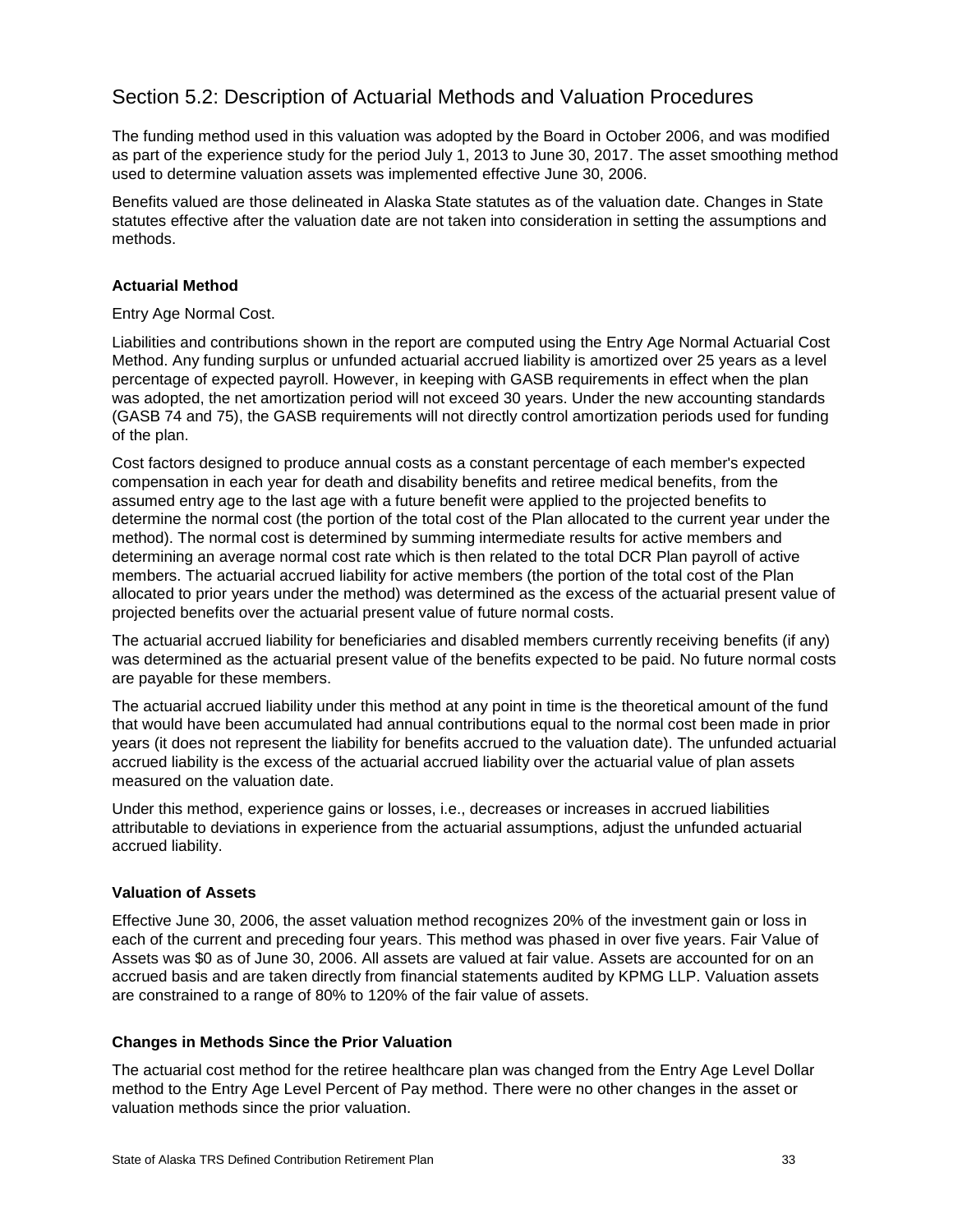#### **Valuation of Retiree Medical and Prescription Drug Benefits**

The methodology used for the valuation of the retiree medical benefits is described in Section 6.2 of the State of Alaska Teachers' Retirement System Defined Benefit Plan Actuarial Valuation Report as of June 30, 2018.

Due to the lack of experience for the DCR retiree medical plan only, base claims costs are based on those described in the actuarial valuation as of June 30, 2018 for the Defined Benefit (DB) retiree medical plan covering TRS and PERS. The DB rates were used with some adjustments. The claims costs were adjusted to reflect the differences between the DCR medical plan and the DB medical plan. These differences include network steerage, different coverage levels, different Medicare coordination for medical benefits, and an indexing of the retiree out-of-pocket dollar amounts. To account for higher initial copays, deductibles and out-of-pocket limits, projected FY19 claims costs were reduced 2.1% for medical claims, and 10.4% for prescription drugs. In addition, to account for the difference in Medicare coordination, projected FY19 medical claims costs for Medicare eligible retirees were further reduced 29.3%. The medical and prescription drug percentages mentioned above were reduced 0.2% in each future year for the DCR medical benefits to reflect the fact that the medical benefit to be offered to DCR members will have annual indexing of member cost sharing features such as deductibles and out-ofpocket amounts.

No implicit subsidies are assumed. Employees projected to retire with 30 years of service prior to Medicare are valued with commencement deferred to Medicare eligibility, because those members will be required to pay the full plan premium prior to Medicare. Explicit subsidies for disabled and normal retirement are determined using the plan-defined percentages of age-related total projected plan costs, again with no implicit subsidy assumed.

The State transitioned to an Employer Group Waiver Program (EGWP) for DCR participants effective January 1, 2019. In the prior valuation, the impact of transitioning to the EGWP was valued by increasing the RDS subsidy offset in 2019 by 60% to reflect estimated Medicare reimbursements under the EGWP arrangement. For this year's valuation, the estimated 2019 reimbursements under EGWP were provided by Segal Consulting (who worked with the EGWP administrator, Optum, to develop those estimates).

#### **Healthcare Reform**

Healthcare Reform legislation passed on March 23, 2010 included several provisions with potential implications for the State of Alaska Retiree Health Plan liability. Buck evaluated the impact due to these provisions.

Because the State plan is retiree-only, not all provisions are required. Unlimited lifetime benefits and dependent coverage to age 26 are two of these provisions. The adopted DCR plan does not place lifetime limits on benefits, but does restrict dependent child coverage.

The Plan will be subject to the high cost plan excise tax (Cadillac tax) and the value of the Health Reimbursement Account must be included along with projected plan costs. Based upon guidance available at the valuation date, Buck estimated the tax based upon a blend of pre and post-Medicare projected costs and enrollment projections.

- A blended test compares a weighted average per capita cost (based upon proportions of pre/post Medicare eligible enrollments) to the tax cost thresholds in each projection year. Projected enrollment was based upon the current enrollment data provided by Aetna, and valuation headcount projections for future years.
- We included administrative fees and applied Retiree Drug Subsidy / EGWP reimbursements to the Medicare rates.

We assumed claim costs would increase according to valuation trend assumptions from the June 30, 2018 valuation, and that the tax cost thresholds would increase at 2.25% (the CPI assumption of 2.50% less .25% to estimate the impact of using the chained CPI as required by the Tax Cut and Jobs Act passed in December 2017). The first year increased at 3.25% to reflect the additional 1.0% over inflation assumption.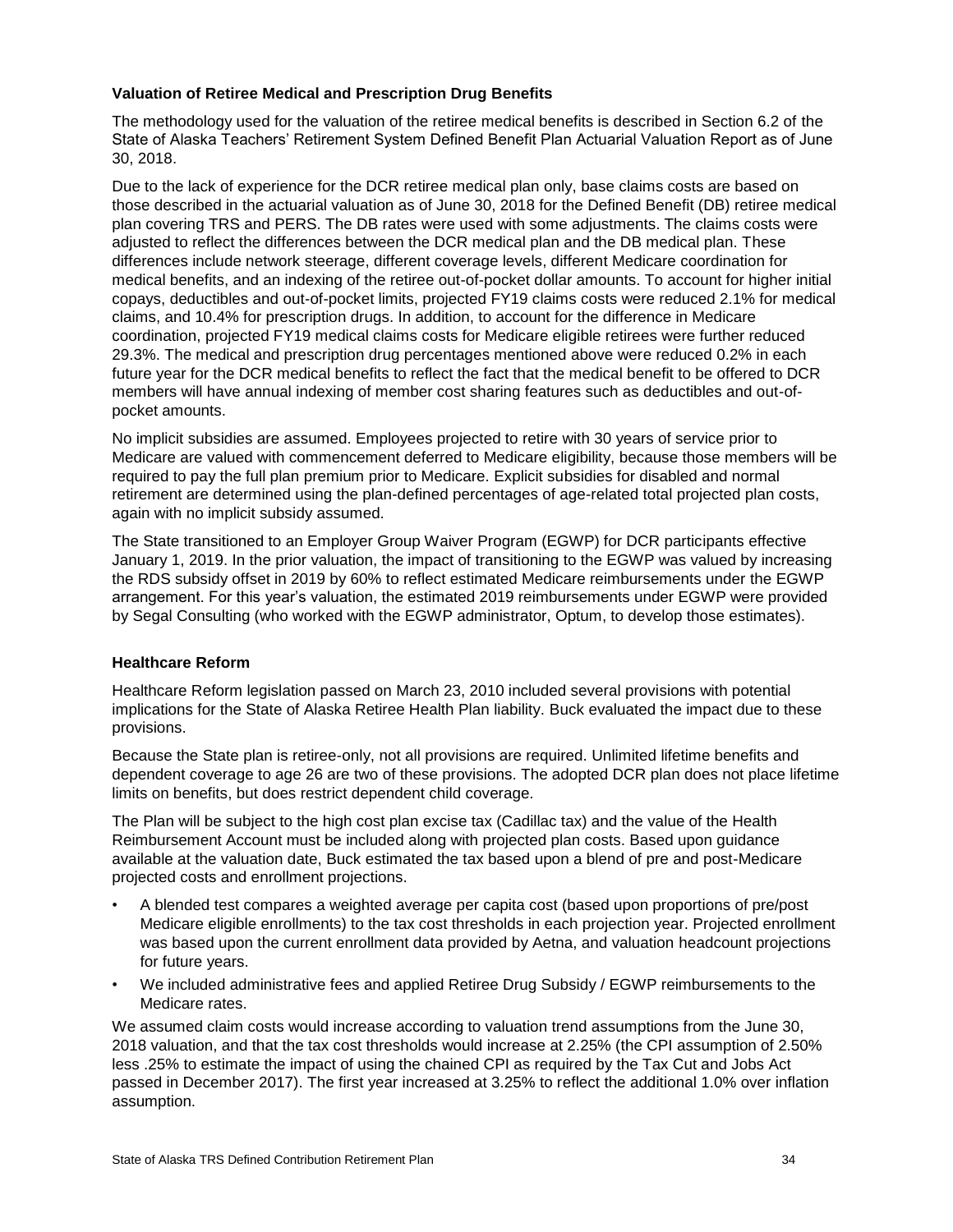We determined the impact to be approximately \$0.4M of the projected June 30, 2018 healthcare actuarial accrued liability for the DCR plan.

The Tax Cuts and Jobs Act passed in December 2017 included the elimination of the individual mandate penalty and changed the inflation measure for purposes of determining the limits for the High Cost Excise Tax to use chained CPI. It is our understanding the law does not directly impact other provisions of the ACA. While the nullification of the ACA's individual mandate penalty does not directly impact employer group health plans, it could contribute to the destabilization of the individual market and increase the number of uninsured. Such destabilization could translate to increased costs for employers. We have considered this when setting our healthcare cost trend assumptions and will continue to monitor this issue.

We have not identified any other specific provisions of healthcare reform or its potential repeal that would be expected to have a significant impact on the measured obligation. We will continue to monitor legislative activity.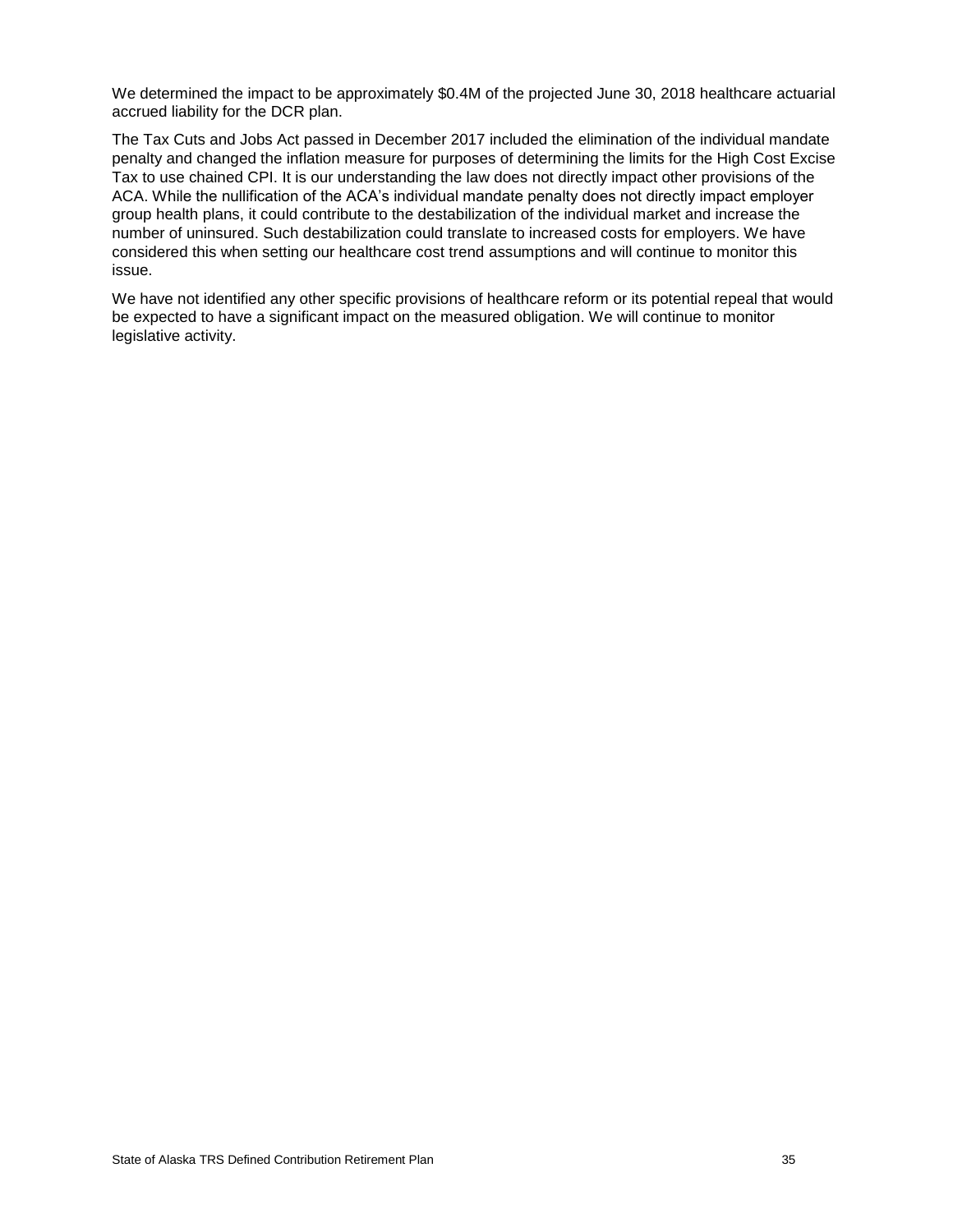## <span id="page-40-0"></span>Section 5.3: Summary of Actuarial Assumptions

The demographic and economic assumptions used in the June 30, 2018 valuation are described below. Unless noted otherwise, these assumptions were adopted by the Board in January 2019 based on the experience study for the period July 1, 2013 to June 30, 2017.

#### **Investment Return**

7.38% per year, net of investment expenses.

#### **Salary Scale**

Salary scale rates based upon the 2013-2017 actual experience (see Table 1).

Inflation – 2.50% per year.

Productivity – 0.25% per year.

#### **Payroll Growth**

2.75% per year (inflation + productivity).

#### **Total Inflation**

Total inflation as measured by the Consumer Price Index for urban and clerical workers for Anchorage is assumed to increase 2.50% annually.

#### **Mortality (Pre-Termination)**

Mortality rates based upon the 2013-2017 actual experience.

RP-2014 white-collar employee table with MP-2017 generational improvement.

#### **Mortality (Post-Termination)**

Mortality rates based upon the 2013-2017 actual experience.

93% of male and 90% of female rates of RP-2014 white-collar healthy annuitant table with MP-2017 generational improvement.

#### **Turnover**

Select and ultimate rates based upon the 2013-2017 actual experience (see Table 2).

#### **Disability**

Incidence rates based upon the 2013-2017 actual experience (see Table 3).

Disabilities are assumed to be occupational 15% of the time.

Post-disability mortality in accordance with the RP-2014 disabled table with MP-2017 generational improvement.

#### **Retirement**

Retirement rates based upon the 2013-2017 actual experience (see Table 4).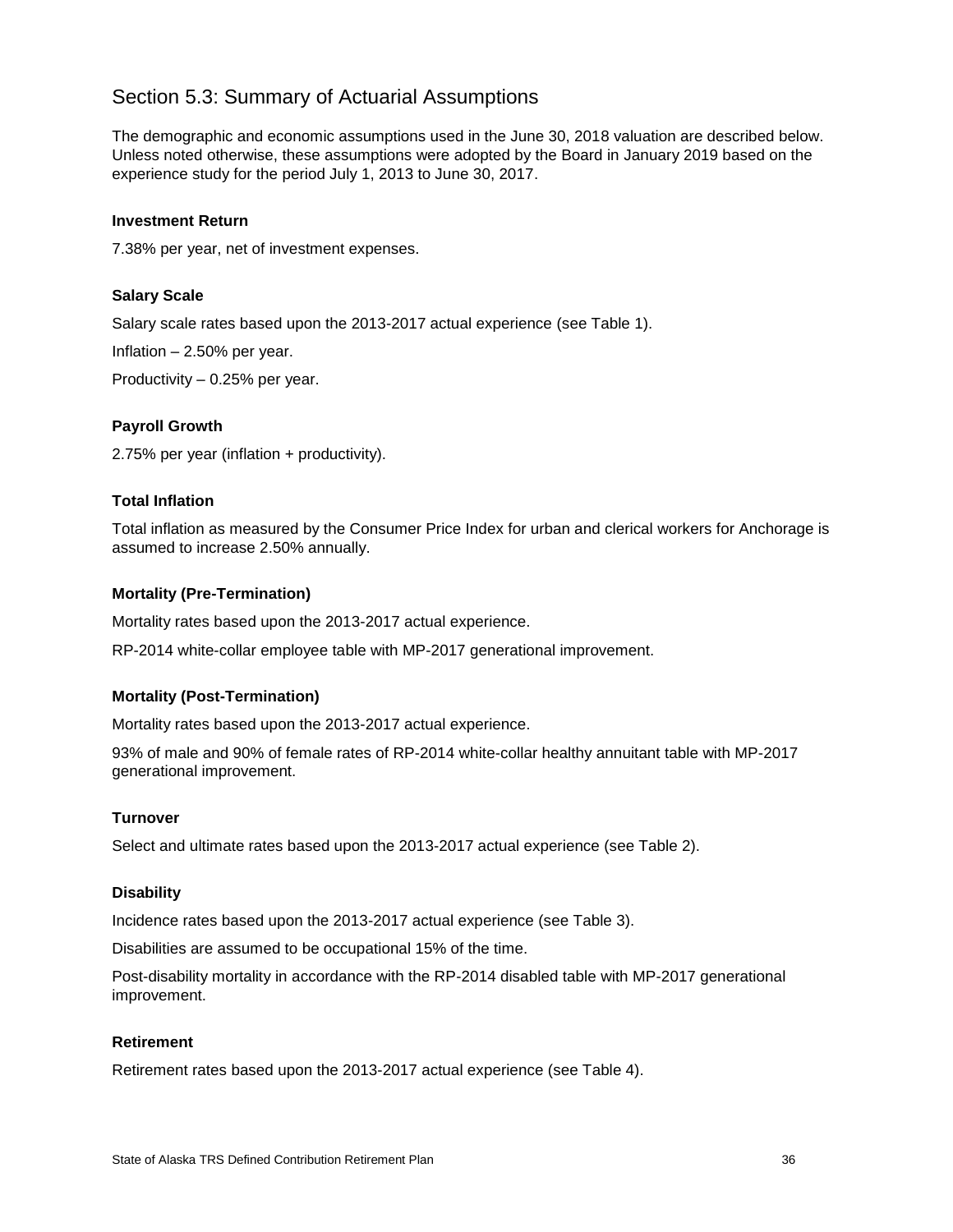#### **Spouse Age Difference**

Males are assumed to be three years older than their wives. Females are assumed to be two years younger than husbands.

#### **Percent Married for Occupational Death & Disability**

85% of male members and 75% female members are assumed to be married at termination from active service.

#### **Dependent Spouse Medical Coverage Election**

Applies to members who do not have dual medical coverage. 65% of male members and 60% female members are assumed to be married and cover a dependent spouse.

#### **Part-Time Status**

Part-time employees are assumed to earn 0.75 years of service per year.

#### **Per Capita Claims Cost**

Sample claims cost rates (before base claims cost adjustments described below) adjusted to age 65 for FY19 medical and prescription drugs are shown below:

|                        | <b>Medical</b> | <b>Prescription</b><br><b>Drugs</b> |
|------------------------|----------------|-------------------------------------|
| Pre-Medicare           | 13,535<br>S.   | 3,360<br>S.                         |
| Medicare Parts A & B   | 1,468<br>S     | 3,764<br>S                          |
| Medicare Part D - RDS  | N/A            | S<br>527                            |
| Medicare Part D - EGWP | N/A            | \$.<br>1.039                        |

Members are assumed to attain Medicare eligibility at age 65. The EGWP cost shown above is for calendar year 2019. All other costs are for the 2019 fiscal year (July 1, 2018 – June 30, 2019).

The EGWP subsidy is assumed to increase in future years by the trend rates shown on the following pages. No future legislative changes or other events are anticipated to impact the EGWP subsidy. If any legislative or other changes occur in the future that impact the EGWP subsidy (which could either increase or decrease the plan's Actuarial Accrued Liability), those changes will be evaluated and quantified when they occur.

#### **Third Party Administrator Fees**

\$300 per person per year; assumed trend rate of 4.5% per year.

#### **Base Claims Cost Adjustments**

Due to higher initial copays, deductibles, out-of-pocket limits and member cost sharing compared to the DB medical plan, the following cost adjustments are applied to the per capita claims cost rates above:

- 0.979 for the pre-Medicare plan.
- 0.686 for both the Medicare medical plan and Medicare coordination method (2.1% reduction for the medical plan and 29.3% reduction for the coordination method).
- 0.896 for the prescription drug plan.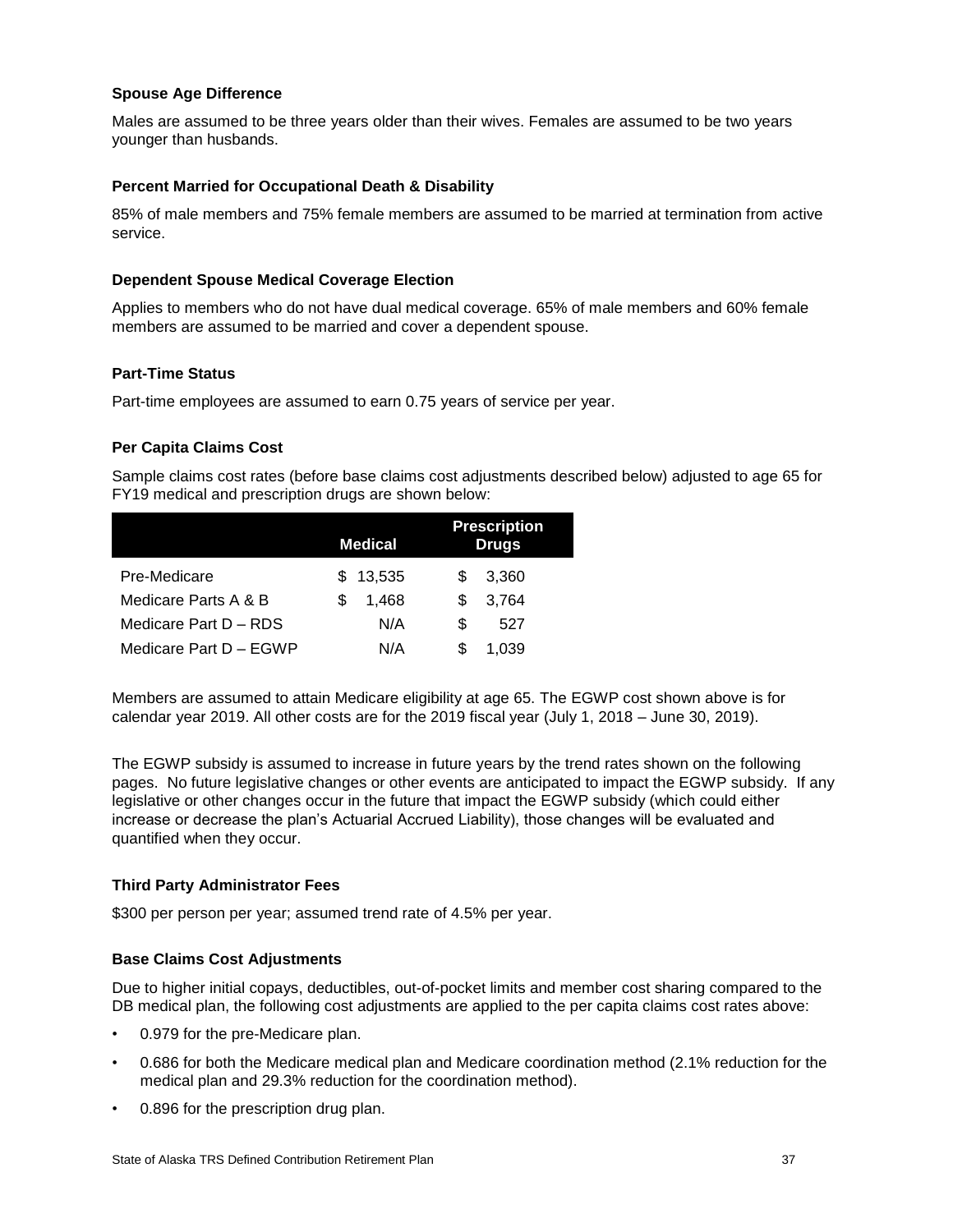#### **Active Data Adjustment**

To reflect participants who terminate employment before the valuation date and are subsequently rehired after the valuation date, participants who are listed as terminated in the June 30 client data but active in the October 1 client records are updated to active status.

#### **Administrative Expenses**

Beginning with the June 30, 2018 valuation, the Normal Cost is increased for administrative expenses expected to be paid from plan assets during the year. The amounts included in the June 30, 2018 Normal Cost, which are based on the average of actual administrative expenses during the last two fiscal years, are \$6,150 for occupational death & disability and \$7,700 for retiree medical.

#### **Health Cost Trend**

The table below shows the rates used to project the cost from the shown fiscal year to the next fiscal year. For example, 7.5% is applied to the FY19 pre-Medicare medical claims cost to get the FY20 medical claims cost.

| <b>Fiscal</b><br>Year | <b>Medical</b><br><b>Pre-65</b> | <b>Medical</b><br>Post-65 | <b>Prescription</b><br>Drugs / EGWP | <b>RDS</b> |
|-----------------------|---------------------------------|---------------------------|-------------------------------------|------------|
| <b>FY19</b>           | 7.5%                            | 5.5%                      | 8.5%                                | 4.7%       |
| <b>FY20</b>           | 7.0%                            | 5.4%                      | 8.0%                                | 4.7%       |
| <b>FY21</b>           | 6.5%                            | 5.4%                      | 7.5%                                | 4.6%       |
| <b>FY22</b>           | 6.3%                            | 5.4%                      | 7.1%                                | 4.6%       |
| <b>FY23</b>           | 6.1%                            | 5.4%                      | 6.8%                                | 4.6%       |
| <b>FY24</b>           | 5.9%                            | 5.4%                      | 6.4%                                | 4.6%       |
| <b>FY25</b>           | 5.8%                            | 5.4%                      | 6.1%                                | 4.6%       |
| <b>FY26</b>           | 5.6%                            | 5.4%                      | 5.7%                                | 4.6%       |
| FY27-FY40             | 5.4%                            | 5.4%                      | 5.4%                                | 4.5%       |
| <b>FY41</b>           | 5.3%                            | 5.3%                      | 5.3%                                | 4.5%       |
| <b>FY42</b>           | 5.2%                            | 5.2%                      | 5.2%                                | 4.5%       |
| <b>FY43</b>           | 5.1%                            | 5.1%                      | 5.1%                                | 4.5%       |
| <b>FY44</b>           | 5.1%                            | 5.1%                      | 5.1%                                | 4.5%       |
| <b>FY45</b>           | 5.0%                            | 5.0%                      | 5.0%                                | 4.5%       |
| <b>FY46</b>           | 4.9%                            | 4.9%                      | 4.9%                                | 4.5%       |
| <b>FY47</b>           | 4.8%                            | 4.8%                      | 4.8%                                | 4.5%       |
| <b>FY48</b>           | 4.7%                            | 4.7%                      | 4.7%                                | 4.5%       |
| <b>FY49</b>           | 4.6%                            | 4.6%                      | 4.6%                                | 4.5%       |
| FY50+                 | 4.5%                            | 4.5%                      | 4.5%                                | 4.5%       |

For the June 30, 2014 valuations and later, the updated Society of Actuaries' Healthcare Cost Trend Model is used to project medical and prescription drug costs. This model estimates trend amounts projected out for 80 years. The model has been populated with assumptions that are specific to the State of Alaska. The model was updated this year to use the newest version and incorporate recent trend survey information, which generated the updated trend rates shown above.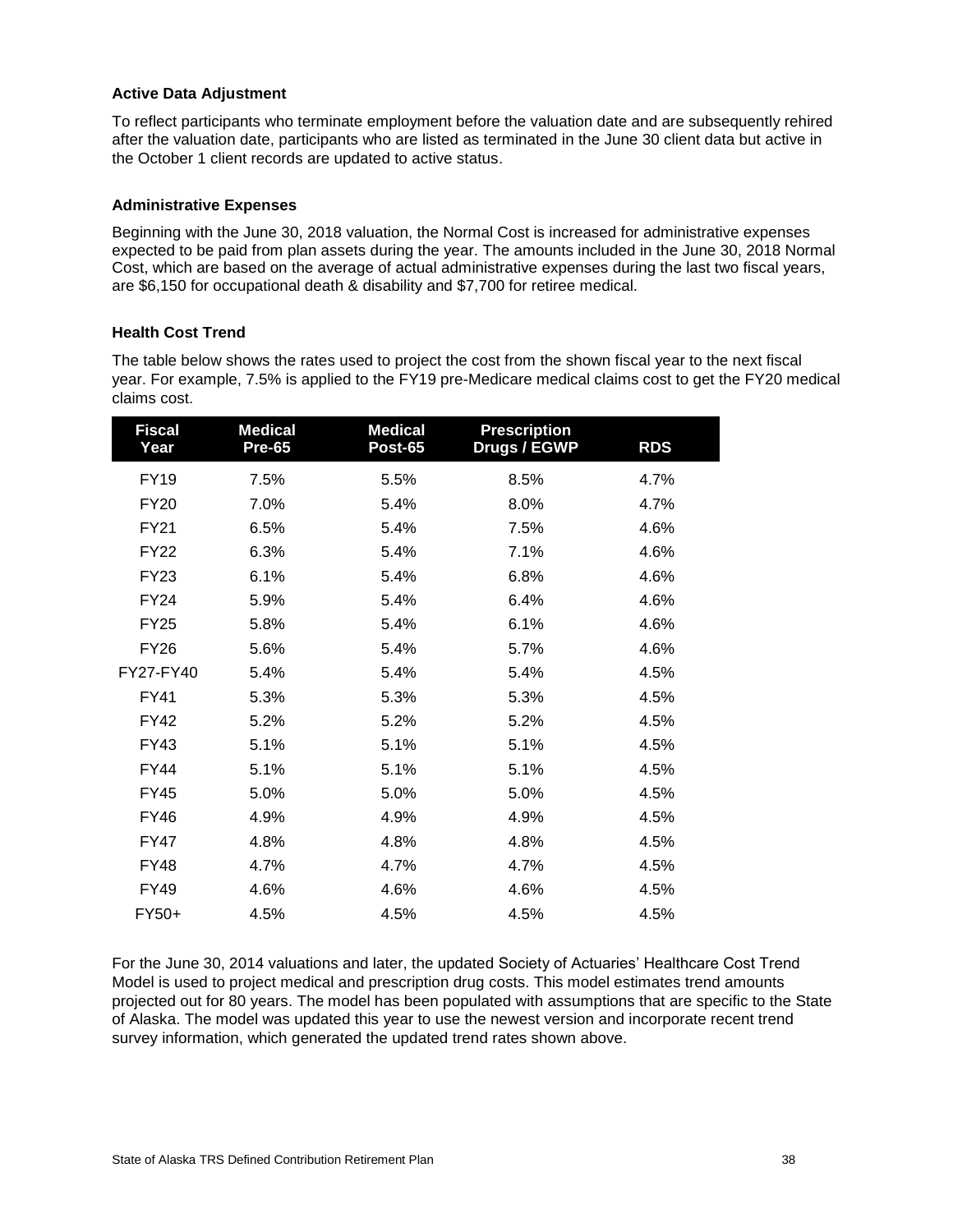The table below shows the amount each trend rate shown on the previous page was increased by to account for the Cadillac Tax:

| <b>Fiscal Year</b> | <b>Pre-65</b> | <b>Post-65</b> | <b>Fiscal Year</b> | <b>Pre-65</b> | Post-65 |
|--------------------|---------------|----------------|--------------------|---------------|---------|
| FY19-FY44          | 0.00%         | 0.00%          | FY77               | 0.20%         | 0.50%   |
| <b>FY45</b>        | 0.00%         | 0.12%          | <b>FY78</b>        | 0.20%         | 0.49%   |
| <b>FY46</b>        | 0.00%         | 0.29%          | <b>FY79</b>        | 0.19%         | 0.48%   |
| FY47               | 0.00%         | 0.27%          | <b>FY80</b>        | 0.19%         | 0.46%   |
| <b>FY48</b>        | 0.00%         | 0.25%          | <b>FY81</b>        | 0.18%         | 0.45%   |
| <b>FY49</b>        | 0.00%         | 0.25%          | FY82               | 0.18%         | 0.44%   |
| <b>FY50</b>        | 0.00%         | 0.20%          | FY83               | 0.18%         | 0.43%   |
| <b>FY51</b>        | 0.00%         | 0.20%          | <b>FY84</b>        | 0.17%         | 0.42%   |
| <b>FY52</b>        | 0.06%         | 0.16%          | <b>FY85</b>        | 0.17%         | 0.41%   |
| <b>FY53</b>        | 0.06%         | 0.16%          | <b>FY86</b>        | 0.16%         | 0.40%   |
| <b>FY54</b>        | 0.06%         | 0.15%          | <b>FY87</b>        | 0.16%         | 0.39%   |
| <b>FY55</b>        | 0.06%         | 0.15%          | <b>FY88</b>        | 0.16%         | 0.38%   |
| <b>FY56</b>        | 0.05%         | 0.14%          | <b>FY89</b>        | 0.15%         | 0.37%   |
| <b>FY57</b>        | 0.06%         | 0.14%          | <b>FY90</b>        | 0.15%         | 0.37%   |
| <b>FY58</b>        | 0.05%         | 0.13%          | FY91               | 0.15%         | 0.36%   |
| <b>FY59</b>        | 0.05%         | 0.12%          | <b>FY92</b>        | 0.15%         | 0.35%   |
| <b>FY60</b>        | 0.05%         | 0.15%          | <b>FY93</b>        | 0.14%         | 0.34%   |
| FY61               | 0.05%         | 0.61%          | <b>FY94</b>        | 0.14%         | 0.33%   |
| FY62               | 0.05%         | 0.59%          | FY95               | 0.14%         | 0.33%   |
| <b>FY63</b>        | 0.05%         | 0.61%          | <b>FY96</b>        | 0.13%         | 0.32%   |
| FY64               | 0.05%         | 0.64%          | <b>FY97</b>        | 0.13%         | 0.31%   |
| <b>FY65</b>        | 0.05%         | 0.65%          | <b>FY98</b>        | 0.13%         | 0.30%   |
| <b>FY66</b>        | 0.05%         | 0.64%          | <b>FY99</b>        | 0.13%         | 0.30%   |
| <b>FY67</b>        | 0.14%         | 0.64%          | <b>FY00</b>        | 0.12%         | 0.29%   |
| <b>FY68</b>        | 0.24%         | 0.63%          | <b>FY01</b>        | 0.12%         | 0.28%   |
| FY69               | 0.24%         | 0.61%          | FY02               | 0.12%         | 0.28%   |
| <b>FY70</b>        | 0.23%         | 0.60%          | <b>FY03</b>        | 0.12%         | 0.27%   |
| <b>FY71</b>        | 0.23%         | 0.58%          | <b>FY04</b>        | 0.11%         | 0.27%   |
| <b>FY72</b>        | 0.22%         | 0.57%          | <b>FY05</b>        | 0.11%         | 0.26%   |
| <b>FY73</b>        | 0.22%         | 0.55%          | <b>FY06</b>        | 0.11%         | 0.25%   |
| <b>FY74</b>        | 0.21%         | 0.54%          | <b>FY07</b>        | 0.11%         | 0.25%   |
| <b>FY75</b>        | 0.21%         | 0.53%          | <b>FY08</b>        | 0.10%         | 0.24%   |
| <b>FY76</b>        | 0.20%         | 0.51%          | <b>FY09</b>        | 0.10%         | 0.24%   |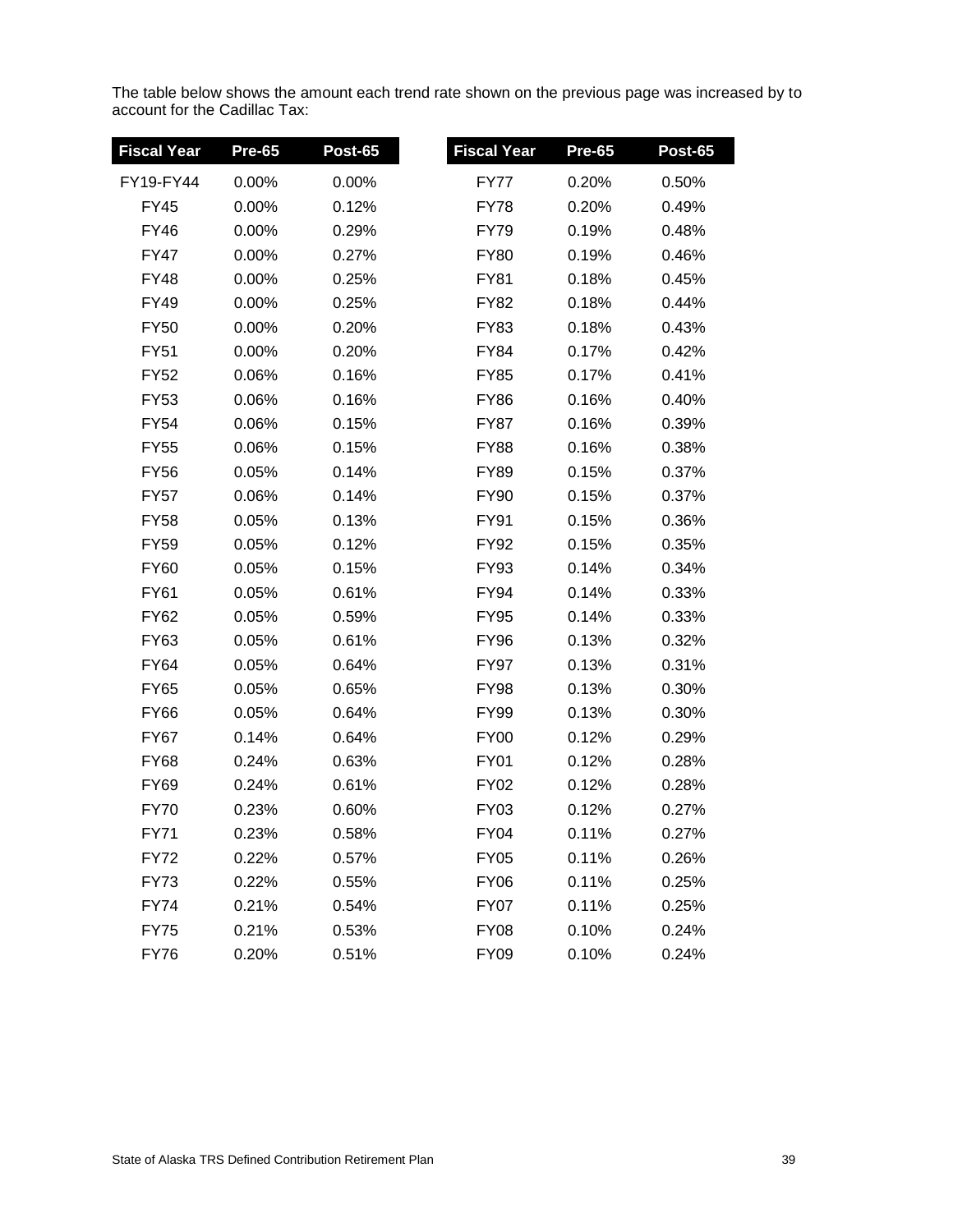#### **Aging Factors**

| Age       | <b>Medical</b> | <b>Prescription</b><br><b>Drugs</b> |
|-----------|----------------|-------------------------------------|
| 0 – 44    | 2.0%           | 4.5%                                |
| $45 - 54$ | 2.5%           | 3.5%                                |
| $55 - 64$ | 2.5%           | 1.5%                                |
| $65 - 74$ | $3.0\%$        | 2.0%                                |
| $75 - 84$ | 2.0%           | $-0.5%$                             |
| $85 - 94$ | 0.3%           | $-2.5%$                             |
| 95+       | 0.0%           | 0.0%                                |

#### **Retiree Medical Participation**

| <b>Decrement Due to Disability</b> |                                        |       | <b>Decrement Due to Retirement</b> |       |
|------------------------------------|----------------------------------------|-------|------------------------------------|-------|
| Age                                | <b>Percent</b><br><b>Participation</b> | Age   | <b>Percent</b><br>Participation*   |       |
| $56$                               | 75.0%                                  | 55    | 50.0%                              |       |
| 56                                 | 77.5%                                  | 56    | 55.0%                              |       |
| 57                                 | 80.0%                                  | 57    | 60.0%                              |       |
| 58                                 | 82.5%                                  | 58    | 65.0%                              |       |
| 59                                 | 85.0%                                  | 59    | 70.0%                              |       |
| 60                                 | 87.5%                                  | 60    | 75.0%                              |       |
| 61                                 | 90.0%                                  | 61    | 80.0%                              |       |
| 62                                 | 92.5%                                  | 62    | 85.0%                              |       |
| 63                                 | 95.0%                                  | 63    | 90.0%                              |       |
| 64                                 | 97.5%                                  | 64    | 95.0%                              |       |
| $65+$                              | 100.0%                                 | $65+$ | <b>Years of Service</b>            |       |
|                                    |                                        |       | $<$ 15                             | 75.0% |
|                                    |                                        |       | $15 - 19$                          | 80.0% |
|                                    |                                        |       | $20 - 24$                          | 85.0% |
|                                    |                                        |       | $25 - 29$                          | 90.0% |
|                                    |                                        |       | $30+$                              | 95.0% |

\* Participation assumption is a combination of (i) the service-based rates for retirement from employment at age 65+ and (ii) the age-based rates for retirement from employment before age 65. These rates reflect the expected plan election rate that varies by reason for decrement, duration that a member may pay full cost prior to Medicare eligibility, and availability of alternative and/or lower cost options, particularly in the Medicare market. This assumption is based on observed trends in participation from a range of other plans.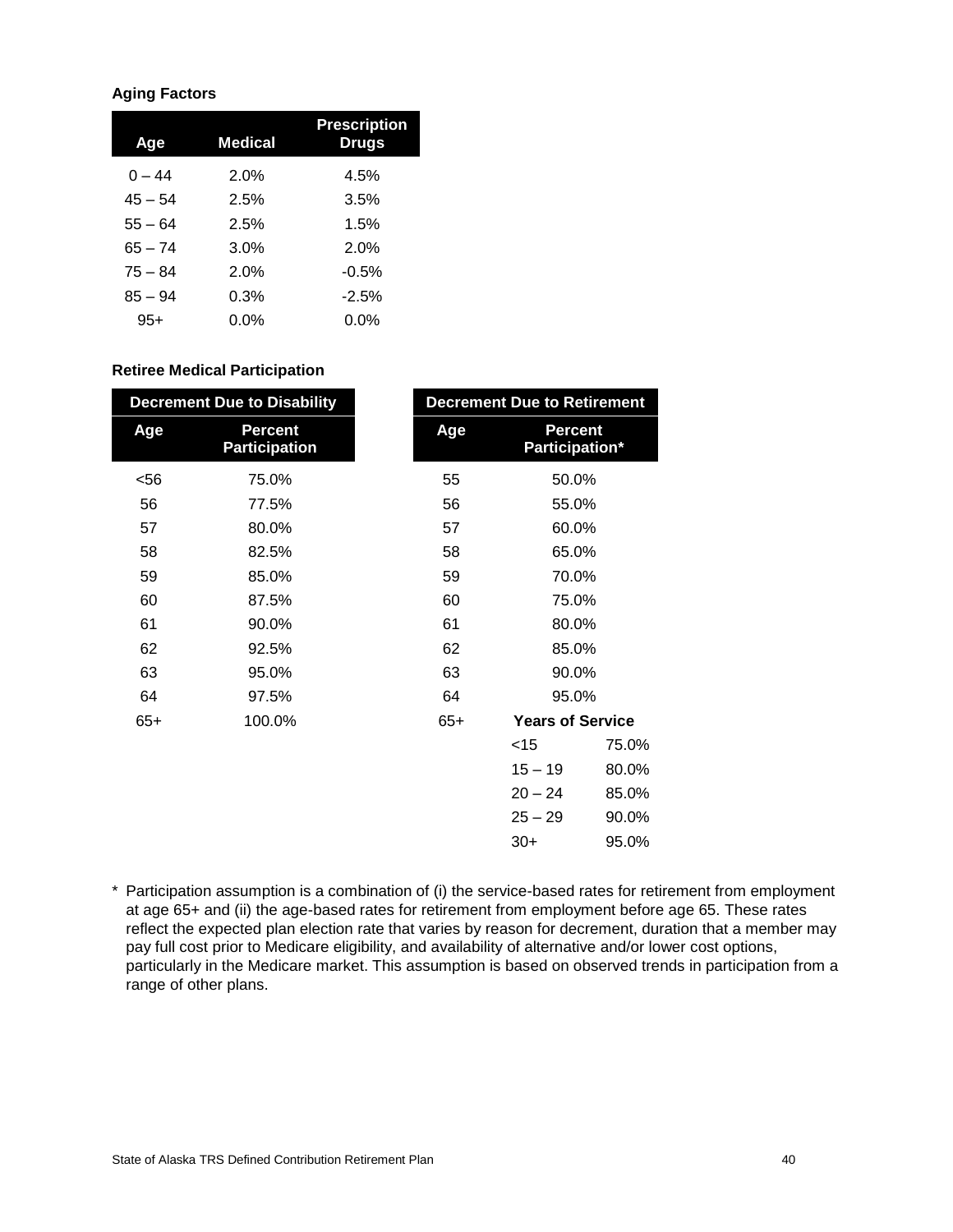#### **Imputed Data**

Data changes from the prior year which are deemed to have immaterial impact on liabilities and contribution rates are assumed to be correct in the current year's client data. Non-vested terminations with appropriate refund dates are assumed to have received a full refund of contributions. Active members with missing salary and service are assumed to be terminated with status based on their vesting percentage.

#### **Changes in Assumptions Since the Prior Valuation**

Effective for the June 30, 2018 valuation, the Board adopted the changes to the demographic and economic assumptions recommended by the actuary, based on the results of an experience study performed on the population experience from July 1, 2013 to June 30, 2017. The changes in assumptions were adopted at the January 2019 Board meeting.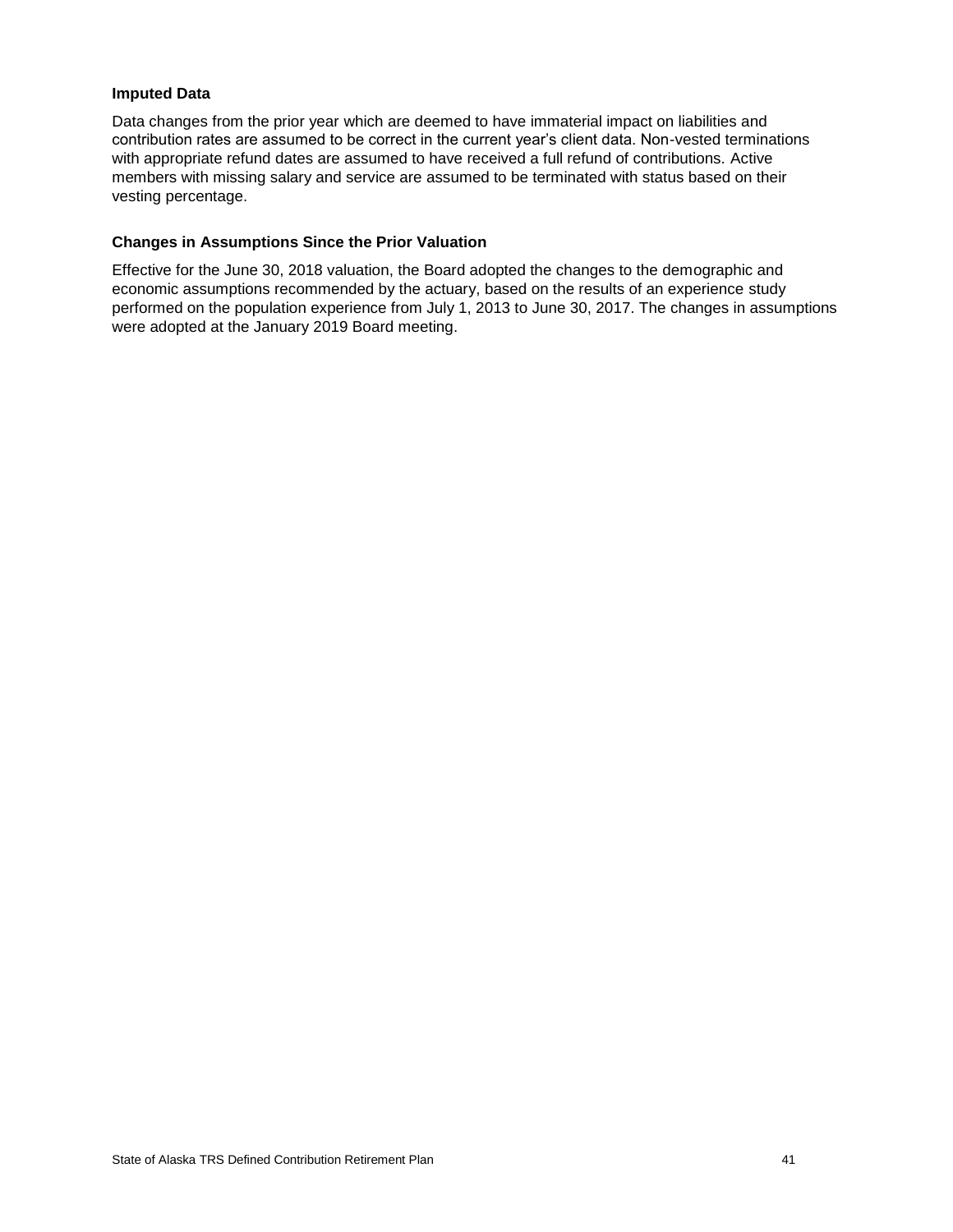| <b>Years of</b><br><b>Service</b> | Percent<br><b>Increase</b> |
|-----------------------------------|----------------------------|
| 0                                 | 6.75%                      |
| 1                                 | 6.25                       |
| $\overline{2}$                    | 5.75                       |
| 3                                 | 5.25                       |
| 4                                 | 4.75                       |
| 5                                 | 4.25                       |
| 6                                 | 3.75                       |
| 7                                 | 3.65                       |
| 8                                 | 3.55                       |
| 9                                 | 3.45                       |
| 10                                | 3.35                       |
| 11                                | 3.25                       |
| 12                                | 3.15                       |
| 13                                | 3.05                       |
| 14                                | 2.95                       |
| 15                                | 2.85                       |
| 16+                               | 2.75                       |

**Table 1: Salary Scale**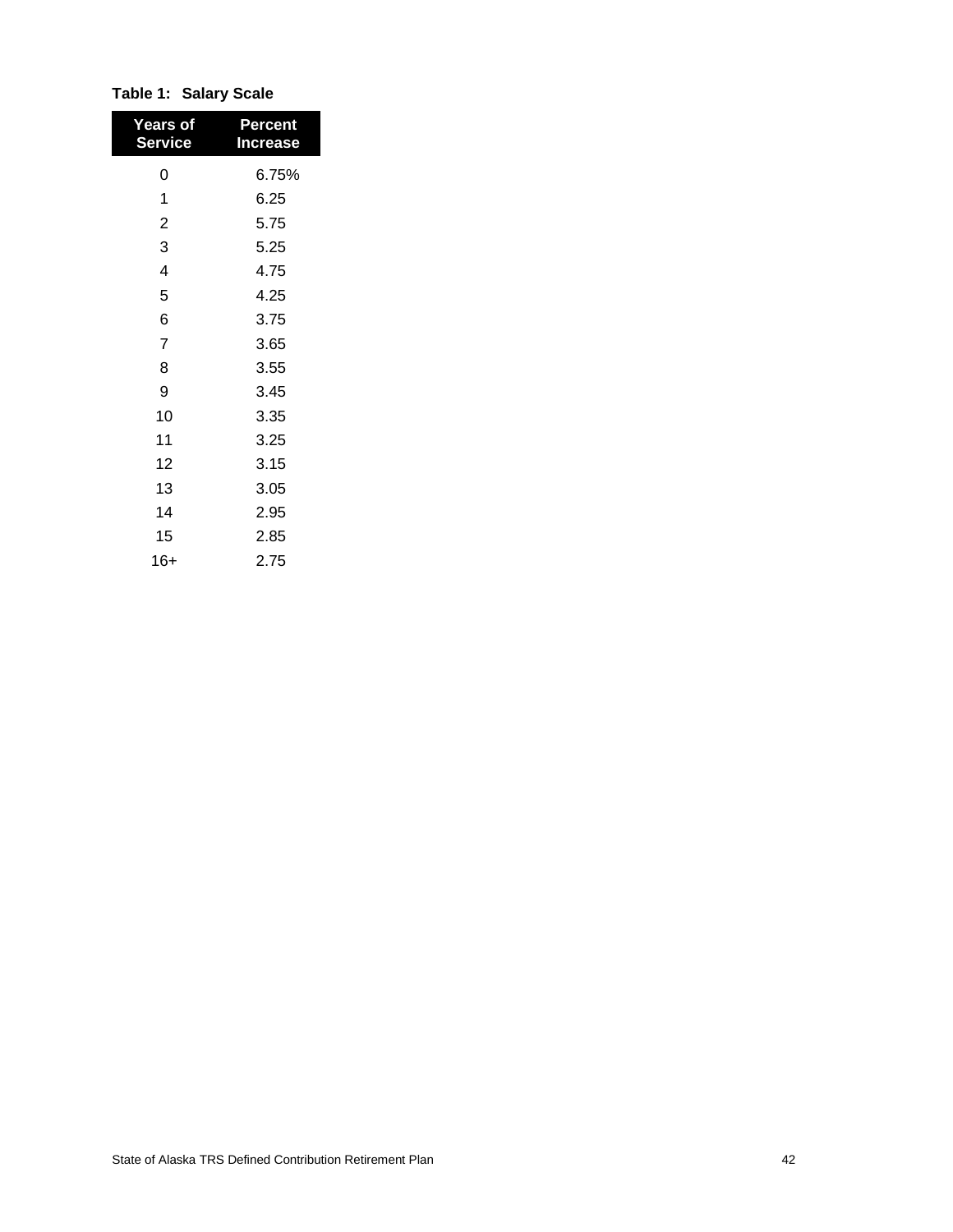#### **Table 2: Turnover Rates**

#### **Select Rates during the First 6 Years of Employment**

| Years of<br><b>Service</b> | <b>Male</b> | <b>Female</b> |
|----------------------------|-------------|---------------|
| Ω                          | 20.70%      | 21.80%        |
| 1                          | 19.55       | 18.70         |
| $\mathcal{P}$              | 16.10       | 15.40         |
| 3                          | 13.80       | 13.20         |
| 4                          | 11.50       | 11.00         |
| 5                          | 7.32        | 8.05          |

## **Ultimate Rates After First 6 Years of Employment**

| Age  | <b>Male</b> | <b>Female</b> | Age   | <b>Male</b> | <b>Female</b> |
|------|-------------|---------------|-------|-------------|---------------|
| < 26 | 9.41%       | 8.31%         | 45    | 9.05%       | 8.09%         |
| 26   | 9.41        | 8.32          | 46    | 8.99        | 8.07          |
| 27   | 9.40        | 8.33          | 47    | 8.94        | 8.04          |
| 28   | 9.39        | 8.32          | 48    | 8.86        | 8.00          |
| 29   | 9.39        | 8.32          | 49    | 8.78        | 7.95          |
| 30   | 9.38        | 8.31          | 50    | 8.70        | 7.91          |
| 31   | 9.37        | 8.31          | 51    | 8.62        | 7.86          |
| 32   | 9.36        | 8.30          | 52    | 8.54        | 7.82          |
| 33   | 9.35        | 8.29          | 53    | 8.37        | 7.73          |
| 34   | 9.35        | 8.28          | 54    | 8.20        | 7.64          |
| 35   | 9.34        | 8.27          | 55    | 8.03        | 7.55          |
| 36   | 9.34        | 8.26          | 56    | 7.86        | 7.46          |
| 37   | 9.33        | 8.25          | 57    | 7.69        | 7.36          |
| 38   | 9.31        | 8.24          | 58    | 7.76        | 7.50          |
| 39   | 9.29        | 8.22          | 59    | 7.82        | 7.64          |
| 40   | 9.26        | 8.21          | 60    | 7.89        | 7.78          |
| 41   | 9.24        | 8.19          | 61    | 7.95        | 7.92          |
| 42   | 9.22        | 8.17          | 62    | 8.02        | 8.05          |
| 43   | 9.16        | 8.15          | 63    | 8.59        | 8.29          |
| 44   | 9.11        | 8.12          | 64    | 9.17        | 8.52          |
|      |             |               | $65+$ | 9.75        | 8.75          |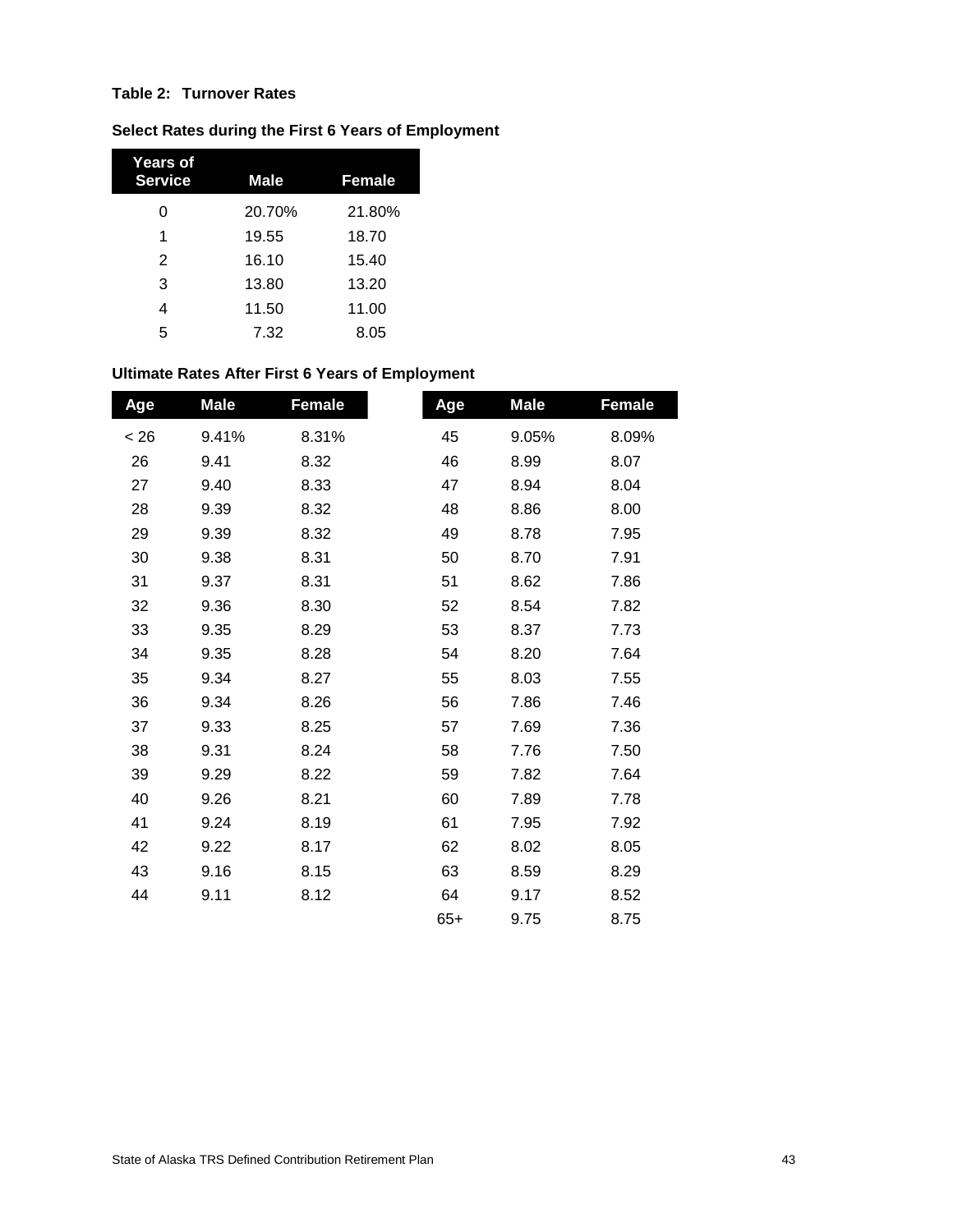| Age  | <b>Male</b> | <b>Female</b> |
|------|-------------|---------------|
| < 31 | 0.0337%     | 0.0612%       |
| 31   | 0.0337      | 0.0613        |
| 32   | 0.0337      | 0.0613        |
| 33   | 0.0342      | 0.0622        |
| 34   | 0.0347      | 0.0631        |
| 35   | 0.0353      | 0.0641        |
| 36   | 0.0357      | 0.0650        |
| 37   | 0.0362      | 0.0659        |
| 38   | 0.0371      | 0.0674        |
| 39   | 0.0379      | 0.0689        |
| 40   | 0.0387      | 0.0703        |
| 41   | 0.0395      | 0.0718        |
| 42   | 0.0403      | 0.0733        |
| 43   | 0.0423      | 0.0770        |
| 44   | 0.0443      | 0.0806        |
| 45   | 0.0464      | 0.0843        |
| 46   | 0.0483      | 0.0879        |
| 47   | 0.0504      | 0.0916        |
| 48   | 0.0536      | 0.0975        |
| 49   | 0.0569      | 0.1034        |
| 50   | 0.0601      | 0.1093        |
| 51   | 0.0634      | 0.1152        |
| 52   | 0.0666      | 0.1211        |
| 53   | 0.0746      | 0.1356        |
| 54   | 0.0826      | 0.1501        |

#### **Table 3: Disability Rates**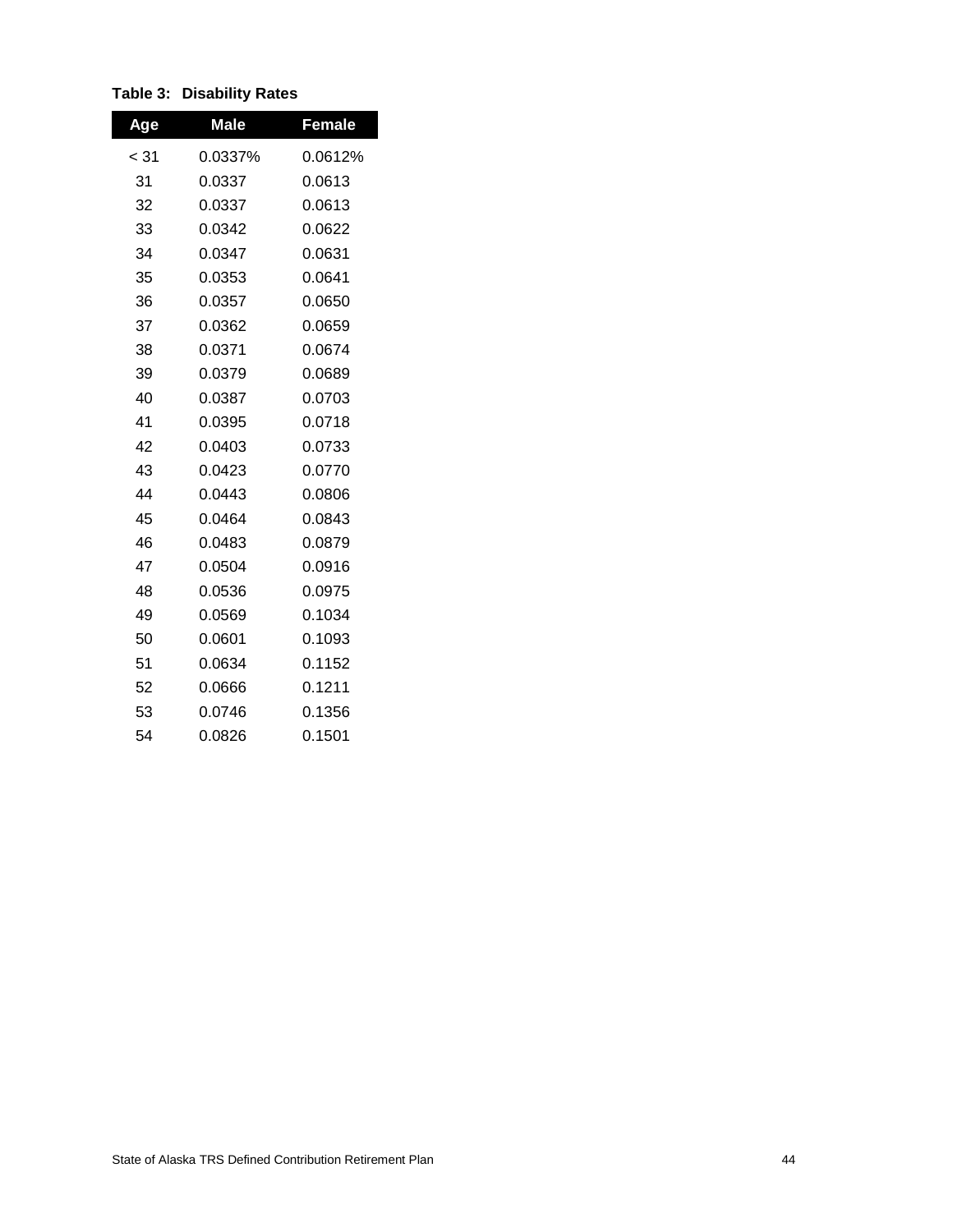| Age  | Rate  |
|------|-------|
| < 55 | 2.0%  |
| 55   | 3.0   |
| 56   | 3.0   |
| 57   | 3.0   |
| 58   | 3.0   |
| 59   | 3.0   |
| 60   | 5.0   |
| 61   | 5.0   |
| 62   | 10.0  |
| 63   | 5.0   |
| 64   | 5.0   |
| 65   | 25.0  |
| 66   | 25.0  |
| 67   | 25.0  |
| 68   | 20.0  |
| 69   | 20.0  |
| 70+  | 100.0 |

#### **Table 4: Retirement Rates**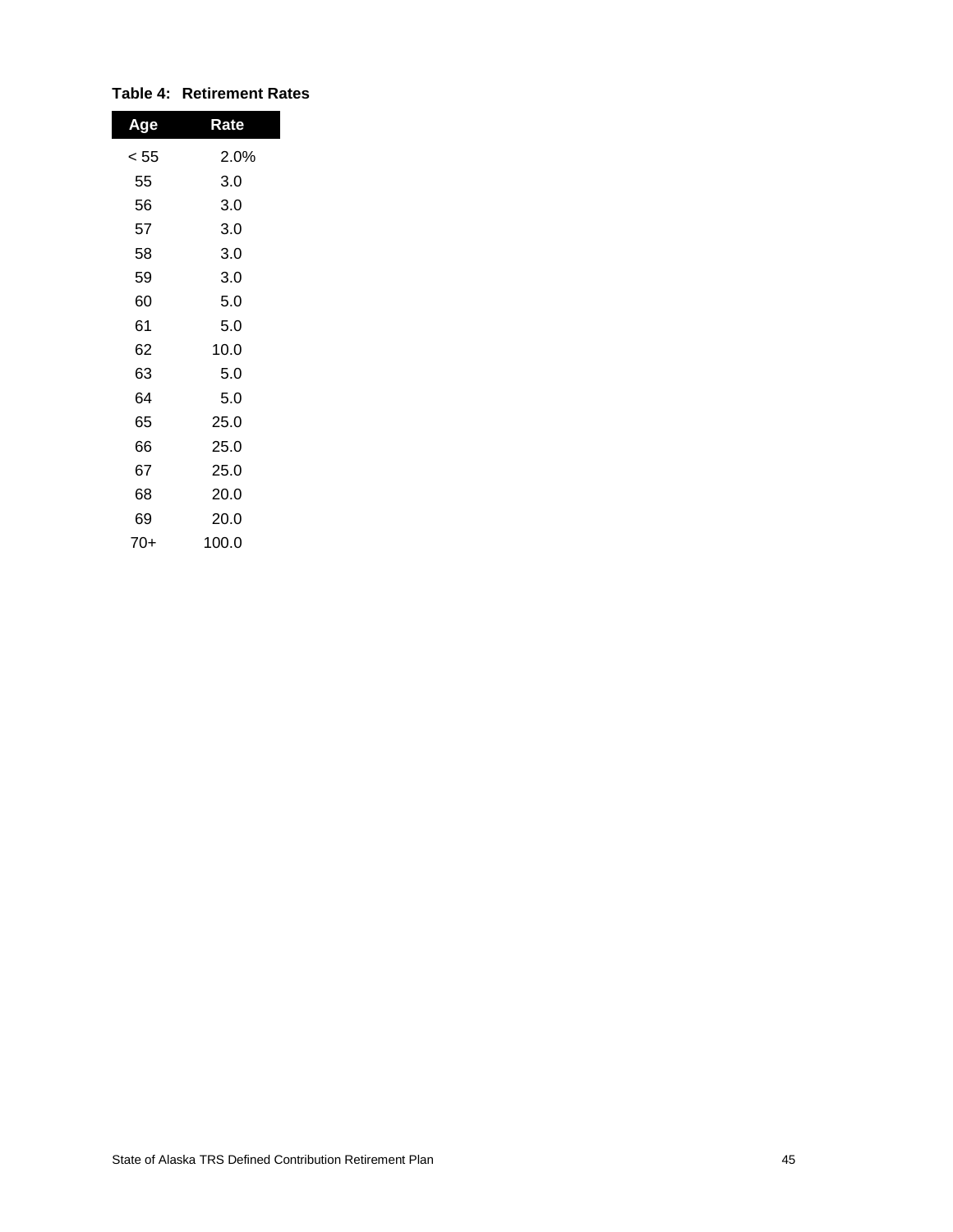# <span id="page-50-0"></span>**Glossary of Terms**

#### **Actuarial Accrued Liability**

Total accumulated cost to fund pension or postemployment benefits arising from service in all prior years.

#### **Actuarial Cost Method**

Technique used to assign or allocate, in a systematic and consistent manner, the expected cost of a pension or postemployment plan for a group of plan members to the years of service that give rise to that cost.

#### **Actuarial Present Value of Projected Benefits**

Amount which, together with future interest, is expected to be sufficient to pay all future benefits.

#### **Actuarial Valuation**

Study of probable amounts of future pension or postemployment benefits and the necessary amount of contributions to fund those benefits.

#### **Actuary**

Person who performs mathematical calculations pertaining to pension and insurance benefits based on specific procedures and assumptions.

#### **Annual Required Contribution (ARC)**

Disclosure measure of annual pension or postretirement benefit cost under GASB 25, 27, 43 and 45.

#### **GASB 25 and 27**

Governmental Accounting Standards Board Statement Number 25, which specifies how the ARC was to have been calculated, and Number 27, which specifies Employer reporting of Pension Cost.

#### **GASB 43 and 45**

Governmental Accounting Standards Board Statement Number 43, which specifies how the ARC is to be calculated, and Number 45, which specifies Employer reporting of Other Postemployment Benefit (OPEB) Cost.

#### **GASB 67 and 68**

Governmental Accounting Standards Board Statement Number 67 amends Number 25 effective for the fiscal year beginning after June 15, 2013, and defines new financial reporting requirements for public pension plans. Governmental Accounting Standards Board Statement Number 68 amends Number 27 effective for fiscal years beginning after June 15, 2014 and defines new accounting and financial reporting requirements for employers sponsoring public pension plans.